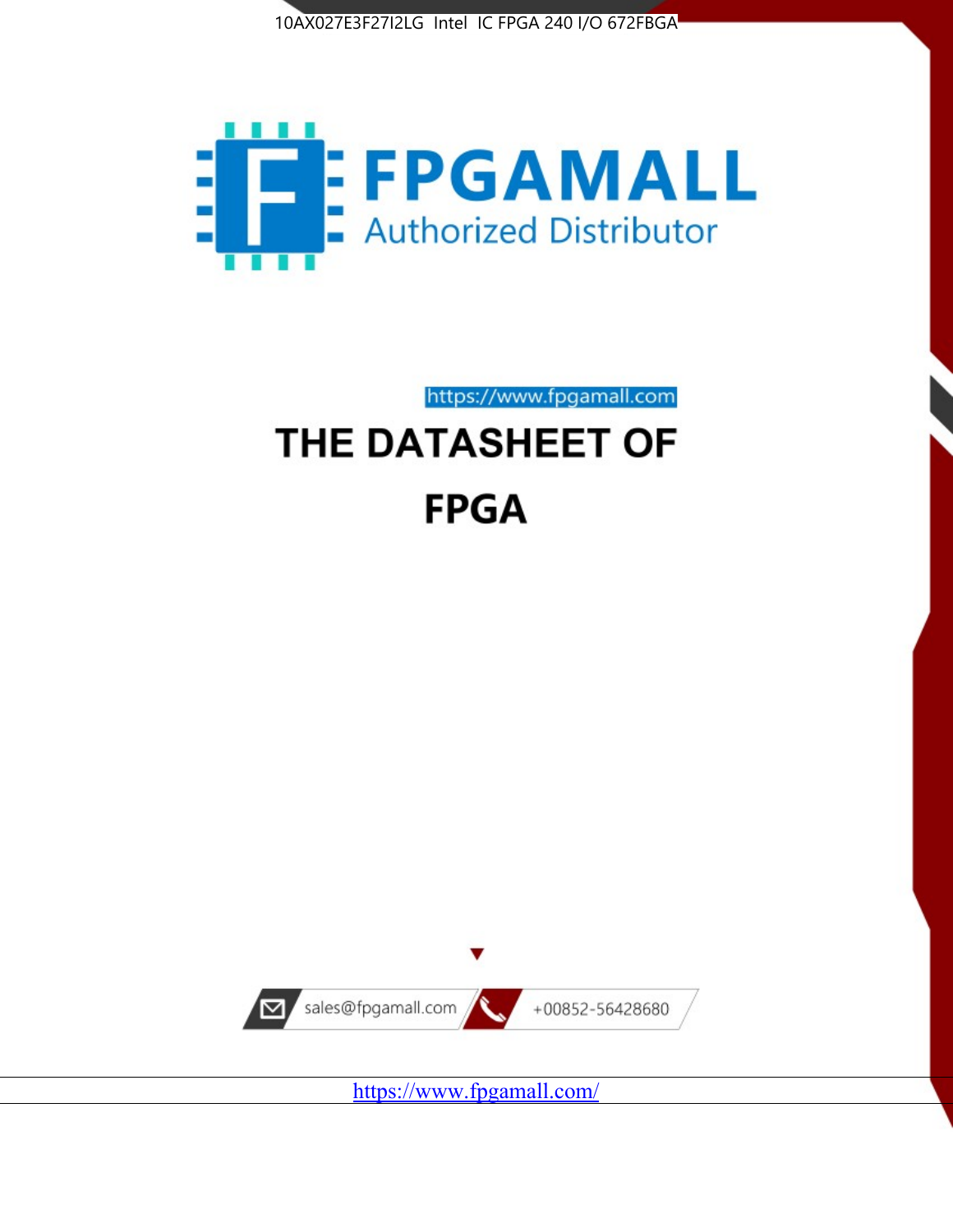10AX027E3F27I2LG Intel IC FPGA 240 I/O 672FBGA



# **Intel® Arria® 10 Device Overview**



**A10-OVERVIEW | 2018.12.06** Latest document on the web: **[PDF](https://www.intel.com/content/dam/www/programmable/us/en/pdfs/literature/hb/arria-10/a10_overview.pdf)** | **[HTML](https://www.intel.com/content/www/us/en/programmable/documentation/sam1403480274650.html)**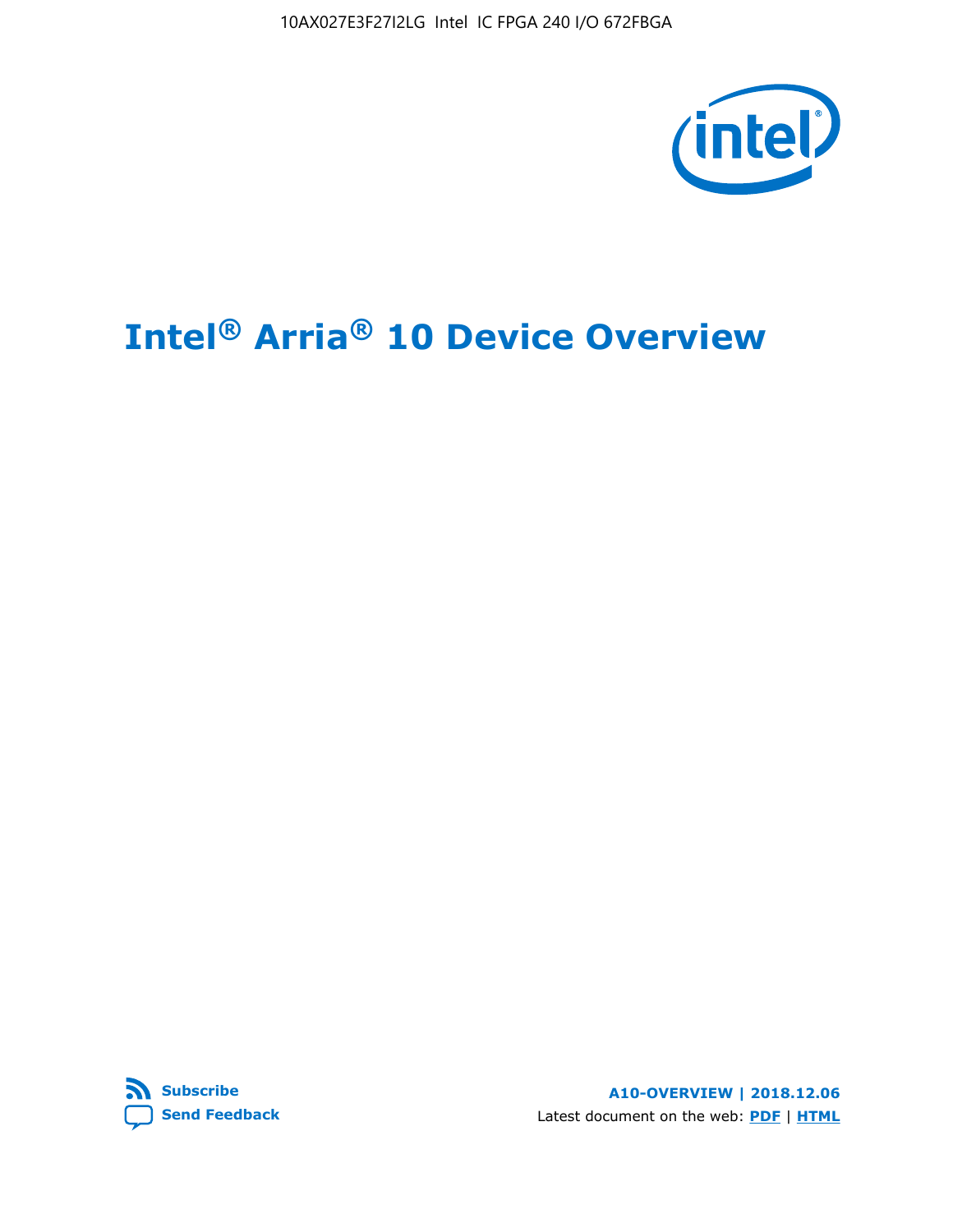

**Contents** 

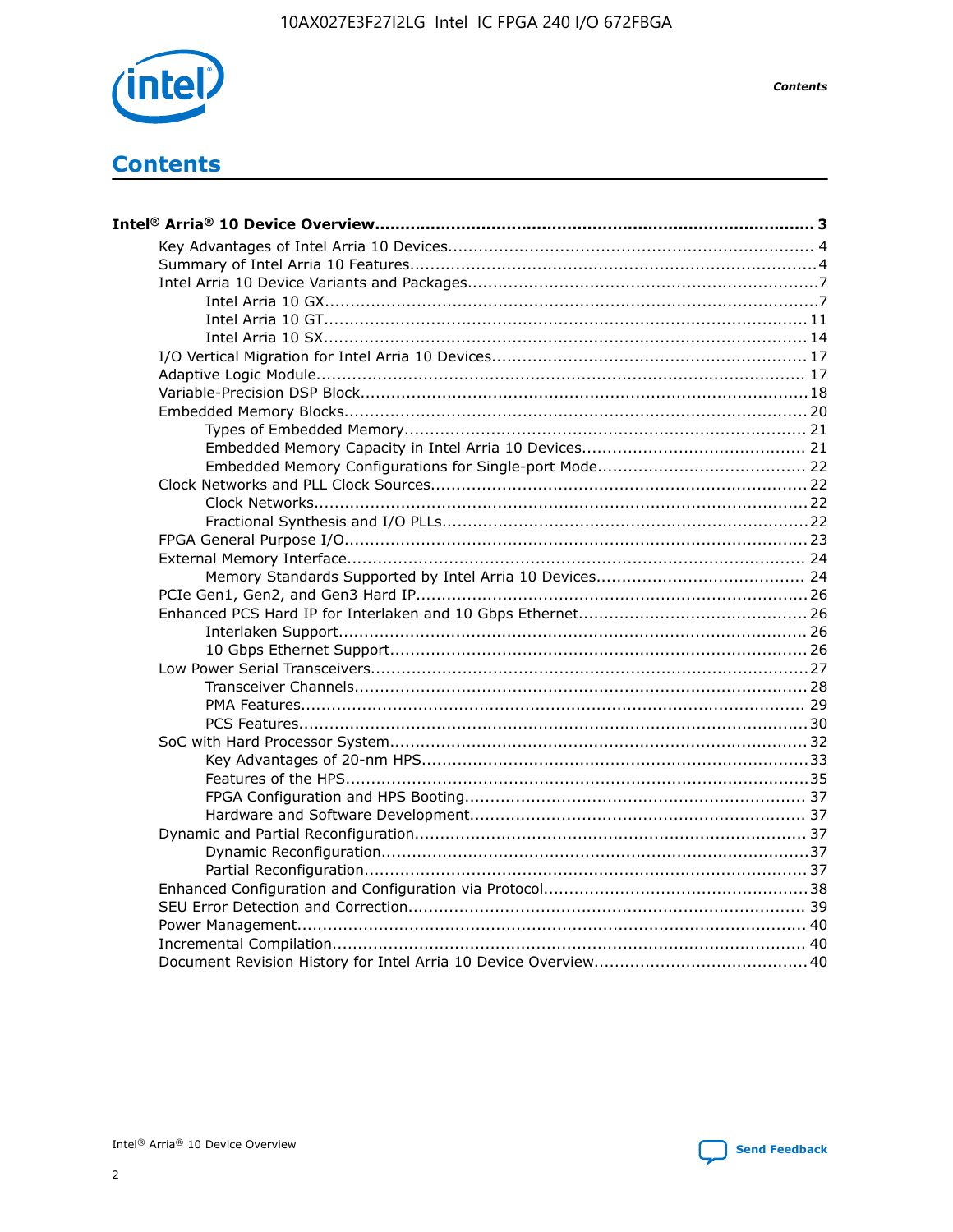**A10-OVERVIEW | 2018.12.06**

**[Send Feedback](mailto:FPGAtechdocfeedback@intel.com?subject=Feedback%20on%20Intel%20Arria%2010%20Device%20Overview%20(A10-OVERVIEW%202018.12.06)&body=We%20appreciate%20your%20feedback.%20In%20your%20comments,%20also%20specify%20the%20page%20number%20or%20paragraph.%20Thank%20you.)**



## **Intel® Arria® 10 Device Overview**

The Intel<sup>®</sup> Arria<sup>®</sup> 10 device family consists of high-performance and power-efficient 20 nm mid-range FPGAs and SoCs.

Intel Arria 10 device family delivers:

- Higher performance than the previous generation of mid-range and high-end FPGAs.
- Power efficiency attained through a comprehensive set of power-saving technologies.

The Intel Arria 10 devices are ideal for high performance, power-sensitive, midrange applications in diverse markets.

| <b>Market</b>         | <b>Applications</b>                                                                                               |
|-----------------------|-------------------------------------------------------------------------------------------------------------------|
| Wireless              | Channel and switch cards in remote radio heads<br>٠<br>Mobile backhaul<br>٠                                       |
| Wireline              | 40G/100G muxponders and transponders<br>٠<br>100G line cards<br>٠<br><b>Bridging</b><br>٠<br>Aggregation<br>٠     |
| <b>Broadcast</b>      | Studio switches<br>٠<br>Servers and transport<br>٠<br>Videoconferencing<br>٠<br>Professional audio and video<br>٠ |
| Computing and Storage | Flash cache<br>٠<br>Cloud computing servers<br>٠<br>Server acceleration<br>٠                                      |
| Medical               | Diagnostic scanners<br>٠<br>Diagnostic imaging<br>٠                                                               |
| Military              | Missile guidance and control<br>٠<br>Radar<br>٠<br>Electronic warfare<br>٠<br>Secure communications<br>٠          |

#### **Table 1. Sample Markets and Ideal Applications for Intel Arria 10 Devices**

#### **Related Information**

- [Intel Arria 10 Device Handbook: Known Issues](http://www.altera.com/support/kdb/solutions/rd07302013_646.html) Lists the planned updates to the *Intel Arria 10 Device Handbook* chapters.
- [Intel Arria 10 GX/GT Device Errata and Design Recommendations](https://www.intel.com/content/www/us/en/programmable/documentation/agz1493851706374.html#yqz1494433888646)
- [Intel Arria 10 SX Device Errata and Design Recommendations](https://www.intel.com/content/www/us/en/programmable/documentation/cru1462832385668.html#cru1462832558642)

Intel Corporation. All rights reserved. Intel, the Intel logo, Altera, Arria, Cyclone, Enpirion, MAX, Nios, Quartus and Stratix words and logos are trademarks of Intel Corporation or its subsidiaries in the U.S. and/or other countries. Intel warrants performance of its FPGA and semiconductor products to current specifications in accordance with Intel's standard warranty, but reserves the right to make changes to any products and services at any time without notice. Intel assumes no responsibility or liability arising out of the application or use of any information, product, or service described herein except as expressly agreed to in writing by Intel. Intel customers are advised to obtain the latest version of device specifications before relying on any published information and before placing orders for products or services. \*Other names and brands may be claimed as the property of others.

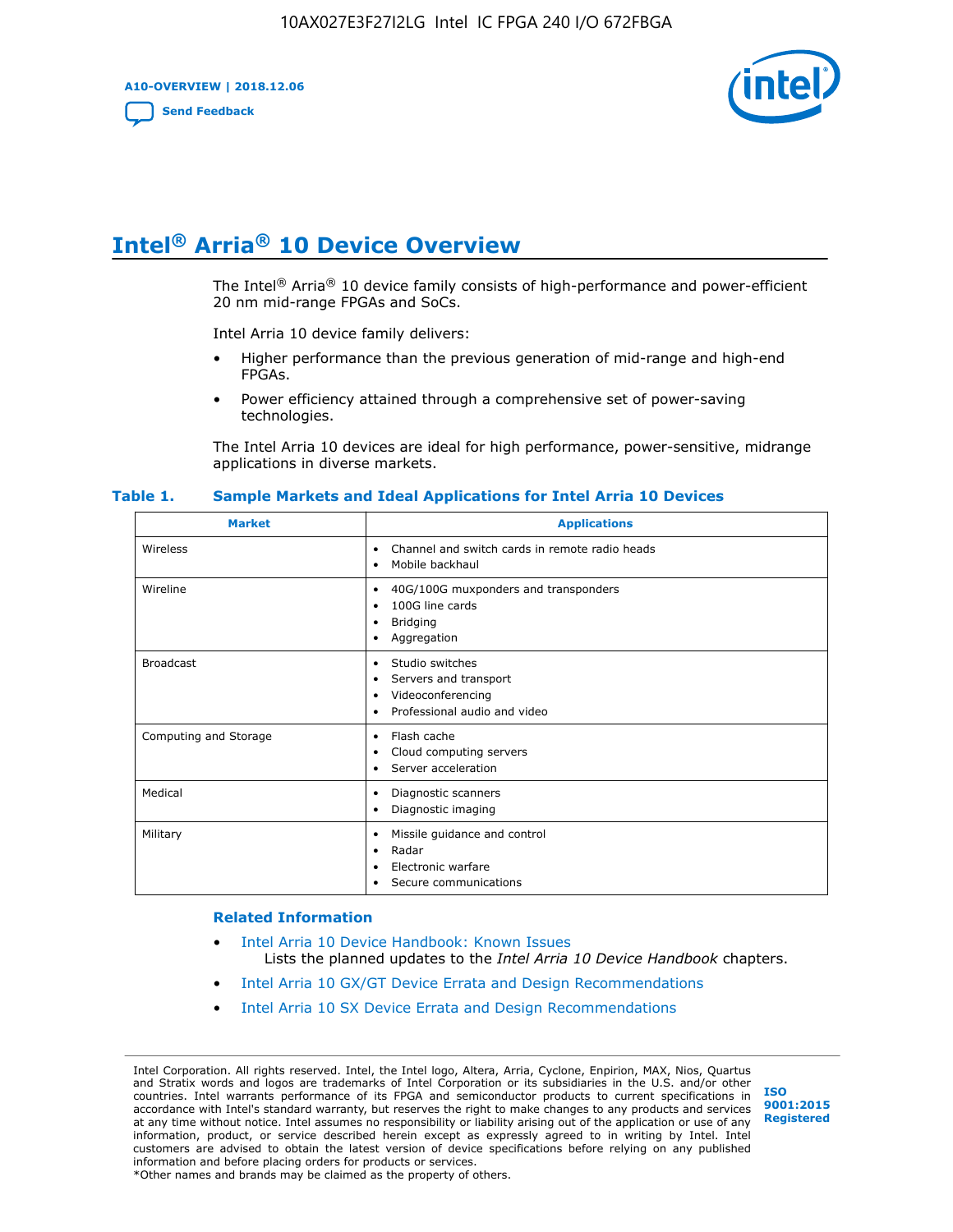

## **Key Advantages of Intel Arria 10 Devices**

#### **Table 2. Key Advantages of the Intel Arria 10 Device Family**

| <b>Advantage</b>                                                                                          | <b>Supporting Feature</b>                                                                                                                                                                                                                                                                                                     |
|-----------------------------------------------------------------------------------------------------------|-------------------------------------------------------------------------------------------------------------------------------------------------------------------------------------------------------------------------------------------------------------------------------------------------------------------------------|
| Enhanced core architecture                                                                                | Built on TSMC's 20 nm process technology<br>٠<br>60% higher performance than the previous generation of mid-range FPGAs<br>٠<br>15% higher performance than the fastest previous-generation FPGA<br>٠                                                                                                                         |
| High-bandwidth integrated<br>transceivers                                                                 | Short-reach rates up to 25.8 Gigabits per second (Gbps)<br>٠<br>Backplane capability up to 12.5 Gbps<br>٠<br>Integrated 10GBASE-KR and 40GBASE-KR4 Forward Error Correction (FEC)<br>٠                                                                                                                                        |
| Improved logic integration and<br>hard IP blocks                                                          | 8-input adaptive logic module (ALM)<br>٠<br>Up to 65.6 megabits (Mb) of embedded memory<br>٠<br>Variable-precision digital signal processing (DSP) blocks<br>Fractional synthesis phase-locked loops (PLLs)<br>٠<br>Hard PCI Express Gen3 IP blocks<br>Hard memory controllers and PHY up to 2,400 Megabits per second (Mbps) |
| Second generation hard<br>processor system (HPS) with<br>integrated ARM* Cortex*-A9*<br>MPCore* processor | Tight integration of a dual-core ARM Cortex-A9 MPCore processor, hard IP, and an<br>٠<br>FPGA in a single Intel Arria 10 system-on-a-chip (SoC)<br>Supports over 128 Gbps peak bandwidth with integrated data coherency between<br>$\bullet$<br>the processor and the FPGA fabric                                             |
| Advanced power savings                                                                                    | Comprehensive set of advanced power saving features<br>٠<br>Power-optimized MultiTrack routing and core architecture<br>٠<br>Up to 40% lower power compared to previous generation of mid-range FPGAs<br>Up to 60% lower power compared to previous generation of high-end FPGAs<br>٠                                         |

## **Summary of Intel Arria 10 Features**

#### **Table 3. Summary of Features for Intel Arria 10 Devices**

| <b>Feature</b>                  | <b>Description</b>                                                                                                                                                                                                                                                                                                                                                                                           |
|---------------------------------|--------------------------------------------------------------------------------------------------------------------------------------------------------------------------------------------------------------------------------------------------------------------------------------------------------------------------------------------------------------------------------------------------------------|
| Technology                      | TSMC's 20-nm SoC process technology<br>Allows operation at a lower $V_{\text{CC}}$ level of 0.82 V instead of the 0.9 V standard $V_{\text{CC}}$ core voltage                                                                                                                                                                                                                                                |
| Packaging                       | 1.0 mm ball-pitch Fineline BGA packaging<br>٠<br>0.8 mm ball-pitch Ultra Fineline BGA packaging<br>Multiple devices with identical package footprints for seamless migration between different<br><b>FPGA</b> densities<br>Devices with compatible package footprints allow migration to next generation high-end<br>Stratix <sup>®</sup> 10 devices<br>RoHS, leaded $(1)$ , and lead-free (Pb-free) options |
| High-performance<br>FPGA fabric | Enhanced 8-input ALM with four registers<br>Improved multi-track routing architecture to reduce congestion and improve compilation time<br>Hierarchical core clocking architecture<br>Fine-grained partial reconfiguration                                                                                                                                                                                   |
| Internal memory<br>blocks       | M20K-20-Kb memory blocks with hard error correction code (ECC)<br>Memory logic array block (MLAB)-640-bit memory                                                                                                                                                                                                                                                                                             |
|                                 | continued                                                                                                                                                                                                                                                                                                                                                                                                    |



<sup>(1)</sup> Contact Intel for availability.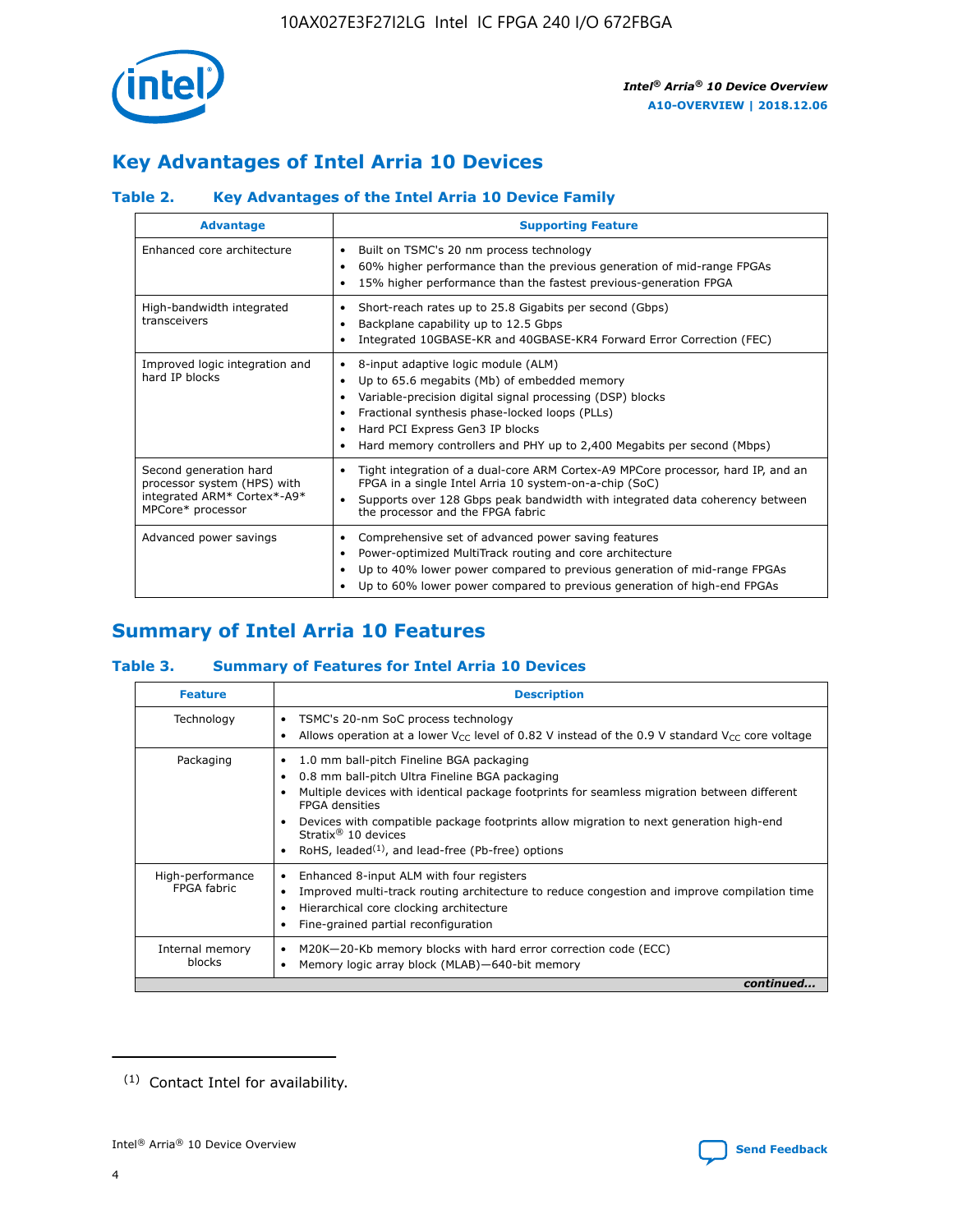$\mathsf{r}$ 



| <b>Feature</b>                         |                                                                                                                | <b>Description</b>                                                                                                                                                                                                                                                                                                                                                                                                                                                                                                                                                                                                                                                                                                                                                                                                                          |
|----------------------------------------|----------------------------------------------------------------------------------------------------------------|---------------------------------------------------------------------------------------------------------------------------------------------------------------------------------------------------------------------------------------------------------------------------------------------------------------------------------------------------------------------------------------------------------------------------------------------------------------------------------------------------------------------------------------------------------------------------------------------------------------------------------------------------------------------------------------------------------------------------------------------------------------------------------------------------------------------------------------------|
| Embedded Hard IP<br>blocks             | Variable-precision DSP                                                                                         | Native support for signal processing precision levels from $18 \times 19$ to<br>$\bullet$<br>54 x 54<br>Native support for 27 x 27 multiplier mode<br>64-bit accumulator and cascade for systolic finite impulse responses<br>(FIRS)<br>Internal coefficient memory banks<br>٠<br>Preadder/subtractor for improved efficiency<br>Additional pipeline register to increase performance and reduce<br>power<br>Supports floating point arithmetic:<br>- Perform multiplication, addition, subtraction, multiply-add,<br>multiply-subtract, and complex multiplication.<br>- Supports multiplication with accumulation capability, cascade<br>summation, and cascade subtraction capability.<br>- Dynamic accumulator reset control.<br>- Support direct vector dot and complex multiplication chaining<br>multiply floating point DSP blocks. |
|                                        | Memory controller                                                                                              | DDR4, DDR3, and DDR3L                                                                                                                                                                                                                                                                                                                                                                                                                                                                                                                                                                                                                                                                                                                                                                                                                       |
|                                        | PCI Express*                                                                                                   | PCI Express (PCIe*) Gen3 (x1, x2, x4, or x8), Gen2 (x1, x2, x4, or x8)<br>and Gen1 (x1, x2, x4, or x8) hard IP with complete protocol stack,<br>endpoint, and root port                                                                                                                                                                                                                                                                                                                                                                                                                                                                                                                                                                                                                                                                     |
|                                        | Transceiver I/O                                                                                                | 10GBASE-KR/40GBASE-KR4 Forward Error Correction (FEC)<br>PCS hard IPs that support:<br>- 10-Gbps Ethernet (10GbE)<br>- PCIe PIPE interface<br>- Interlaken<br>- Gbps Ethernet (GbE)<br>- Common Public Radio Interface (CPRI) with deterministic latency<br>support<br>- Gigabit-capable passive optical network (GPON) with fast lock-<br>time support<br>13.5G JESD204b<br>8B/10B, 64B/66B, 64B/67B encoders and decoders<br>Custom mode support for proprietary protocols                                                                                                                                                                                                                                                                                                                                                                |
| Core clock networks                    | $\bullet$                                                                                                      | Up to 800 MHz fabric clocking, depending on the application:<br>- 667 MHz external memory interface clocking with 2,400 Mbps DDR4 interface<br>- 800 MHz LVDS interface clocking with 1,600 Mbps LVDS interface<br>Global, regional, and peripheral clock networks<br>Clock networks that are not used can be gated to reduce dynamic power                                                                                                                                                                                                                                                                                                                                                                                                                                                                                                 |
| Phase-locked loops<br>(PLLs)           | High-resolution fractional synthesis PLLs:<br>$\bullet$<br>Integer PLLs:<br>- Adjacent to general purpose I/Os | - Precision clock synthesis, clock delay compensation, and zero delay buffering (ZDB)<br>- Support integer mode and fractional mode<br>- Fractional mode support with third-order delta-sigma modulation<br>- Support external memory and LVDS interfaces                                                                                                                                                                                                                                                                                                                                                                                                                                                                                                                                                                                   |
| FPGA General-purpose<br>$I/Os$ (GPIOs) | On-chip termination (OCT)<br>$\bullet$                                                                         | 1.6 Gbps LVDS-every pair can be configured as receiver or transmitter<br>1.2 V to 3.0 V single-ended LVTTL/LVCMOS interfacing                                                                                                                                                                                                                                                                                                                                                                                                                                                                                                                                                                                                                                                                                                               |
| <b>External Memory</b><br>Interface    |                                                                                                                | Hard memory controller- DDR4, DDR3, and DDR3L support<br>$-$ DDR4 $-$ speeds up to 1,200 MHz/2,400 Mbps<br>- DDR3-speeds up to 1,067 MHz/2,133 Mbps<br>Soft memory controller—provides support for RLDRAM $3^{(2)}$ , QDR IV $(2)$ , and QDR II+<br>continued                                                                                                                                                                                                                                                                                                                                                                                                                                                                                                                                                                               |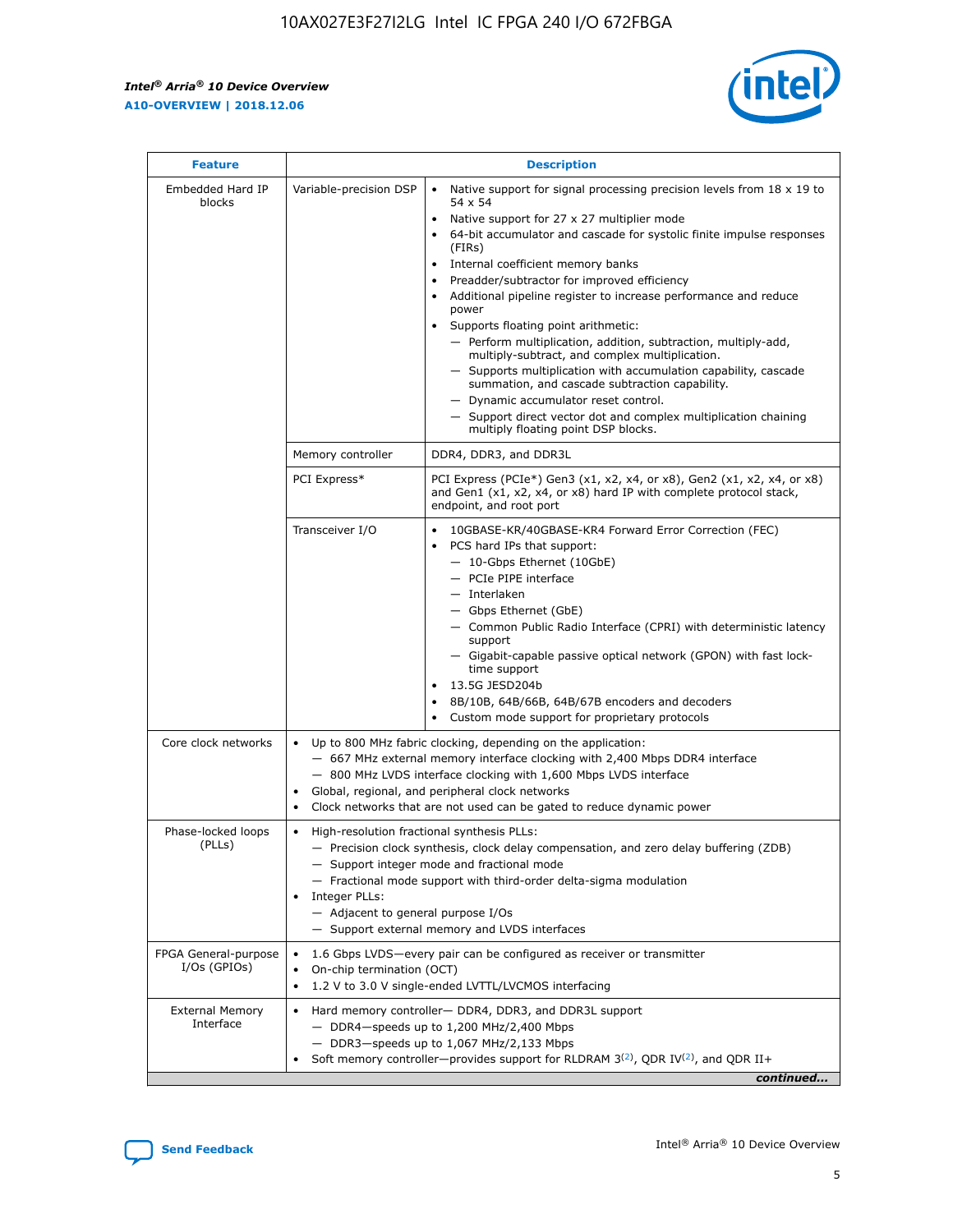

| <b>Feature</b>                                    | <b>Description</b>                                                                                                                                                                                                                                                                                                                                                                                                                                                                                                                                                                                                                                                 |
|---------------------------------------------------|--------------------------------------------------------------------------------------------------------------------------------------------------------------------------------------------------------------------------------------------------------------------------------------------------------------------------------------------------------------------------------------------------------------------------------------------------------------------------------------------------------------------------------------------------------------------------------------------------------------------------------------------------------------------|
| Low-power serial<br>transceivers                  | • Continuous operating range:<br>- Intel Arria 10 GX-1 Gbps to 17.4 Gbps<br>- Intel Arria 10 GT-1 Gbps to 25.8 Gbps<br>Backplane support:<br>$-$ Intel Arria 10 GX-up to 12.5<br>- Intel Arria 10 GT-up to 12.5<br>Extended range down to 125 Mbps with oversampling<br>ATX transmit PLLs with user-configurable fractional synthesis capability<br>$\bullet$<br>Electronic Dispersion Compensation (EDC) support for XFP, SFP+, OSFP, and CFP optical<br>module<br>Adaptive linear and decision feedback equalization<br>$\bullet$<br>Transmitter pre-emphasis and de-emphasis<br>$\bullet$<br>Dynamic partial reconfiguration of individual transceiver channels |
| <b>HPS</b><br>(Intel Arria 10 SX<br>devices only) | • Dual-core ARM Cortex-A9 MPCore processor-1.2 GHz CPU with<br>Processor and system<br>1.5 GHz overdrive capability<br>256 KB on-chip RAM and 64 KB on-chip ROM<br>$\bullet$<br>System peripherals—general-purpose timers, watchdog timers, direct<br>memory access (DMA) controller, FPGA configuration manager, and<br>clock and reset managers<br>Security features—anti-tamper, secure boot, Advanced Encryption<br>$\bullet$<br>Standard (AES) and authentication (SHA)<br>ARM CoreSight* JTAG debug access port, trace port, and on-chip<br>$\bullet$<br>trace storage                                                                                       |
|                                                   | <b>External interfaces</b><br>Hard memory interface-Hard memory controller (2,400 Mbps DDR4,<br>$\bullet$<br>and 2,133 Mbps DDR3), Quad serial peripheral interface (QSPI) flash<br>controller, NAND flash controller, direct memory access (DMA)<br>controller, Secure Digital/MultiMediaCard (SD/MMC) controller<br>Communication interface-10/100/1000 Ethernet media access<br>$\bullet$<br>control (MAC), USB On-The-GO (OTG) controllers, I <sup>2</sup> C controllers,<br>UART 16550, serial peripheral interface (SPI), and up to 62<br>HPS GPIO interfaces (48 direct-share I/Os)                                                                         |
|                                                   | Interconnects to core<br>High-performance ARM AMBA* AXI bus bridges that support<br>$\bullet$<br>simultaneous read and write<br>HPS-FPGA bridges-include the FPGA-to-HPS, HPS-to-FPGA, and<br>$\bullet$<br>lightweight HPS-to-FPGA bridges that allow the FPGA fabric to issue<br>transactions to slaves in the HPS, and vice versa<br>Configuration bridge that allows HPS configuration manager to<br>configure the core logic via dedicated 32-bit configuration port<br>FPGA-to-HPS SDRAM controller bridge-provides configuration<br>interfaces for the multiport front end (MPFE) of the HPS SDRAM<br>controller                                             |
| Configuration                                     | Tamper protection—comprehensive design protection to protect your valuable IP investments<br>Enhanced 256-bit advanced encryption standard (AES) design security with authentication<br>٠<br>Configuration via protocol (CvP) using PCIe Gen1, Gen2, or Gen3<br>continued                                                                                                                                                                                                                                                                                                                                                                                          |

<sup>(2)</sup> Intel Arria 10 devices support this external memory interface using hard PHY with soft memory controller.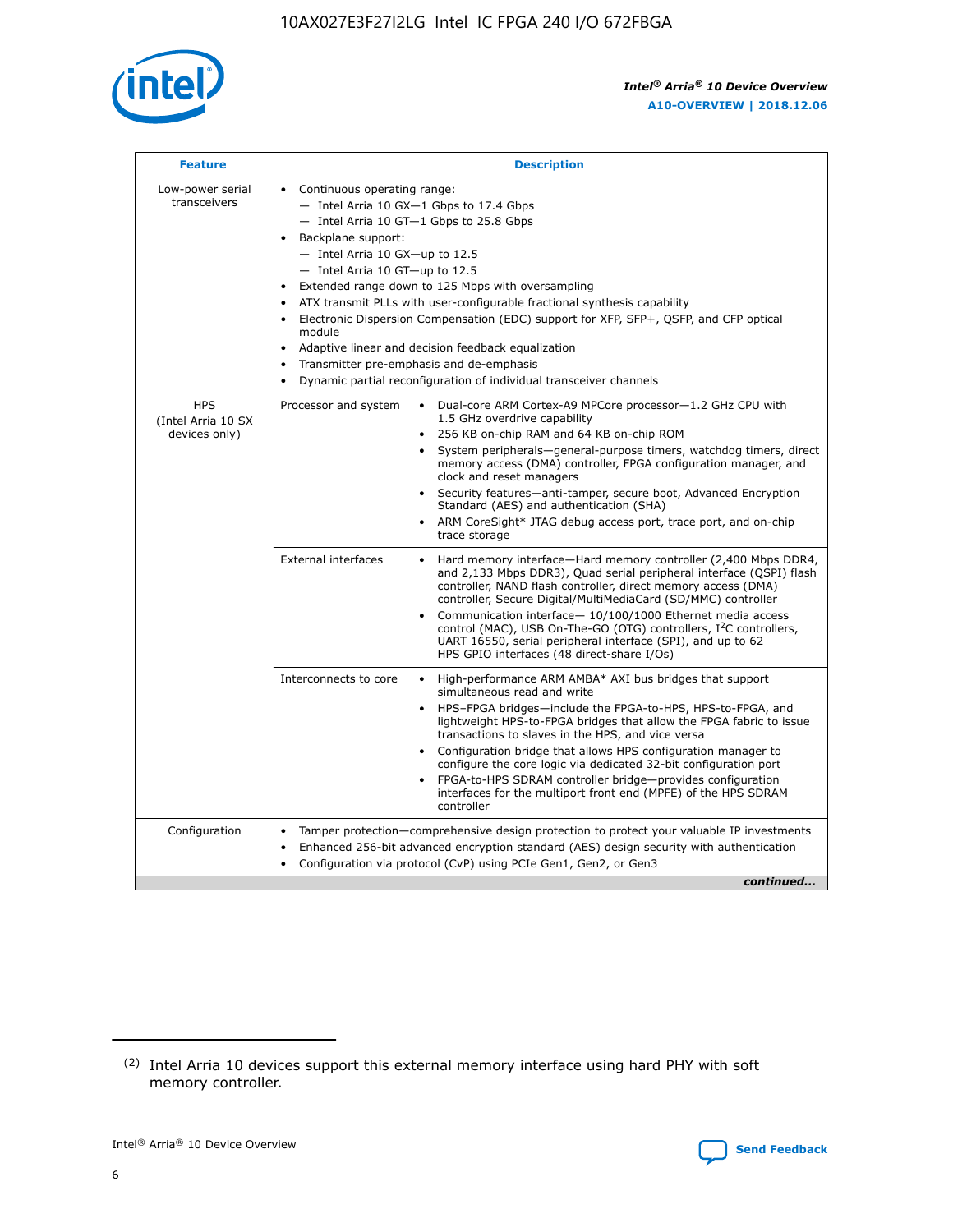

| <b>Feature</b>     | <b>Description</b>                                                                                                                                                                                               |
|--------------------|------------------------------------------------------------------------------------------------------------------------------------------------------------------------------------------------------------------|
|                    | Dynamic reconfiguration of the transceivers and PLLs<br>Fine-grained partial reconfiguration of the core fabric<br>Active Serial x4 Interface<br>$\bullet$                                                       |
| Power management   | SmartVID<br>Low static power device options<br>Programmable Power Technology<br>Intel Quartus <sup>®</sup> Prime integrated power analysis                                                                       |
| Software and tools | Intel Quartus Prime design suite<br>Transceiver toolkit<br>Platform Designer system integration tool<br>DSP Builder for Intel FPGAs<br>OpenCL <sup>™</sup> support<br>Intel SoC FPGA Embedded Design Suite (EDS) |

#### **Related Information**

[Intel Arria 10 Transceiver PHY Overview](https://www.intel.com/content/www/us/en/programmable/documentation/nik1398707230472.html#nik1398706768037) Provides details on Intel Arria 10 transceivers.

## **Intel Arria 10 Device Variants and Packages**

#### **Table 4. Device Variants for the Intel Arria 10 Device Family**

| <b>Variant</b>    | <b>Description</b>                                                                                                                                                                                                     |
|-------------------|------------------------------------------------------------------------------------------------------------------------------------------------------------------------------------------------------------------------|
| Intel Arria 10 GX | FPGA featuring 17.4 Gbps transceivers for short reach applications with 12.5 backplane driving<br>capability.                                                                                                          |
| Intel Arria 10 GT | FPGA featuring:<br>17.4 Gbps transceivers for short reach applications with 12.5 backplane driving capability.<br>25.8 Gbps transceivers for supporting CAUI-4 and CEI-25G applications with CFP2 and CFP4<br>modules. |
| Intel Arria 10 SX | SoC integrating ARM-based HPS and FPGA featuring 17.4 Gbps transceivers for short reach<br>applications with 12.5 backplane driving capability.                                                                        |

## **Intel Arria 10 GX**

This section provides the available options, maximum resource counts, and package plan for the Intel Arria 10 GX devices.

The information in this section is correct at the time of publication. For the latest information and to get more details, refer to the Intel FPGA Product Selector.

#### **Related Information**

#### [Intel FPGA Product Selector](http://www.altera.com/products/selector/psg-selector.html) Provides the latest information on Intel products.

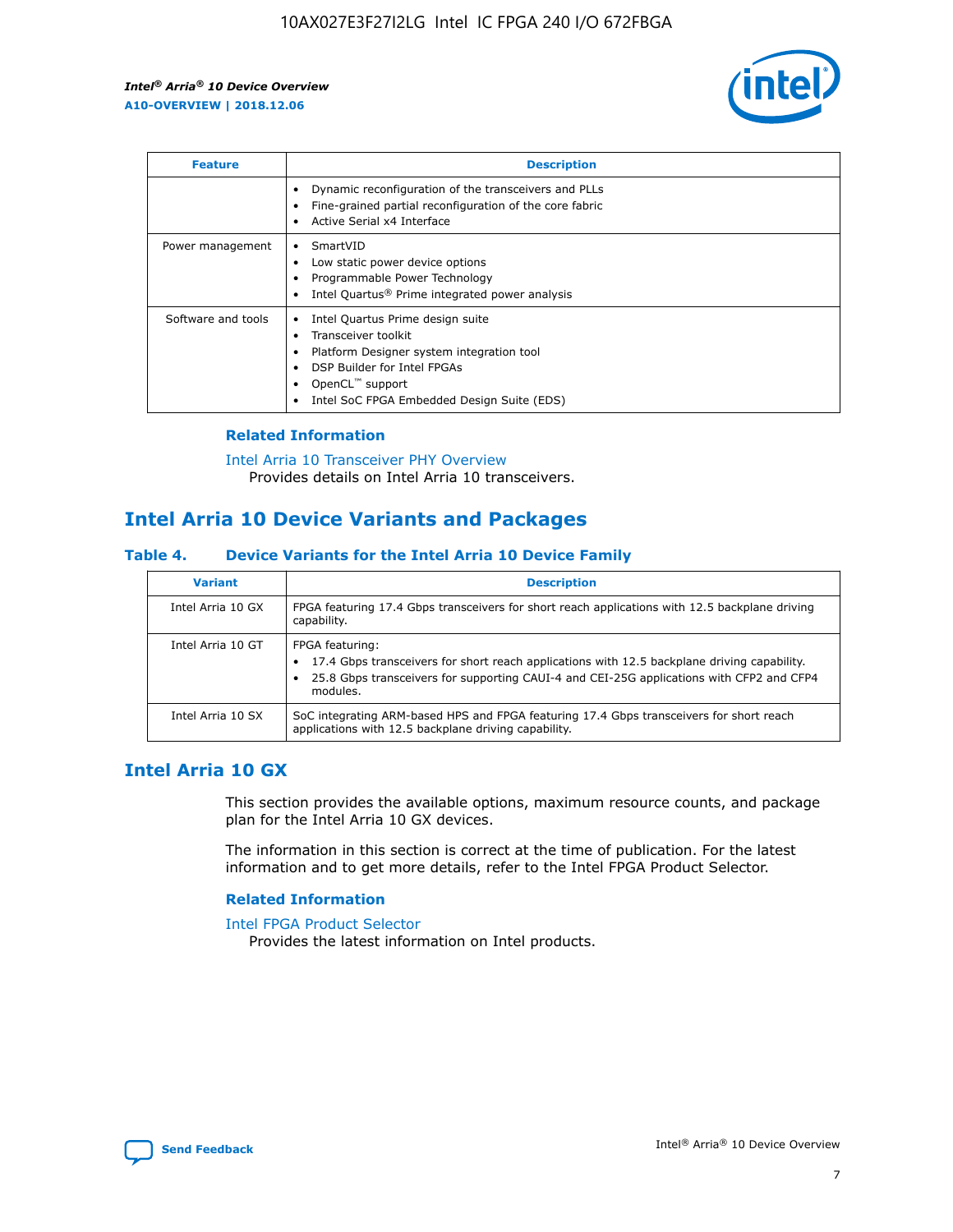

## **Available Options**





#### **Related Information**

#### [Transceiver Performance for Intel Arria 10 GX/SX Devices](https://www.intel.com/content/www/us/en/programmable/documentation/mcn1413182292568.html#mcn1413213965502) Provides more information about the transceiver speed grade.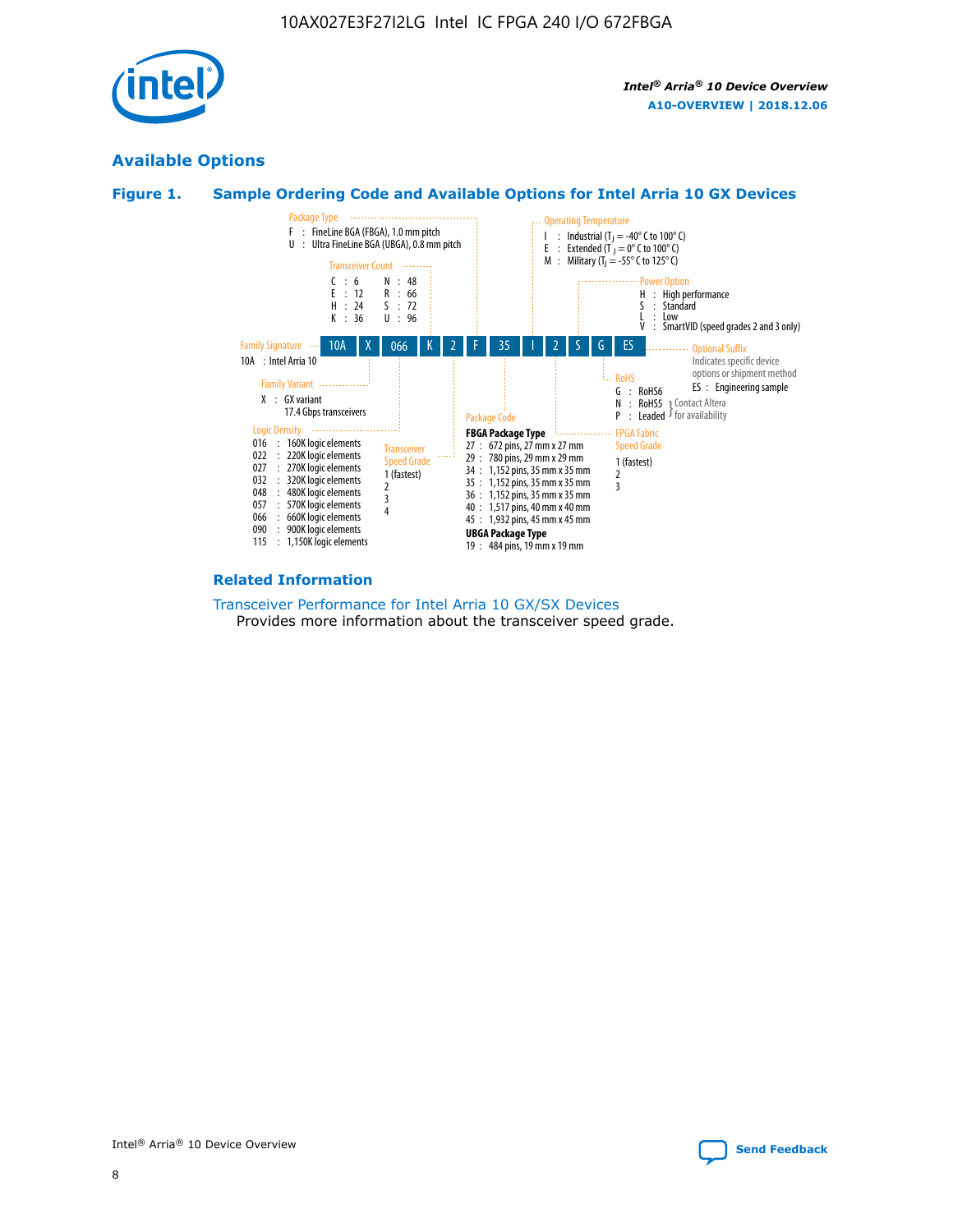

## **Maximum Resources**

#### **Table 5. Maximum Resource Counts for Intel Arria 10 GX Devices (GX 160, GX 220, GX 270, GX 320, and GX 480)**

| <b>Resource</b>              |                         | <b>Product Line</b> |                                                 |                    |                |                |  |  |  |
|------------------------------|-------------------------|---------------------|-------------------------------------------------|--------------------|----------------|----------------|--|--|--|
|                              |                         | <b>GX 160</b>       | <b>GX 220</b><br><b>GX 270</b><br><b>GX 320</b> |                    |                | <b>GX 480</b>  |  |  |  |
| Logic Elements (LE) (K)      |                         | 160                 | 220                                             | 270                | 320            | 480            |  |  |  |
| <b>ALM</b>                   |                         | 61,510              | 80,330                                          | 101,620            | 119,900        | 183,590        |  |  |  |
| Register                     |                         | 246,040             | 321,320                                         | 406,480<br>479,600 |                | 734,360        |  |  |  |
| Memory (Kb)                  | M <sub>20</sub> K       | 8,800               | 11,740                                          | 15,000             | 17,820         | 28,620         |  |  |  |
|                              | <b>MLAB</b>             | 1,050               | 1,690                                           | 2,452              | 2,727          | 4,164          |  |  |  |
| Variable-precision DSP Block |                         | 156                 | 192                                             | 830                | 985<br>1,368   |                |  |  |  |
|                              | 18 x 19 Multiplier      |                     | 384                                             | 1,660              | 1,970          | 2,736          |  |  |  |
| PLL                          | Fractional<br>Synthesis | 6                   | 6                                               | 8                  | 8              | 12             |  |  |  |
|                              | I/O                     | 6                   | 6                                               | 8                  | 8              | 12             |  |  |  |
| 17.4 Gbps Transceiver        |                         | 12                  | 12                                              | 24<br>24           |                | 36             |  |  |  |
| GPIO <sup>(3)</sup>          |                         | 288                 | 288                                             | 384<br>384         |                | 492            |  |  |  |
| LVDS Pair $(4)$              |                         | 120                 | 120                                             | 168                | 168            | 222            |  |  |  |
| PCIe Hard IP Block           |                         | 1                   | 1                                               | 2                  | $\overline{2}$ | $\overline{2}$ |  |  |  |
| Hard Memory Controller       |                         | 6                   | 6                                               | 8                  | 8              | 12             |  |  |  |

<sup>(4)</sup> Each LVDS I/O pair can be used as differential input or output.



<sup>(3)</sup> The number of GPIOs does not include transceiver I/Os. In the Intel Quartus Prime software, the number of user I/Os includes transceiver I/Os.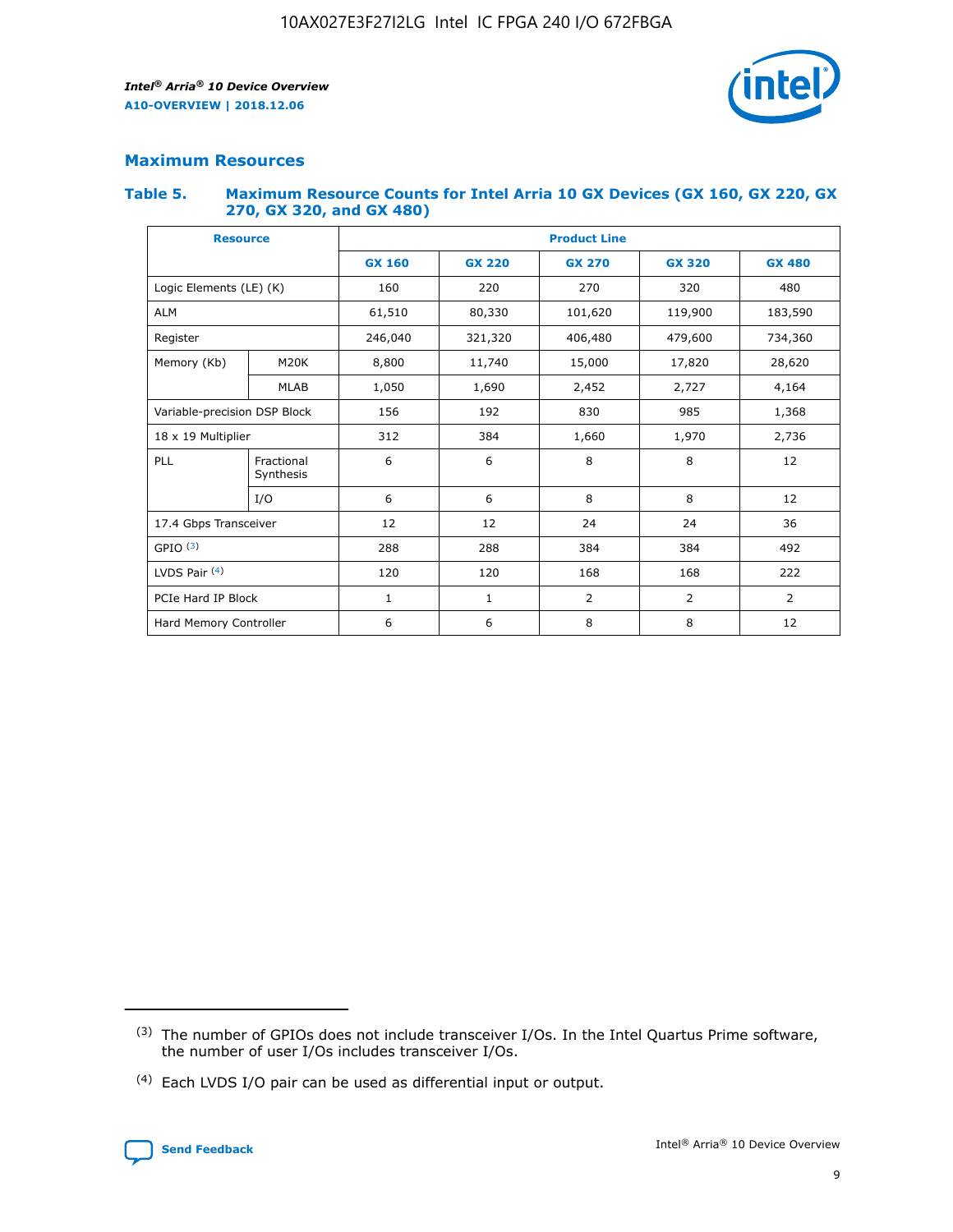

#### **Table 6. Maximum Resource Counts for Intel Arria 10 GX Devices (GX 570, GX 660, GX 900, and GX 1150)**

| <b>Resource</b>              |                         | <b>Product Line</b> |                |                |                |  |  |  |  |
|------------------------------|-------------------------|---------------------|----------------|----------------|----------------|--|--|--|--|
|                              |                         | <b>GX 570</b>       | <b>GX 660</b>  | <b>GX 900</b>  | <b>GX 1150</b> |  |  |  |  |
| Logic Elements (LE) (K)      |                         | 570                 | 660            | 900            | 1,150          |  |  |  |  |
| <b>ALM</b>                   |                         | 217,080             | 251,680        | 339,620        | 427,200        |  |  |  |  |
| Register                     |                         | 868,320             | 1,006,720      | 1,358,480      | 1,708,800      |  |  |  |  |
| Memory (Kb)<br><b>M20K</b>   |                         | 36,000              | 42,620         | 48,460         | 54,260         |  |  |  |  |
|                              | <b>MLAB</b>             | 5,096               | 5,788          | 9,386          | 12,984         |  |  |  |  |
| Variable-precision DSP Block |                         | 1,523               | 1,687          | 1,518          | 1,518          |  |  |  |  |
| $18 \times 19$ Multiplier    |                         | 3,046               | 3,374          | 3,036          | 3,036          |  |  |  |  |
| PLL                          | Fractional<br>Synthesis | 16                  | 16             | 32             | 32             |  |  |  |  |
|                              | I/O                     | 16                  | 16             | 16             | 16             |  |  |  |  |
| 17.4 Gbps Transceiver        |                         | 48                  | 48             | 96             | 96             |  |  |  |  |
| GPIO <sup>(3)</sup>          |                         | 696                 | 696            | 768            | 768            |  |  |  |  |
| LVDS Pair $(4)$              |                         | 324                 | 324            | 384            | 384            |  |  |  |  |
| PCIe Hard IP Block           |                         | $\overline{2}$      | $\overline{2}$ | $\overline{4}$ | $\overline{4}$ |  |  |  |  |
| Hard Memory Controller       |                         | 16                  | 16             | 16             | 16             |  |  |  |  |

## **Package Plan**

#### **Table 7. Package Plan for Intel Arria 10 GX Devices (U19, F27, and F29)**

Refer to I/O and High Speed I/O in Intel Arria 10 Devices chapter for the number of 3 V I/O, LVDS I/O, and LVDS channels in each device package.

| <b>Product Line</b> | U <sub>19</sub><br>$(19 \text{ mm} \times 19 \text{ mm})$<br>484-pin UBGA) |          |             |         | <b>F27</b><br>(27 mm × 27 mm,<br>672-pin FBGA) |             | <b>F29</b><br>(29 mm × 29 mm,<br>780-pin FBGA) |          |             |  |
|---------------------|----------------------------------------------------------------------------|----------|-------------|---------|------------------------------------------------|-------------|------------------------------------------------|----------|-------------|--|
|                     | 3 V I/O                                                                    | LVDS I/O | <b>XCVR</b> | 3 V I/O | LVDS I/O                                       | <b>XCVR</b> | 3 V I/O                                        | LVDS I/O | <b>XCVR</b> |  |
| GX 160              | 48                                                                         | 192      | 6           | 48      | 192                                            | 12          | 48                                             | 240      | 12          |  |
| GX 220              | 48                                                                         | 192      | 6           | 48      | 192                                            | 12          | 48                                             | 240      | 12          |  |
| GX 270              |                                                                            |          |             | 48      | 192                                            | 12          | 48                                             | 312      | 12          |  |
| GX 320              |                                                                            |          |             | 48      | 192                                            | 12          | 48                                             | 312      | 12          |  |
| GX 480              |                                                                            |          |             |         |                                                |             | 48                                             | 312      | 12          |  |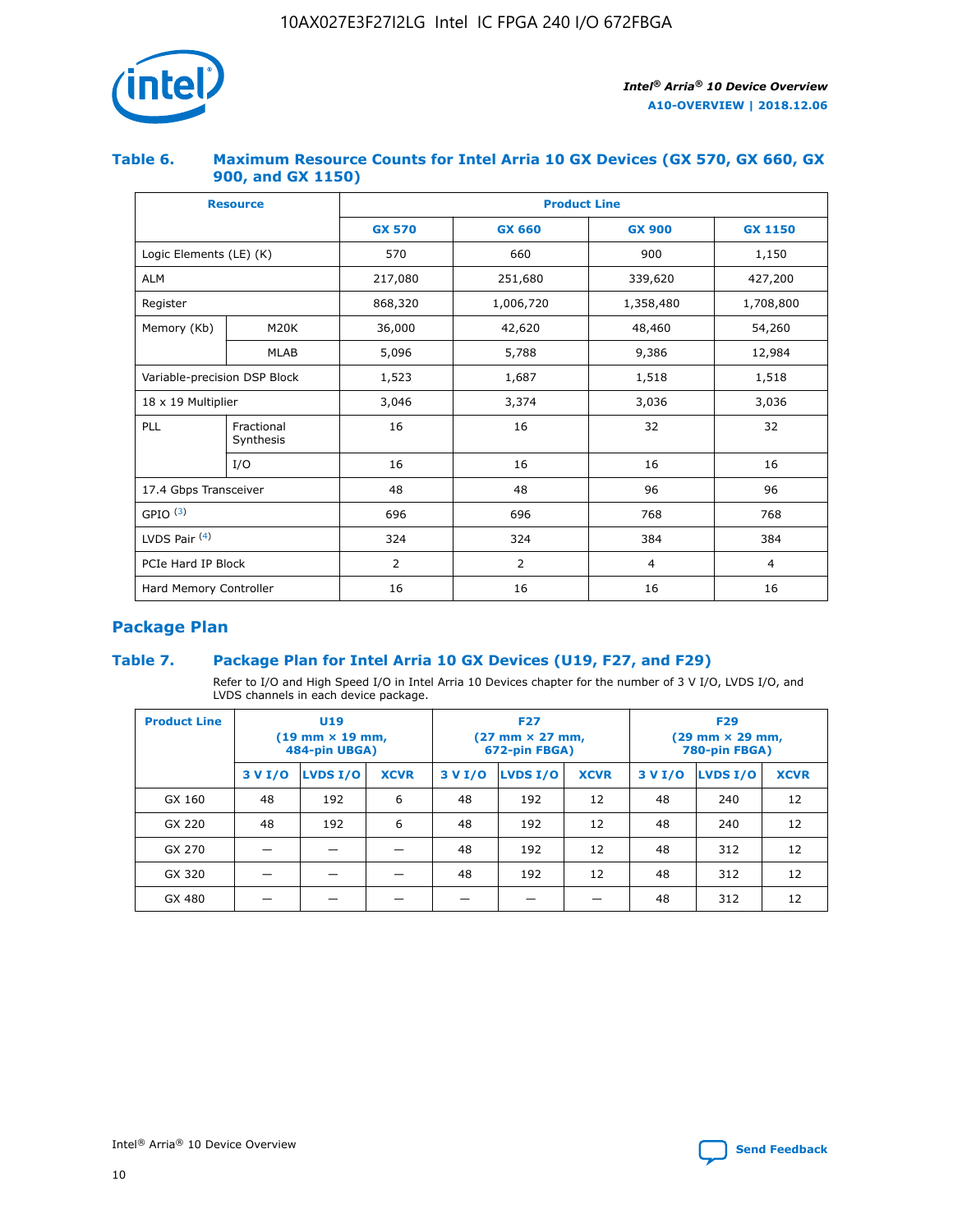

#### **Table 8. Package Plan for Intel Arria 10 GX Devices (F34, F35, NF40, and KF40)**

Refer to I/O and High Speed I/O in Intel Arria 10 Devices chapter for the number of 3 V I/O, LVDS I/O, and LVDS channels in each device package.

| <b>Product Line</b> | <b>F34</b><br>$(35 \text{ mm} \times 35 \text{ mm})$<br>1152-pin FBGA) |                    | <b>F35</b><br>$(35$ mm $\times$ 35 mm,<br><b>1152-pin FBGA)</b> |           | <b>KF40</b><br>$(40$ mm $\times$ 40 mm,<br>1517-pin FBGA) |             |           | <b>NF40</b><br>$(40$ mm $\times$ 40 mm,<br><b>1517-pin FBGA)</b> |             |            |                    |             |
|---------------------|------------------------------------------------------------------------|--------------------|-----------------------------------------------------------------|-----------|-----------------------------------------------------------|-------------|-----------|------------------------------------------------------------------|-------------|------------|--------------------|-------------|
|                     | 3V<br>I/O                                                              | <b>LVDS</b><br>I/O | <b>XCVR</b>                                                     | 3V<br>I/O | <b>LVDS</b><br>I/O                                        | <b>XCVR</b> | 3V<br>I/O | <b>LVDS</b><br>I/O                                               | <b>XCVR</b> | 3 V<br>I/O | <b>LVDS</b><br>I/O | <b>XCVR</b> |
| GX 270              | 48                                                                     | 336                | 24                                                              | 48        | 336                                                       | 24          |           |                                                                  |             |            |                    |             |
| GX 320              | 48                                                                     | 336                | 24                                                              | 48        | 336                                                       | 24          |           |                                                                  |             |            |                    |             |
| GX 480              | 48                                                                     | 444                | 24                                                              | 48        | 348                                                       | 36          |           |                                                                  |             |            |                    |             |
| GX 570              | 48                                                                     | 444                | 24                                                              | 48        | 348                                                       | 36          | 96        | 600                                                              | 36          | 48         | 540                | 48          |
| GX 660              | 48                                                                     | 444                | 24                                                              | 48        | 348                                                       | 36          | 96        | 600                                                              | 36          | 48         | 540                | 48          |
| GX 900              |                                                                        | 504                | 24                                                              | –         |                                                           | -           |           |                                                                  |             |            | 600                | 48          |
| GX 1150             |                                                                        | 504                | 24                                                              |           |                                                           |             |           |                                                                  |             |            | 600                | 48          |

#### **Table 9. Package Plan for Intel Arria 10 GX Devices (RF40, NF45, SF45, and UF45)**

Refer to I/O and High Speed I/O in Intel Arria 10 Devices chapter for the number of 3 V I/O, LVDS I/O, and LVDS channels in each device package.

| <b>Product Line</b> | <b>RF40</b><br>$(40$ mm $\times$ 40 mm,<br>1517-pin FBGA) |                    | <b>NF45</b><br>$(45 \text{ mm} \times 45 \text{ mm})$<br><b>1932-pin FBGA)</b> |            |                    | <b>SF45</b><br>$(45 \text{ mm} \times 45 \text{ mm})$<br><b>1932-pin FBGA)</b> |            |                    | <b>UF45</b><br>$(45 \text{ mm} \times 45 \text{ mm})$<br><b>1932-pin FBGA)</b> |           |                    |             |
|---------------------|-----------------------------------------------------------|--------------------|--------------------------------------------------------------------------------|------------|--------------------|--------------------------------------------------------------------------------|------------|--------------------|--------------------------------------------------------------------------------|-----------|--------------------|-------------|
|                     | 3V<br>I/O                                                 | <b>LVDS</b><br>I/O | <b>XCVR</b>                                                                    | 3 V<br>I/O | <b>LVDS</b><br>I/O | <b>XCVR</b>                                                                    | 3 V<br>I/O | <b>LVDS</b><br>I/O | <b>XCVR</b>                                                                    | 3V<br>I/O | <b>LVDS</b><br>I/O | <b>XCVR</b> |
| GX 900              |                                                           | 342                | 66                                                                             | _          | 768                | 48                                                                             |            | 624                | 72                                                                             |           | 480                | 96          |
| GX 1150             |                                                           | 342                | 66                                                                             | _          | 768                | 48                                                                             |            | 624                | 72                                                                             |           | 480                | 96          |

#### **Related Information**

[I/O and High-Speed Differential I/O Interfaces in Intel Arria 10 Devices chapter, Intel](https://www.intel.com/content/www/us/en/programmable/documentation/sam1403482614086.html#sam1403482030321) [Arria 10 Device Handbook](https://www.intel.com/content/www/us/en/programmable/documentation/sam1403482614086.html#sam1403482030321)

Provides the number of 3 V and LVDS I/Os, and LVDS channels for each Intel Arria 10 device package.

## **Intel Arria 10 GT**

This section provides the available options, maximum resource counts, and package plan for the Intel Arria 10 GT devices.

The information in this section is correct at the time of publication. For the latest information and to get more details, refer to the Intel FPGA Product Selector.

#### **Related Information**

#### [Intel FPGA Product Selector](http://www.altera.com/products/selector/psg-selector.html)

Provides the latest information on Intel products.

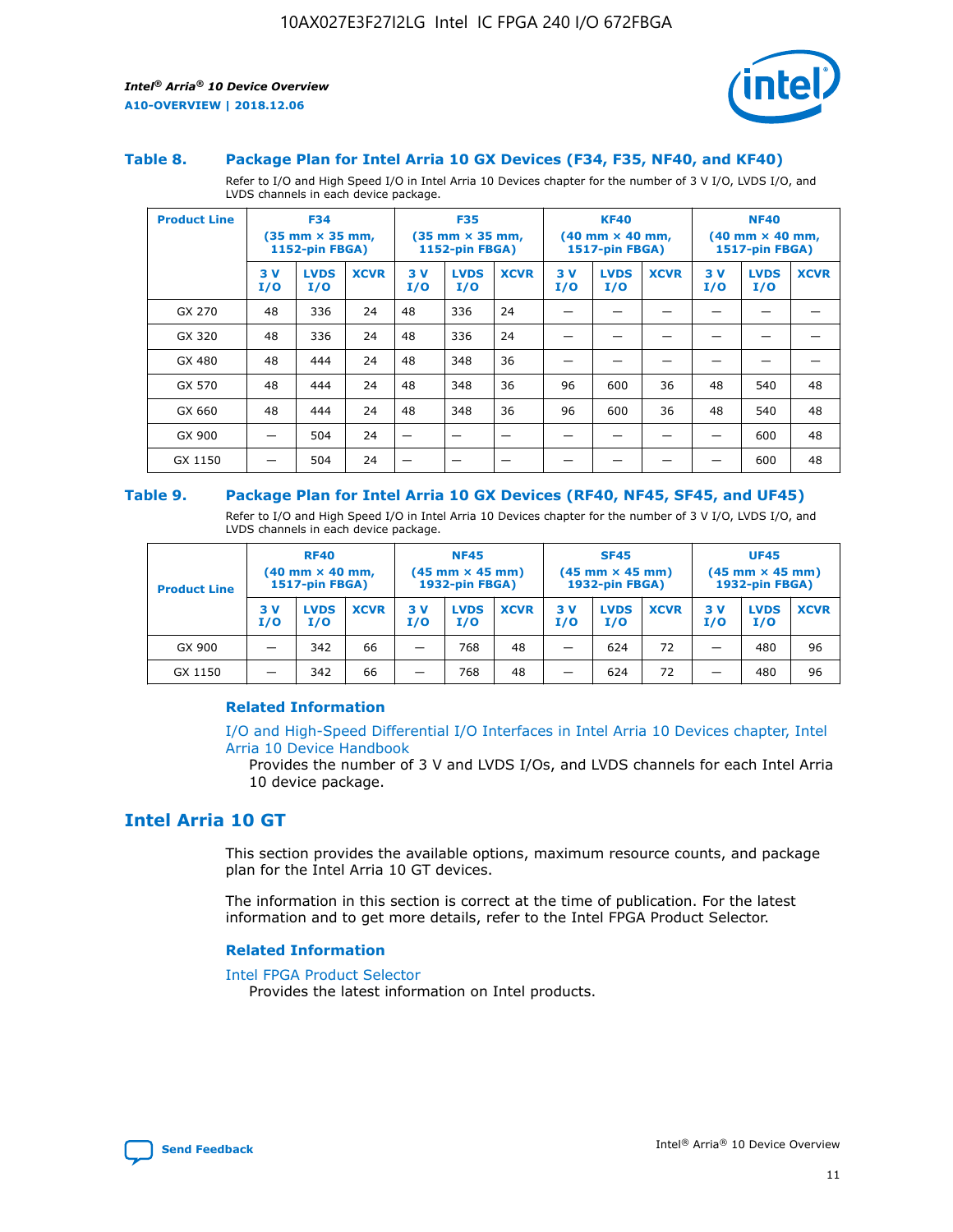

## **Available Options**

#### **Figure 2. Sample Ordering Code and Available Options for Intel Arria 10 GT Devices**

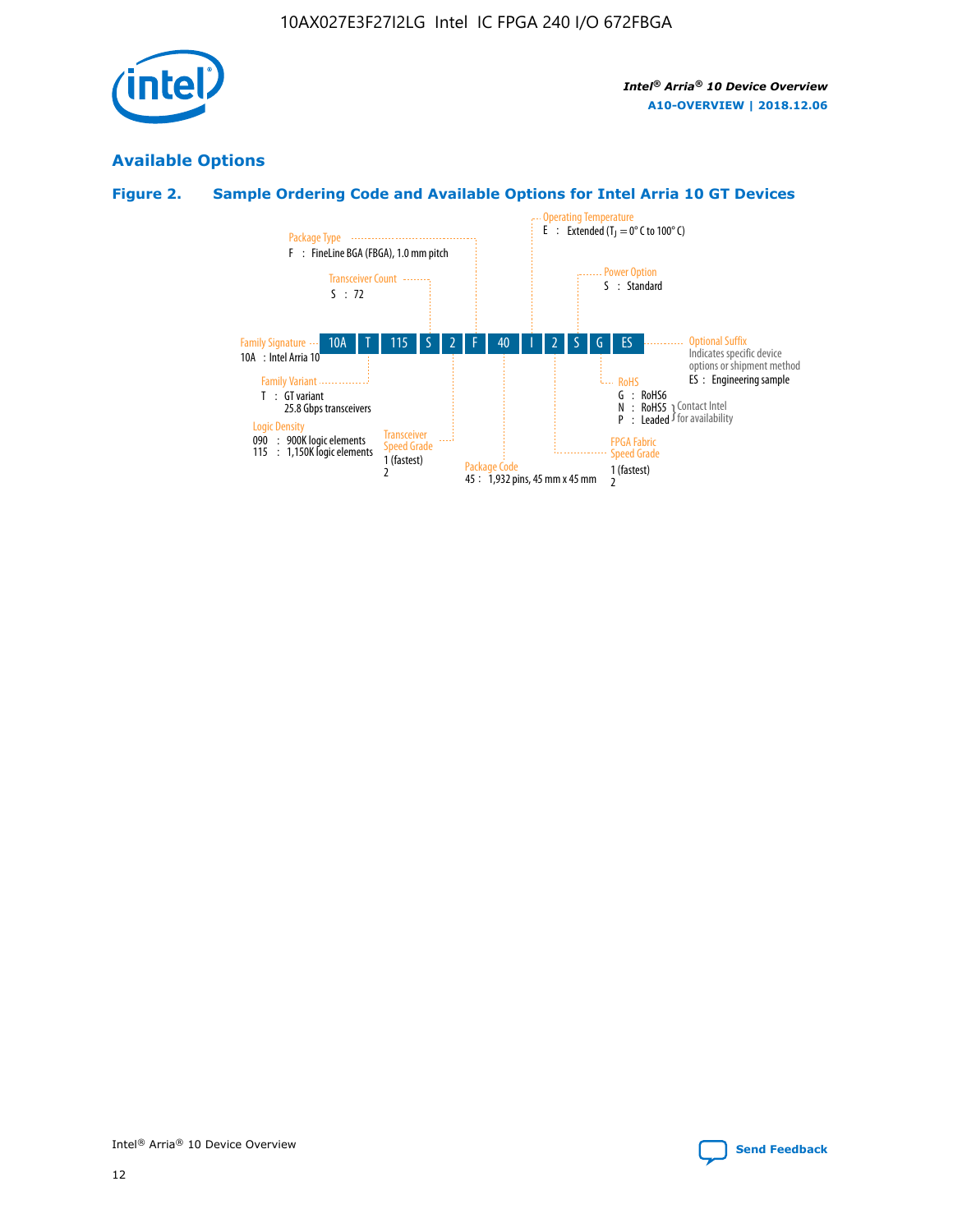

#### **Maximum Resources**

#### **Table 10. Maximum Resource Counts for Intel Arria 10 GT Devices**

|                              | <b>Resource</b>      | <b>Product Line</b> |                |  |
|------------------------------|----------------------|---------------------|----------------|--|
|                              |                      | <b>GT 900</b>       | GT 1150        |  |
| Logic Elements (LE) (K)      |                      | 900                 | 1,150          |  |
| <b>ALM</b>                   |                      | 339,620             | 427,200        |  |
| Register                     |                      | 1,358,480           | 1,708,800      |  |
| Memory (Kb)                  | M20K                 | 48,460              | 54,260         |  |
|                              | <b>MLAB</b>          | 9,386               | 12,984         |  |
| Variable-precision DSP Block |                      | 1,518               | 1,518          |  |
| 18 x 19 Multiplier           |                      | 3,036               | 3,036          |  |
| PLL                          | Fractional Synthesis | 32                  | 32             |  |
|                              | I/O                  | 16                  | 16             |  |
| Transceiver                  | 17.4 Gbps            | 72(5)               | 72(5)          |  |
|                              | 25.8 Gbps            | 6                   | 6              |  |
| GPIO <sup>(6)</sup>          |                      | 624                 | 624            |  |
| LVDS Pair $(7)$              |                      | 312                 | 312            |  |
| PCIe Hard IP Block           |                      | $\overline{4}$      | $\overline{4}$ |  |
| Hard Memory Controller       |                      | 16                  | 16             |  |

#### **Related Information**

#### [Intel Arria 10 GT Channel Usage](https://www.intel.com/content/www/us/en/programmable/documentation/nik1398707230472.html#nik1398707008178)

Configuring GT/GX channels in Intel Arria 10 GT devices.

#### **Package Plan**

#### **Table 11. Package Plan for Intel Arria 10 GT Devices**

Refer to I/O and High Speed I/O in Intel Arria 10 Devices chapter for the number of 3 V I/O, LVDS I/O, and LVDS channels in each device package.

| <b>Product Line</b> | <b>SF45</b><br>(45 mm × 45 mm, 1932-pin FBGA) |                 |             |  |  |  |
|---------------------|-----------------------------------------------|-----------------|-------------|--|--|--|
|                     | 3 V I/O                                       | <b>LVDS I/O</b> | <b>XCVR</b> |  |  |  |
| GT 900              |                                               | 624             | 72          |  |  |  |
| GT 1150             |                                               | 624             | 72          |  |  |  |

<sup>(7)</sup> Each LVDS I/O pair can be used as differential input or output.



 $(5)$  If all 6 GT channels are in use, 12 of the GX channels are not usable.

<sup>(6)</sup> The number of GPIOs does not include transceiver I/Os. In the Intel Quartus Prime software, the number of user I/Os includes transceiver I/Os.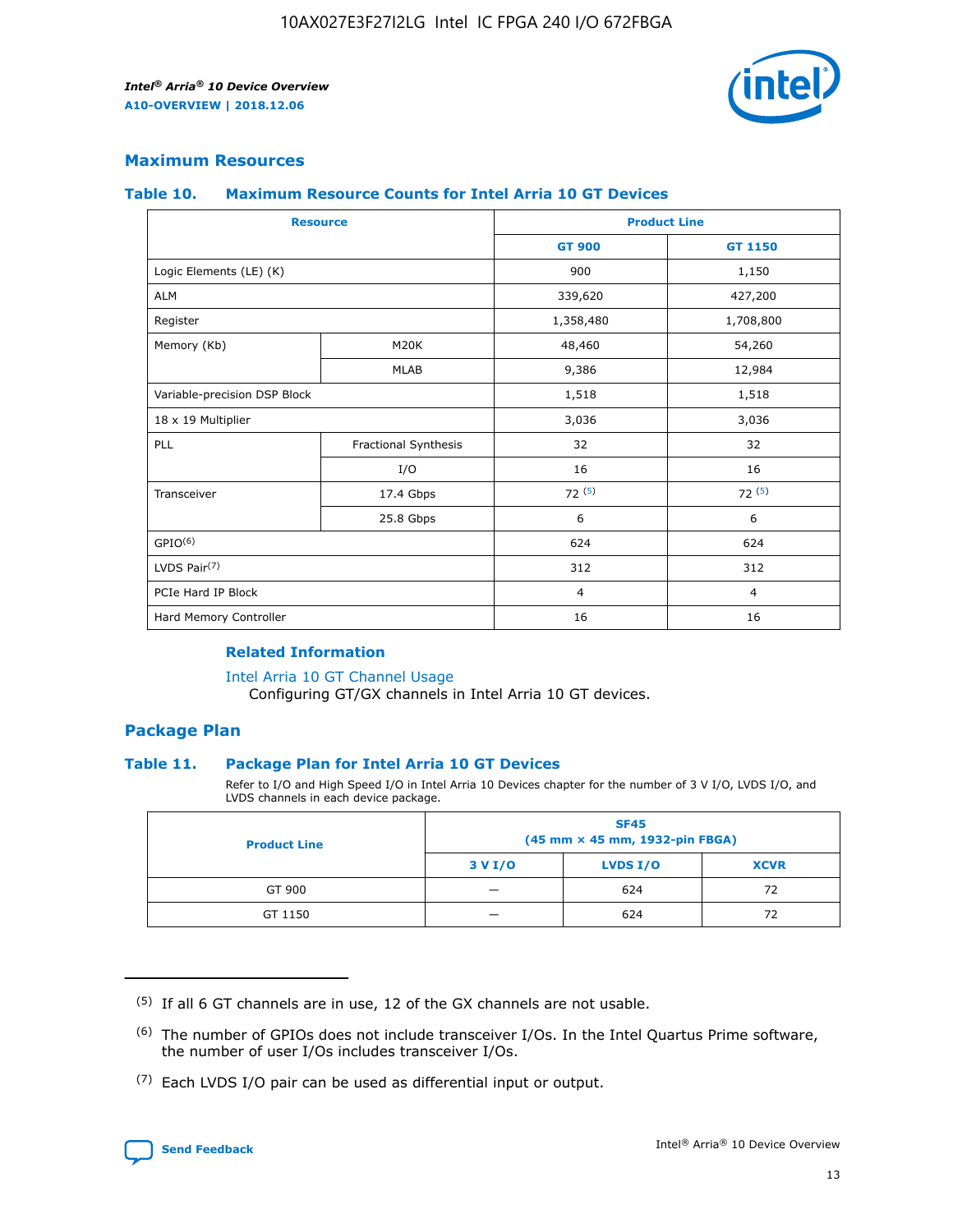

#### **Related Information**

[I/O and High-Speed Differential I/O Interfaces in Intel Arria 10 Devices chapter, Intel](https://www.intel.com/content/www/us/en/programmable/documentation/sam1403482614086.html#sam1403482030321) [Arria 10 Device Handbook](https://www.intel.com/content/www/us/en/programmable/documentation/sam1403482614086.html#sam1403482030321)

Provides the number of 3 V and LVDS I/Os, and LVDS channels for each Intel Arria 10 device package.

#### **Intel Arria 10 SX**

This section provides the available options, maximum resource counts, and package plan for the Intel Arria 10 SX devices.

The information in this section is correct at the time of publication. For the latest information and to get more details, refer to the Intel FPGA Product Selector.

#### **Related Information**

[Intel FPGA Product Selector](http://www.altera.com/products/selector/psg-selector.html) Provides the latest information on Intel products.

#### **Available Options**

#### **Figure 3. Sample Ordering Code and Available Options for Intel Arria 10 SX Devices**



#### **Related Information**

[Transceiver Performance for Intel Arria 10 GX/SX Devices](https://www.intel.com/content/www/us/en/programmable/documentation/mcn1413182292568.html#mcn1413213965502) Provides more information about the transceiver speed grade.

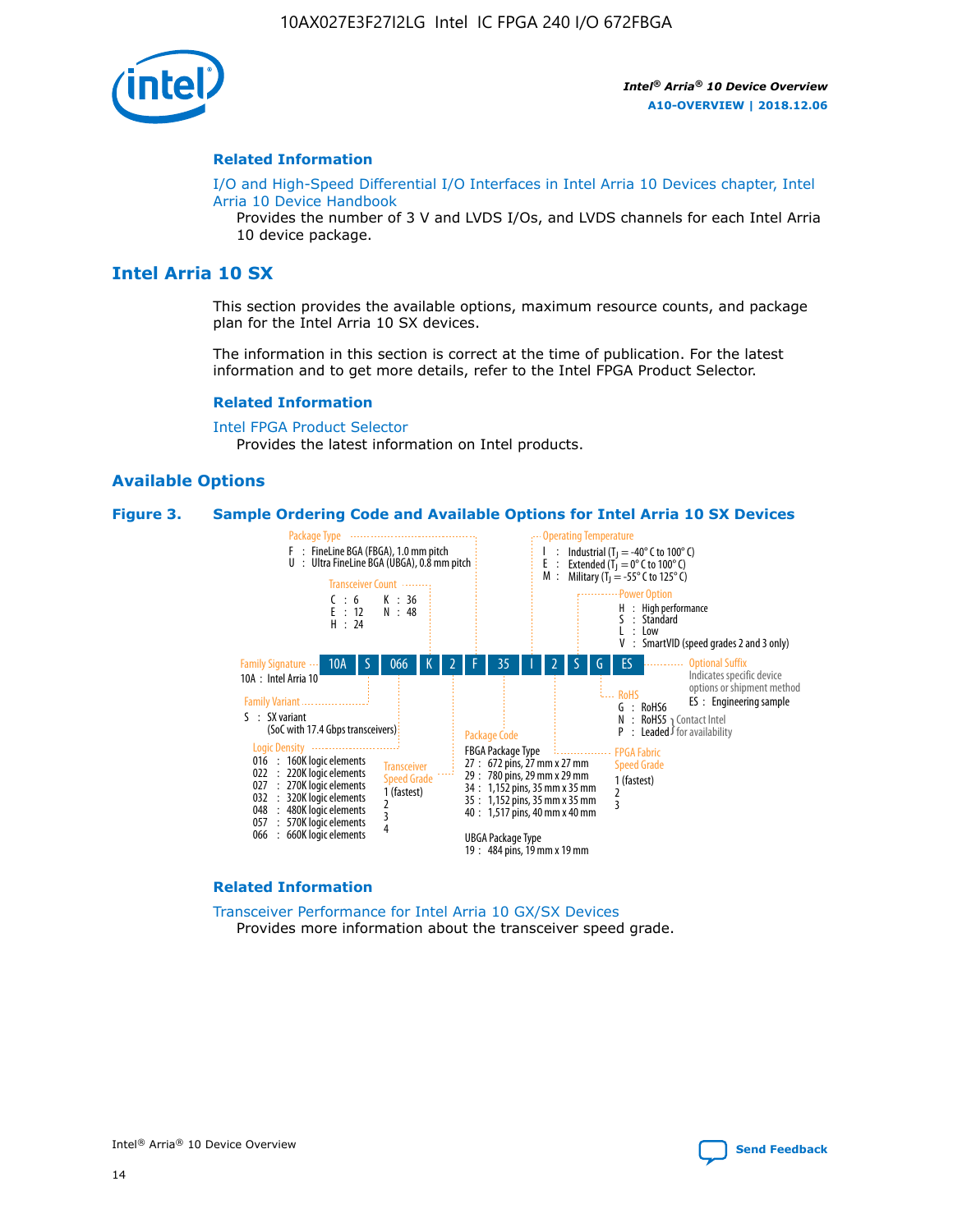

#### **Maximum Resources**

#### **Table 12. Maximum Resource Counts for Intel Arria 10 SX Devices**

|                                   | <b>Resource</b>         | <b>Product Line</b> |               |                |                |                |                |                |  |  |  |
|-----------------------------------|-------------------------|---------------------|---------------|----------------|----------------|----------------|----------------|----------------|--|--|--|
|                                   |                         | <b>SX 160</b>       | <b>SX 220</b> | <b>SX 270</b>  | <b>SX 320</b>  | <b>SX 480</b>  | <b>SX 570</b>  | <b>SX 660</b>  |  |  |  |
| Logic Elements (LE) (K)           |                         | 160                 | 220           | 270            | 320            | 480            | 570            | 660            |  |  |  |
| <b>ALM</b>                        |                         | 61,510              | 80,330        | 101,620        | 119,900        | 183,590        | 217,080        | 251,680        |  |  |  |
| Register                          |                         | 246,040             | 321,320       | 406,480        | 479,600        | 734,360        | 868,320        | 1,006,720      |  |  |  |
| Memory (Kb)                       | <b>M20K</b>             | 8,800               | 11,740        | 15,000         | 17,820         | 28,620         | 36,000         | 42,620         |  |  |  |
|                                   | <b>MLAB</b>             | 1,050               | 1,690         | 2,452          | 2,727          | 4,164          | 5,096          | 5,788          |  |  |  |
| Variable-precision DSP Block      |                         | 156                 | 192           | 830            | 985            | 1,368          | 1,523          | 1,687          |  |  |  |
| 18 x 19 Multiplier                |                         | 312                 | 384           | 1,660          | 1,970          | 2,736          | 3,046          | 3,374          |  |  |  |
| <b>PLL</b>                        | Fractional<br>Synthesis | 6                   | 6             | 8              | 8              | 12             | 16             | 16             |  |  |  |
|                                   | I/O                     | 6                   | 6             | 8              | 8              | 12             | 16             | 16             |  |  |  |
| 17.4 Gbps Transceiver             |                         | 12                  | 12            | 24             | 24             | 36             | 48             | 48             |  |  |  |
| GPIO <sup>(8)</sup>               |                         | 288                 | 288           | 384            | 384            | 492            | 696            | 696            |  |  |  |
| LVDS Pair $(9)$                   |                         | 120                 | 120           | 168            | 168            | 174            | 324            | 324            |  |  |  |
| PCIe Hard IP Block                |                         | $\mathbf{1}$        | $\mathbf{1}$  | $\overline{2}$ | $\overline{2}$ | $\overline{2}$ | $\overline{2}$ | $\overline{2}$ |  |  |  |
| Hard Memory Controller            |                         | 6                   | 6             | 8              | 8              | 12             | 16             | 16             |  |  |  |
| ARM Cortex-A9 MPCore<br>Processor |                         | Yes                 | Yes           | Yes            | Yes            | Yes            | Yes            | Yes            |  |  |  |

#### **Package Plan**

#### **Table 13. Package Plan for Intel Arria 10 SX Devices (U19, F27, F29, and F34)**

Refer to I/O and High Speed I/O in Intel Arria 10 Devices chapter for the number of 3 V I/O, LVDS I/O, and LVDS channels in each device package.

| <b>Product Line</b> | <b>U19</b><br>$(19 \text{ mm} \times 19 \text{ mm})$<br>484-pin UBGA) |                    |             | <b>F27</b><br>$(27 \text{ mm} \times 27 \text{ mm})$<br>672-pin FBGA) |                    | <b>F29</b><br>$(29 \text{ mm} \times 29 \text{ mm})$<br>780-pin FBGA) |           |                    | <b>F34</b><br>$(35 \text{ mm} \times 35 \text{ mm})$<br><b>1152-pin FBGA)</b> |           |                    |             |
|---------------------|-----------------------------------------------------------------------|--------------------|-------------|-----------------------------------------------------------------------|--------------------|-----------------------------------------------------------------------|-----------|--------------------|-------------------------------------------------------------------------------|-----------|--------------------|-------------|
|                     | 3V<br>I/O                                                             | <b>LVDS</b><br>I/O | <b>XCVR</b> | 3V<br>I/O                                                             | <b>LVDS</b><br>I/O | <b>XCVR</b>                                                           | 3V<br>I/O | <b>LVDS</b><br>I/O | <b>XCVR</b>                                                                   | 3V<br>I/O | <b>LVDS</b><br>I/O | <b>XCVR</b> |
| SX 160              | 48                                                                    | 144                | 6           | 48                                                                    | 192                | 12                                                                    | 48        | 240                | 12                                                                            | -         |                    |             |
| SX 220              | 48                                                                    | 144                | 6           | 48                                                                    | 192                | 12                                                                    | 48        | 240                | 12                                                                            |           |                    |             |
| SX 270              |                                                                       |                    |             | 48                                                                    | 192                | 12                                                                    | 48        | 312                | 12                                                                            | 48        | 336                | 24          |
| SX 320              |                                                                       |                    |             | 48                                                                    | 192                | 12                                                                    | 48        | 312                | 12                                                                            | 48        | 336                | 24          |
|                     | continued                                                             |                    |             |                                                                       |                    |                                                                       |           |                    |                                                                               |           |                    |             |

 $(8)$  The number of GPIOs does not include transceiver I/Os. In the Intel Quartus Prime software, the number of user I/Os includes transceiver I/Os.

 $(9)$  Each LVDS I/O pair can be used as differential input or output.

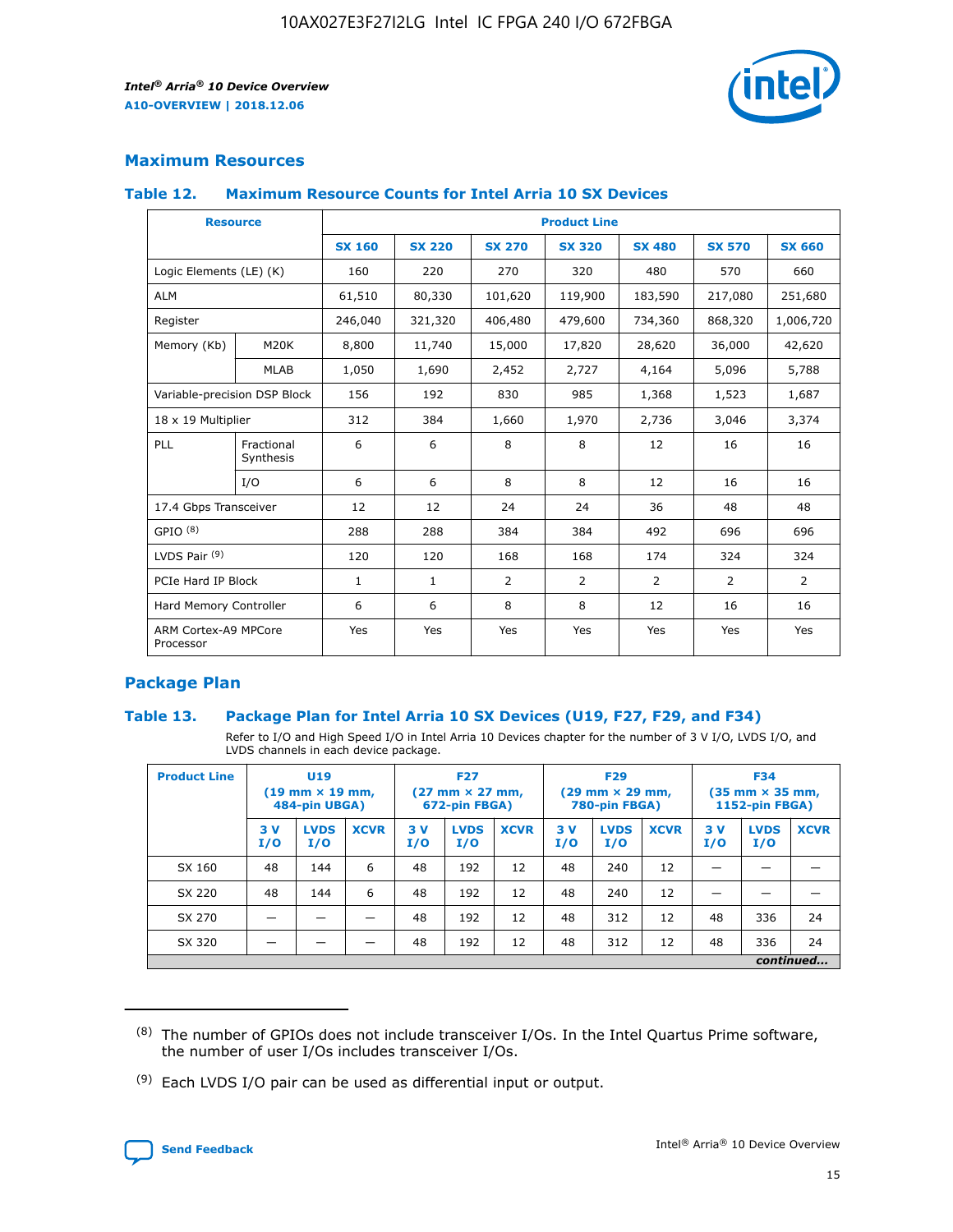

| <b>Product Line</b> | U <sub>19</sub><br>$(19 \text{ mm} \times 19 \text{ mm})$<br>484-pin UBGA) |                    | <b>F27</b><br>$(27 \text{ mm} \times 27 \text{ mm})$<br>672-pin FBGA) |           |                    | <b>F29</b><br>$(29 \text{ mm} \times 29 \text{ mm})$<br>780-pin FBGA) |           |                    | <b>F34</b><br>$(35$ mm $\times$ 35 mm,<br><b>1152-pin FBGA)</b> |           |                    |             |
|---------------------|----------------------------------------------------------------------------|--------------------|-----------------------------------------------------------------------|-----------|--------------------|-----------------------------------------------------------------------|-----------|--------------------|-----------------------------------------------------------------|-----------|--------------------|-------------|
|                     | 3V<br>I/O                                                                  | <b>LVDS</b><br>I/O | <b>XCVR</b>                                                           | 3V<br>I/O | <b>LVDS</b><br>I/O | <b>XCVR</b>                                                           | 3V<br>I/O | <b>LVDS</b><br>I/O | <b>XCVR</b>                                                     | 3V<br>I/O | <b>LVDS</b><br>I/O | <b>XCVR</b> |
| SX 480              |                                                                            |                    |                                                                       |           |                    |                                                                       | 48        | 312                | 12                                                              | 48        | 444                | 24          |
| SX 570              |                                                                            |                    |                                                                       |           |                    |                                                                       |           |                    |                                                                 | 48        | 444                | 24          |
| SX 660              |                                                                            |                    |                                                                       |           |                    |                                                                       |           |                    |                                                                 | 48        | 444                | 24          |

#### **Table 14. Package Plan for Intel Arria 10 SX Devices (F35, KF40, and NF40)**

Refer to I/O and High Speed I/O in Intel Arria 10 Devices chapter for the number of 3 V I/O, LVDS I/O, and LVDS channels in each device package.

| <b>Product Line</b> | <b>F35</b><br>(35 mm × 35 mm,<br>1152-pin FBGA) |          |             |                                           | <b>KF40</b><br>(40 mm × 40 mm,<br>1517-pin FBGA) |    | <b>NF40</b><br>(40 mm × 40 mm,<br>1517-pin FBGA) |          |             |  |
|---------------------|-------------------------------------------------|----------|-------------|-------------------------------------------|--------------------------------------------------|----|--------------------------------------------------|----------|-------------|--|
|                     | 3 V I/O                                         | LVDS I/O | <b>XCVR</b> | <b>LVDS I/O</b><br>3 V I/O<br><b>XCVR</b> |                                                  |    | 3 V I/O                                          | LVDS I/O | <b>XCVR</b> |  |
| SX 270              | 48                                              | 336      | 24          |                                           |                                                  |    |                                                  |          |             |  |
| SX 320              | 48                                              | 336      | 24          |                                           |                                                  |    |                                                  |          |             |  |
| SX 480              | 48                                              | 348      | 36          |                                           |                                                  |    |                                                  |          |             |  |
| SX 570              | 48                                              | 348      | 36          | 96                                        | 600                                              | 36 | 48                                               | 540      | 48          |  |
| SX 660              | 48                                              | 348      | 36          | 96                                        | 600                                              | 36 | 48                                               | 540      | 48          |  |

#### **Related Information**

[I/O and High-Speed Differential I/O Interfaces in Intel Arria 10 Devices chapter, Intel](https://www.intel.com/content/www/us/en/programmable/documentation/sam1403482614086.html#sam1403482030321) [Arria 10 Device Handbook](https://www.intel.com/content/www/us/en/programmable/documentation/sam1403482614086.html#sam1403482030321)

Provides the number of 3 V and LVDS I/Os, and LVDS channels for each Intel Arria 10 device package.

Intel<sup>®</sup> Arria<sup>®</sup> 10 Device Overview **[Send Feedback](mailto:FPGAtechdocfeedback@intel.com?subject=Feedback%20on%20Intel%20Arria%2010%20Device%20Overview%20(A10-OVERVIEW%202018.12.06)&body=We%20appreciate%20your%20feedback.%20In%20your%20comments,%20also%20specify%20the%20page%20number%20or%20paragraph.%20Thank%20you.)** Send Feedback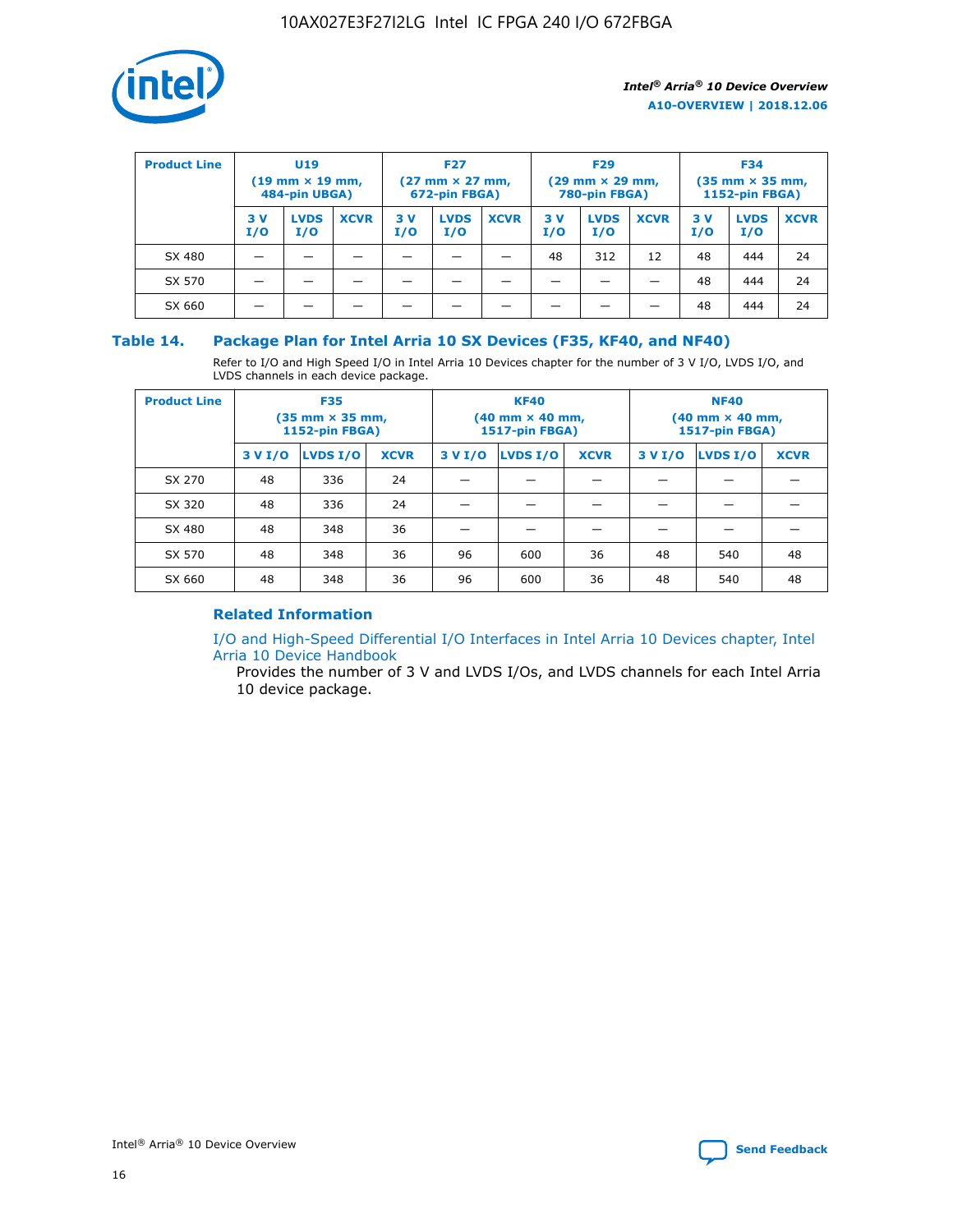

## **I/O Vertical Migration for Intel Arria 10 Devices**

#### **Figure 4. Migration Capability Across Intel Arria 10 Product Lines**

- The arrows indicate the migration paths. The devices included in each vertical migration path are shaded. Devices with fewer resources in the same path have lighter shades.
- To achieve the full I/O migration across product lines in the same migration path, restrict I/Os and transceivers usage to match the product line with the lowest I/O and transceiver counts.
- An LVDS I/O bank in the source device may be mapped to a 3 V I/O bank in the target device. To use memory interface clock frequency higher than 533 MHz, assign external memory interface pins only to banks that are LVDS I/O in both devices.
- There may be nominal 0.15 mm package height difference between some product lines in the same package type.
	- **Variant Product Line Package U19 F27 F29 F34 F35 KF40 NF40 RF40 NF45 SF45 UF45** Intel® Arria® 10 GX GX 160 GX 220 GX 270 GX 320 GX 480 GX 570 GX 660 GX 900 GX 1150 Intel Arria 10 GT GT 900 GT 1150 Intel Arria 10 SX SX 160 SX 220 SX 270 SX 320 SX 480 SX 570 SX 660
- Some migration paths are not shown in the Intel Quartus Prime software **Pin Migration View**.

*Note:* To verify the pin migration compatibility, use the **Pin Migration View** window in the Intel Quartus Prime software Pin Planner.

## **Adaptive Logic Module**

Intel Arria 10 devices use a 20 nm ALM as the basic building block of the logic fabric.

The ALM architecture is the same as the previous generation FPGAs, allowing for efficient implementation of logic functions and easy conversion of IP between the device generations.

The ALM, as shown in following figure, uses an 8-input fracturable look-up table (LUT) with four dedicated registers to help improve timing closure in register-rich designs and achieve an even higher design packing capability than the traditional two-register per LUT architecture.

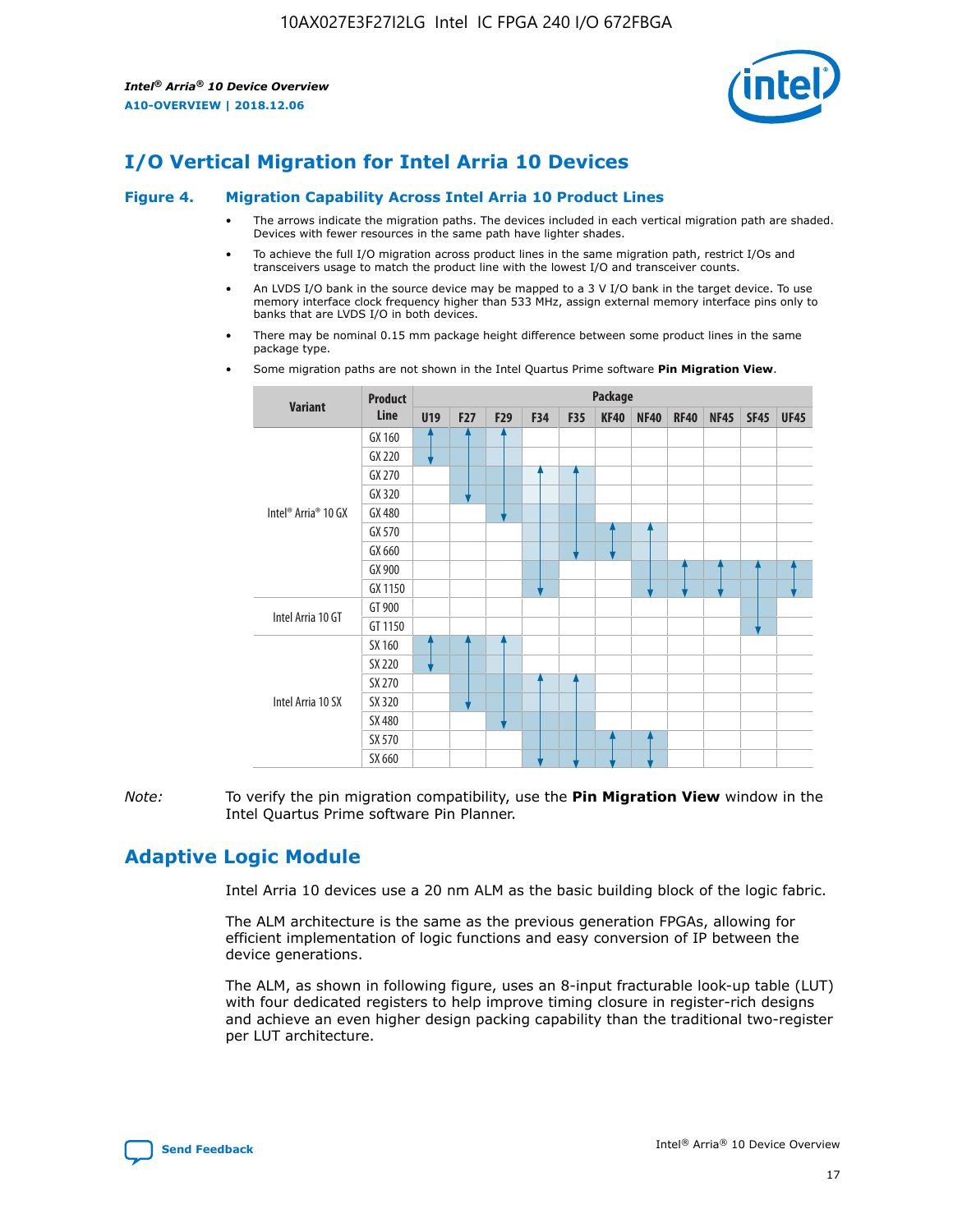

**Figure 5. ALM for Intel Arria 10 Devices**



The Intel Quartus Prime software optimizes your design according to the ALM logic structure and automatically maps legacy designs into the Intel Arria 10 ALM architecture.

## **Variable-Precision DSP Block**

The Intel Arria 10 variable precision DSP blocks support fixed-point arithmetic and floating-point arithmetic.

Features for fixed-point arithmetic:

- High-performance, power-optimized, and fully registered multiplication operations
- 18-bit and 27-bit word lengths
- Two 18 x 19 multipliers or one 27 x 27 multiplier per DSP block
- Built-in addition, subtraction, and 64-bit double accumulation register to combine multiplication results
- Cascading 19-bit or 27-bit when pre-adder is disabled and cascading 18-bit when pre-adder is used to form the tap-delay line for filtering applications
- Cascading 64-bit output bus to propagate output results from one block to the next block without external logic support
- Hard pre-adder supported in 19-bit and 27-bit modes for symmetric filters
- Internal coefficient register bank in both 18-bit and 27-bit modes for filter implementation
- 18-bit and 27-bit systolic finite impulse response (FIR) filters with distributed output adder
- Biased rounding support

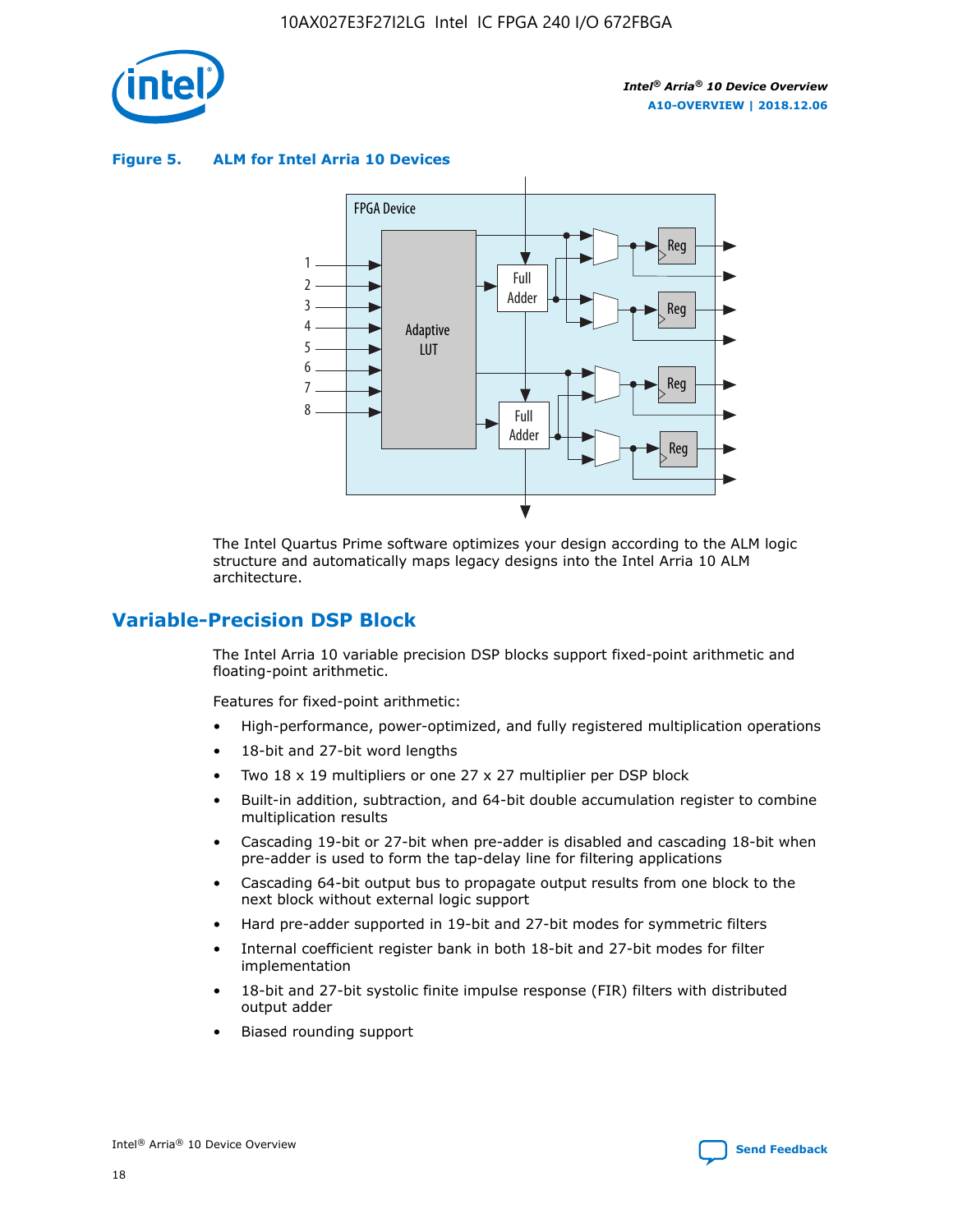

Features for floating-point arithmetic:

- A completely hardened architecture that supports multiplication, addition, subtraction, multiply-add, and multiply-subtract
- Multiplication with accumulation capability and a dynamic accumulator reset control
- Multiplication with cascade summation capability
- Multiplication with cascade subtraction capability
- Complex multiplication
- Direct vector dot product
- Systolic FIR filter

#### **Table 15. Variable-Precision DSP Block Configurations for Intel Arria 10 Devices**

| <b>Usage Example</b>                                       | <b>Multiplier Size (Bit)</b>    | <b>DSP Block Resources</b> |
|------------------------------------------------------------|---------------------------------|----------------------------|
| Medium precision fixed point                               | Two 18 x 19                     |                            |
| High precision fixed or Single precision<br>floating point | One 27 x 27                     |                            |
| Fixed point FFTs                                           | One 19 x 36 with external adder |                            |
| Very high precision fixed point                            | One 36 x 36 with external adder |                            |
| Double precision floating point                            | One 54 x 54 with external adder | 4                          |

#### **Table 16. Resources for Fixed-Point Arithmetic in Intel Arria 10 Devices**

The table lists the variable-precision DSP resources by bit precision for each Intel Arria 10 device.

| <b>Variant</b>        | <b>Product Line</b> | <b>Variable-</b><br>precision<br><b>DSP Block</b> | <b>Independent Input and Output</b><br><b>Multiplications Operator</b> |                                     | 18 x 19<br><b>Multiplier</b><br><b>Adder Sum</b> | $18 \times 18$<br><b>Multiplier</b><br><b>Adder</b> |
|-----------------------|---------------------|---------------------------------------------------|------------------------------------------------------------------------|-------------------------------------|--------------------------------------------------|-----------------------------------------------------|
|                       |                     |                                                   | 18 x 19<br><b>Multiplier</b>                                           | $27 \times 27$<br><b>Multiplier</b> | <b>Mode</b>                                      | <b>Summed with</b><br>36 bit Input                  |
| AIntel Arria 10<br>GX | GX 160              | 156                                               | 312                                                                    | 156                                 | 156                                              | 156                                                 |
|                       | GX 220              | 192                                               | 384                                                                    | 192                                 | 192                                              | 192                                                 |
|                       | GX 270              | 830                                               | 1,660                                                                  | 830                                 | 830                                              | 830                                                 |
|                       | GX 320              | 984                                               | 1,968                                                                  | 984                                 | 984                                              | 984                                                 |
|                       | GX 480              | 1,368                                             | 2,736                                                                  | 1,368                               | 1,368                                            | 1,368                                               |
|                       | GX 570              | 1,523                                             | 3,046                                                                  | 1,523                               | 1,523                                            | 1,523                                               |
|                       | GX 660              | 1,687                                             | 3,374                                                                  | 1,687                               | 1,687                                            | 1,687                                               |
|                       | GX 900              | 1,518                                             | 3,036                                                                  | 1,518                               | 1,518                                            | 1,518                                               |
|                       | GX 1150             | 1,518                                             | 3,036                                                                  | 1,518                               | 1,518                                            | 1,518                                               |
| Intel Arria 10        | GT 900              | 1,518                                             | 3,036                                                                  | 1,518                               | 1,518                                            | 1,518                                               |
| GT                    | GT 1150             | 1,518                                             | 3,036                                                                  | 1,518                               | 1,518                                            | 1,518                                               |
| Intel Arria 10        | SX 160              | 156                                               | 312                                                                    | 156                                 | 156                                              | 156                                                 |
| <b>SX</b>             | SX 220<br>192       |                                                   | 384                                                                    | 192                                 | 192                                              | 192                                                 |
|                       | SX 270              | 830                                               | 1,660                                                                  | 830                                 | 830                                              | 830                                                 |
|                       |                     |                                                   |                                                                        |                                     |                                                  | continued                                           |

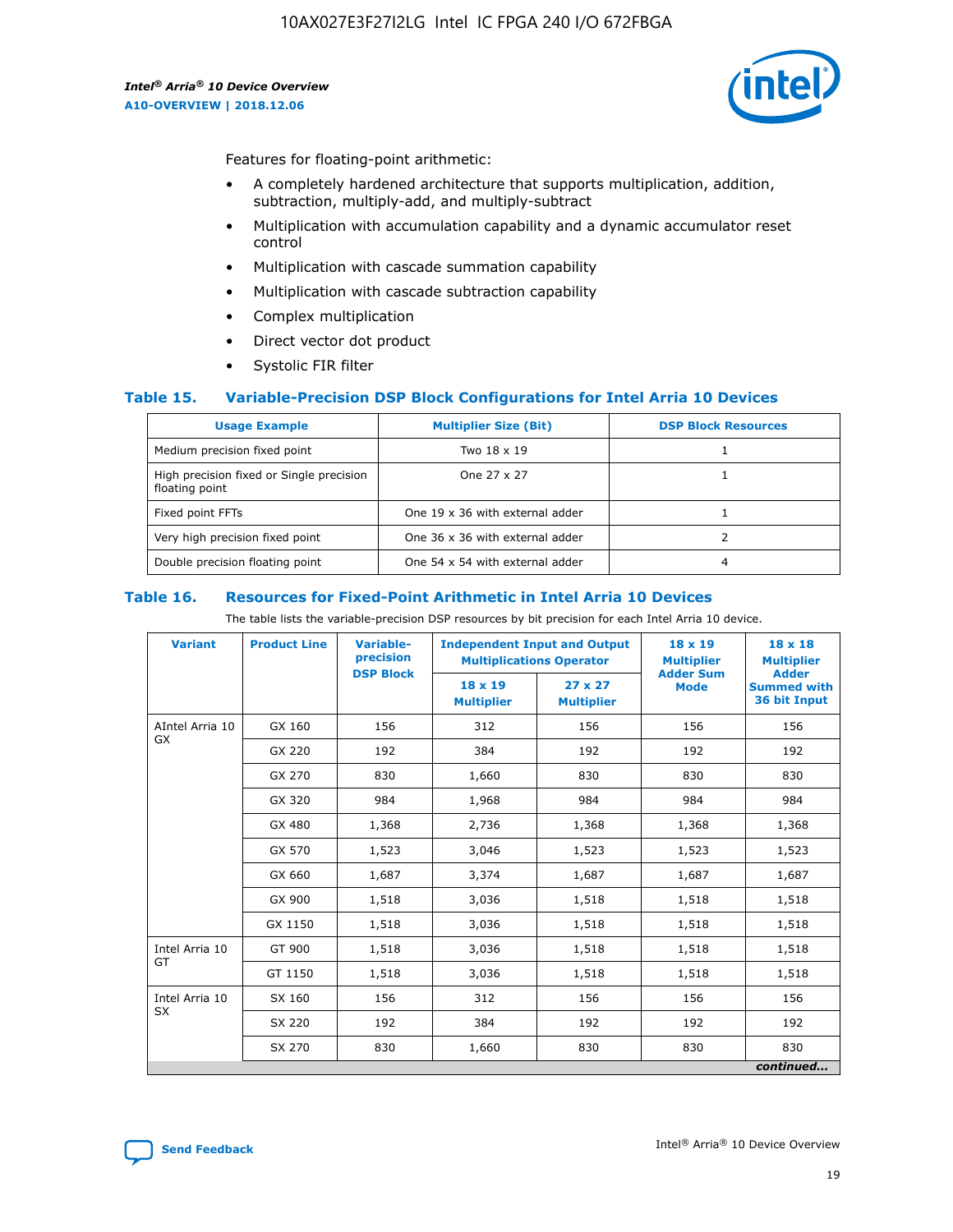

| <b>Variant</b> | <b>Product Line</b> | Variable-<br>precision | <b>Independent Input and Output</b><br><b>Multiplications Operator</b> |                                     | $18 \times 19$<br><b>Multiplier</b> | $18 \times 18$<br><b>Multiplier</b><br><b>Adder</b> |  |
|----------------|---------------------|------------------------|------------------------------------------------------------------------|-------------------------------------|-------------------------------------|-----------------------------------------------------|--|
|                |                     | <b>DSP Block</b>       | $18 \times 19$<br><b>Multiplier</b>                                    | $27 \times 27$<br><b>Multiplier</b> | <b>Adder Sum</b><br><b>Mode</b>     | <b>Summed with</b><br>36 bit Input                  |  |
|                | SX 320              | 984                    | 1,968                                                                  | 984                                 | 984                                 | 984                                                 |  |
|                | SX 480              | 1,368                  | 2,736                                                                  | 1,368                               | 1,368                               | 1,368                                               |  |
|                | SX 570              | 1,523                  | 3,046                                                                  | 1,523                               | 1,523                               | 1,523                                               |  |
|                | SX 660              | 1,687                  | 3,374                                                                  | 1,687                               | 1,687                               | 1,687                                               |  |

## **Table 17. Resources for Floating-Point Arithmetic in Intel Arria 10 Devices**

The table lists the variable-precision DSP resources by bit precision for each Intel Arria 10 device.

| <b>Variant</b> | <b>Product Line</b> | <b>Variable-</b><br>precision<br><b>DSP Block</b> | <b>Single</b><br><b>Precision</b><br><b>Floating-Point</b><br><b>Multiplication</b><br><b>Mode</b> | <b>Single-Precision</b><br><b>Floating-Point</b><br><b>Adder Mode</b> | Single-<br><b>Precision</b><br><b>Floating-Point</b><br><b>Multiply</b><br><b>Accumulate</b><br><b>Mode</b> | <b>Peak</b><br><b>Giga Floating-</b><br><b>Point</b><br><b>Operations</b><br>per Second<br>(GFLOPs) |
|----------------|---------------------|---------------------------------------------------|----------------------------------------------------------------------------------------------------|-----------------------------------------------------------------------|-------------------------------------------------------------------------------------------------------------|-----------------------------------------------------------------------------------------------------|
| Intel Arria 10 | GX 160              | 156                                               | 156                                                                                                | 156                                                                   | 156                                                                                                         | 140                                                                                                 |
| <b>GX</b>      | GX 220              | 192                                               | 192                                                                                                | 192                                                                   | 192                                                                                                         | 173                                                                                                 |
|                | GX 270              | 830                                               | 830                                                                                                | 830                                                                   | 830                                                                                                         | 747                                                                                                 |
|                | GX 320              | 984                                               | 984                                                                                                | 984                                                                   | 984                                                                                                         | 886                                                                                                 |
|                | GX 480              | 1,369                                             | 1,368                                                                                              | 1,368                                                                 | 1,368                                                                                                       | 1,231                                                                                               |
|                | GX 570              | 1,523                                             | 1,523                                                                                              | 1,523                                                                 | 1,523                                                                                                       | 1,371                                                                                               |
|                | GX 660              | 1,687                                             | 1,687                                                                                              | 1,687                                                                 | 1,687                                                                                                       | 1,518                                                                                               |
|                | GX 900              | 1,518                                             | 1,518                                                                                              | 1,518                                                                 | 1,518                                                                                                       | 1,366                                                                                               |
|                | GX 1150             | 1,518                                             | 1,518                                                                                              | 1,518                                                                 | 1,518                                                                                                       | 1,366                                                                                               |
| Intel Arria 10 | GT 900              | 1,518                                             | 1,518                                                                                              | 1,518                                                                 | 1,518                                                                                                       | 1,366                                                                                               |
| GT             | GT 1150             | 1,518                                             | 1,518                                                                                              | 1,518                                                                 | 1,518                                                                                                       | 1,366                                                                                               |
| Intel Arria 10 | SX 160              | 156                                               | 156                                                                                                | 156                                                                   | 156                                                                                                         | 140                                                                                                 |
| SX             | SX 220              | 192                                               | 192                                                                                                | 192                                                                   | 192                                                                                                         | 173                                                                                                 |
|                | SX 270              | 830                                               | 830                                                                                                | 830                                                                   | 830                                                                                                         | 747                                                                                                 |
|                | SX 320              | 984                                               | 984                                                                                                | 984                                                                   | 984                                                                                                         | 886                                                                                                 |
|                | SX 480              | 1,369                                             | 1,368                                                                                              | 1,368                                                                 | 1,368                                                                                                       | 1,231                                                                                               |
|                | SX 570              | 1,523                                             | 1,523                                                                                              | 1,523                                                                 | 1,523                                                                                                       | 1,371                                                                                               |
|                | SX 660              | 1,687                                             | 1,687                                                                                              | 1,687                                                                 | 1,687                                                                                                       | 1,518                                                                                               |

## **Embedded Memory Blocks**

The embedded memory blocks in the devices are flexible and designed to provide an optimal amount of small- and large-sized memory arrays to fit your design requirements.

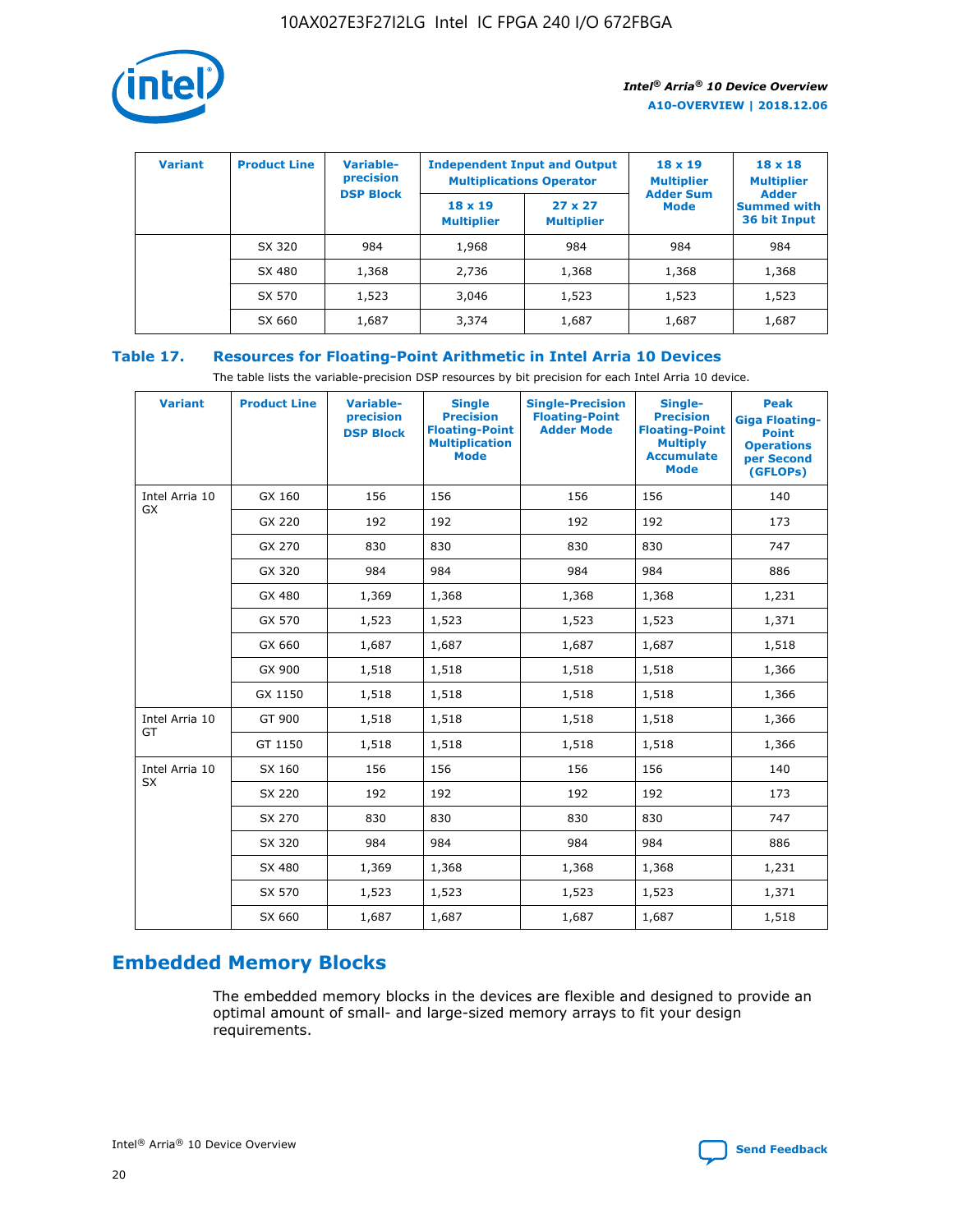

## **Types of Embedded Memory**

The Intel Arria 10 devices contain two types of memory blocks:

- 20 Kb M20K blocks—blocks of dedicated memory resources. The M20K blocks are ideal for larger memory arrays while still providing a large number of independent ports.
- 640 bit memory logic array blocks (MLABs)—enhanced memory blocks that are configured from dual-purpose logic array blocks (LABs). The MLABs are ideal for wide and shallow memory arrays. The MLABs are optimized for implementation of shift registers for digital signal processing (DSP) applications, wide and shallow FIFO buffers, and filter delay lines. Each MLAB is made up of ten adaptive logic modules (ALMs). In the Intel Arria 10 devices, you can configure these ALMs as ten 32 x 2 blocks, giving you one 32 x 20 simple dual-port SRAM block per MLAB.

## **Embedded Memory Capacity in Intel Arria 10 Devices**

|                   | <b>Product</b> |              | <b>M20K</b>         | <b>MLAB</b>  |                     | <b>Total RAM Bit</b> |
|-------------------|----------------|--------------|---------------------|--------------|---------------------|----------------------|
| <b>Variant</b>    | <b>Line</b>    | <b>Block</b> | <b>RAM Bit (Kb)</b> | <b>Block</b> | <b>RAM Bit (Kb)</b> | (Kb)                 |
| Intel Arria 10 GX | GX 160         | 440          | 8,800               | 1,680        | 1,050               | 9,850                |
|                   | GX 220         | 587          | 11,740              | 2,703        | 1,690               | 13,430               |
|                   | GX 270         | 750          | 15,000              | 3,922        | 2,452               | 17,452               |
|                   | GX 320         | 891          | 17,820              | 4,363        | 2,727               | 20,547               |
|                   | GX 480         | 1,431        | 28,620              | 6,662        | 4,164               | 32,784               |
|                   | GX 570         | 1,800        | 36,000              | 8,153        | 5,096               | 41,096               |
|                   | GX 660         | 2,131        | 42,620              | 9,260        | 5,788               | 48,408               |
|                   | GX 900         | 2,423        | 48,460              | 15,017       | 9,386               | 57,846               |
|                   | GX 1150        | 2,713        | 54,260              | 20,774       | 12,984              | 67,244               |
| Intel Arria 10 GT | GT 900         | 2,423        | 48,460              | 15,017       | 9,386               | 57,846               |
|                   | GT 1150        | 2,713        | 54,260              | 20,774       | 12,984              | 67,244               |
| Intel Arria 10 SX | SX 160         | 440          | 8,800               | 1,680        | 1,050               | 9,850                |
|                   | SX 220         | 587          | 11,740              | 2,703        | 1,690               | 13,430               |
|                   | SX 270         | 750          | 15,000              | 3,922        | 2,452               | 17,452               |
|                   | SX 320         | 891          | 17,820              | 4,363        | 2,727               | 20,547               |
|                   | SX 480         | 1,431        | 28,620              | 6,662        | 4,164               | 32,784               |
|                   | SX 570         | 1,800        | 36,000              | 8,153        | 5,096               | 41,096               |
|                   | SX 660         | 2,131        | 42,620              | 9,260        | 5,788               | 48,408               |

#### **Table 18. Embedded Memory Capacity and Distribution in Intel Arria 10 Devices**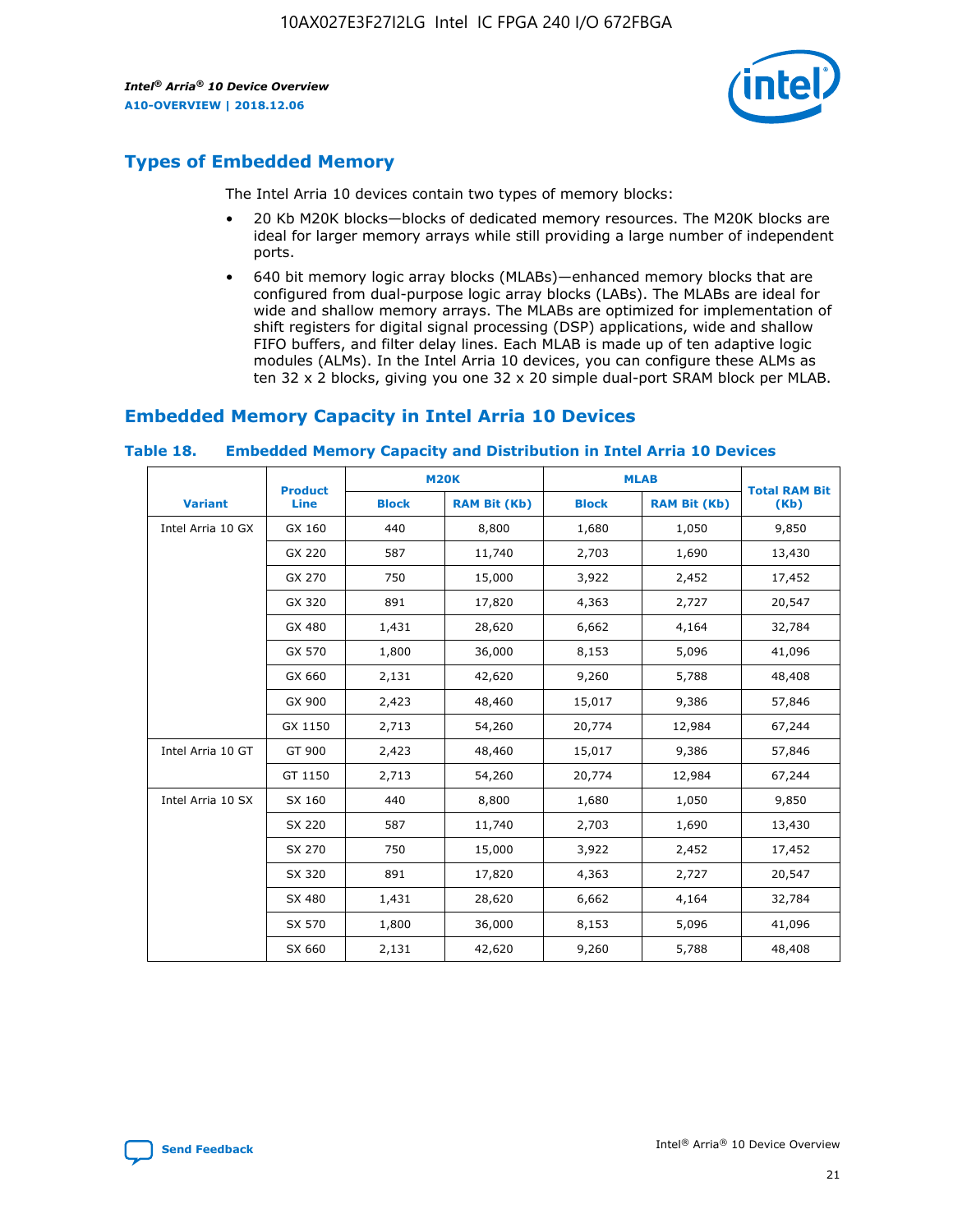

## **Embedded Memory Configurations for Single-port Mode**

#### **Table 19. Single-port Embedded Memory Configurations for Intel Arria 10 Devices**

This table lists the maximum configurations supported for single-port RAM and ROM modes.

| <b>Memory Block</b> | Depth (bits) | <b>Programmable Width</b> |
|---------------------|--------------|---------------------------|
| MLAB                | 32           | x16, x18, or x20          |
|                     | 64(10)       | x8, x9, x10               |
| M20K                | 512          | x40, x32                  |
|                     | 1K           | x20, x16                  |
|                     | 2K           | x10, x8                   |
|                     | 4K           | x5, x4                    |
|                     | 8K           | x2                        |
|                     | 16K          | x1                        |

## **Clock Networks and PLL Clock Sources**

The clock network architecture is based on Intel's global, regional, and peripheral clock structure. This clock structure is supported by dedicated clock input pins, fractional clock synthesis PLLs, and integer I/O PLLs.

#### **Clock Networks**

The Intel Arria 10 core clock networks are capable of up to 800 MHz fabric operation across the full industrial temperature range. For the external memory interface, the clock network supports the hard memory controller with speeds up to 2,400 Mbps in a quarter-rate transfer.

To reduce power consumption, the Intel Quartus Prime software identifies all unused sections of the clock network and powers them down.

#### **Fractional Synthesis and I/O PLLs**

Intel Arria 10 devices contain up to 32 fractional synthesis PLLs and up to 16 I/O PLLs that are available for both specific and general purpose uses in the core:

- Fractional synthesis PLLs—located in the column adjacent to the transceiver blocks
- I/O PLLs—located in each bank of the 48 I/Os

#### **Fractional Synthesis PLLs**

You can use the fractional synthesis PLLs to:

- Reduce the number of oscillators that are required on your board
- Reduce the number of clock pins that are used in the device by synthesizing multiple clock frequencies from a single reference clock source

<sup>(10)</sup> Supported through software emulation and consumes additional MLAB blocks.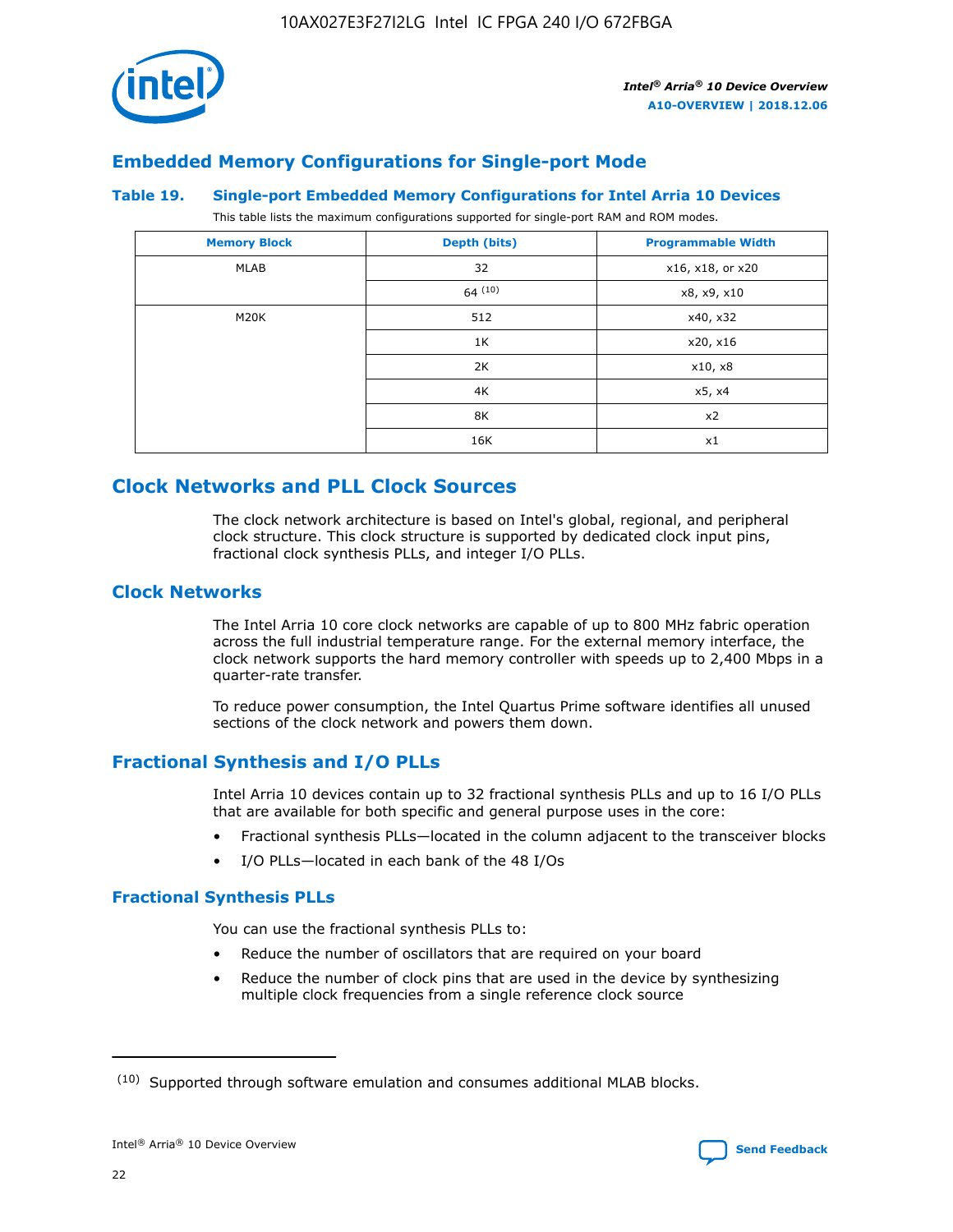

The fractional synthesis PLLs support the following features:

- Reference clock frequency synthesis for transceiver CMU and Advanced Transmit (ATX) PLLs
- Clock network delay compensation
- Zero-delay buffering
- Direct transmit clocking for transceivers
- Independently configurable into two modes:
	- Conventional integer mode equivalent to the general purpose PLL
	- Enhanced fractional mode with third order delta-sigma modulation
- PLL cascading

#### **I/O PLLs**

The integer mode I/O PLLs are located in each bank of 48 I/Os. You can use the I/O PLLs to simplify the design of external memory and high-speed LVDS interfaces.

In each I/O bank, the I/O PLLs are adjacent to the hard memory controllers and LVDS SERDES. Because these PLLs are tightly coupled with the I/Os that need to use them, it makes it easier to close timing.

You can use the I/O PLLs for general purpose applications in the core such as clock network delay compensation and zero-delay buffering.

Intel Arria 10 devices support PLL-to-PLL cascading.

## **FPGA General Purpose I/O**

Intel Arria 10 devices offer highly configurable GPIOs. Each I/O bank contains 48 general purpose I/Os and a high-efficiency hard memory controller.

The following list describes the features of the GPIOs:

- Consist of 3 V I/Os for high-voltage application and LVDS I/Os for differential signaling
	- Up to two 3 V I/O banks, available in some devices, that support up to 3 V I/O standards
	- LVDS I/O banks that support up to 1.8 V I/O standards
- Support a wide range of single-ended and differential I/O interfaces
- LVDS speeds up to 1.6 Gbps
- Each LVDS pair of pins has differential input and output buffers, allowing you to configure the LVDS direction for each pair.
- Programmable bus hold and weak pull-up
- Programmable differential output voltage  $(V_{OD})$  and programmable pre-emphasis

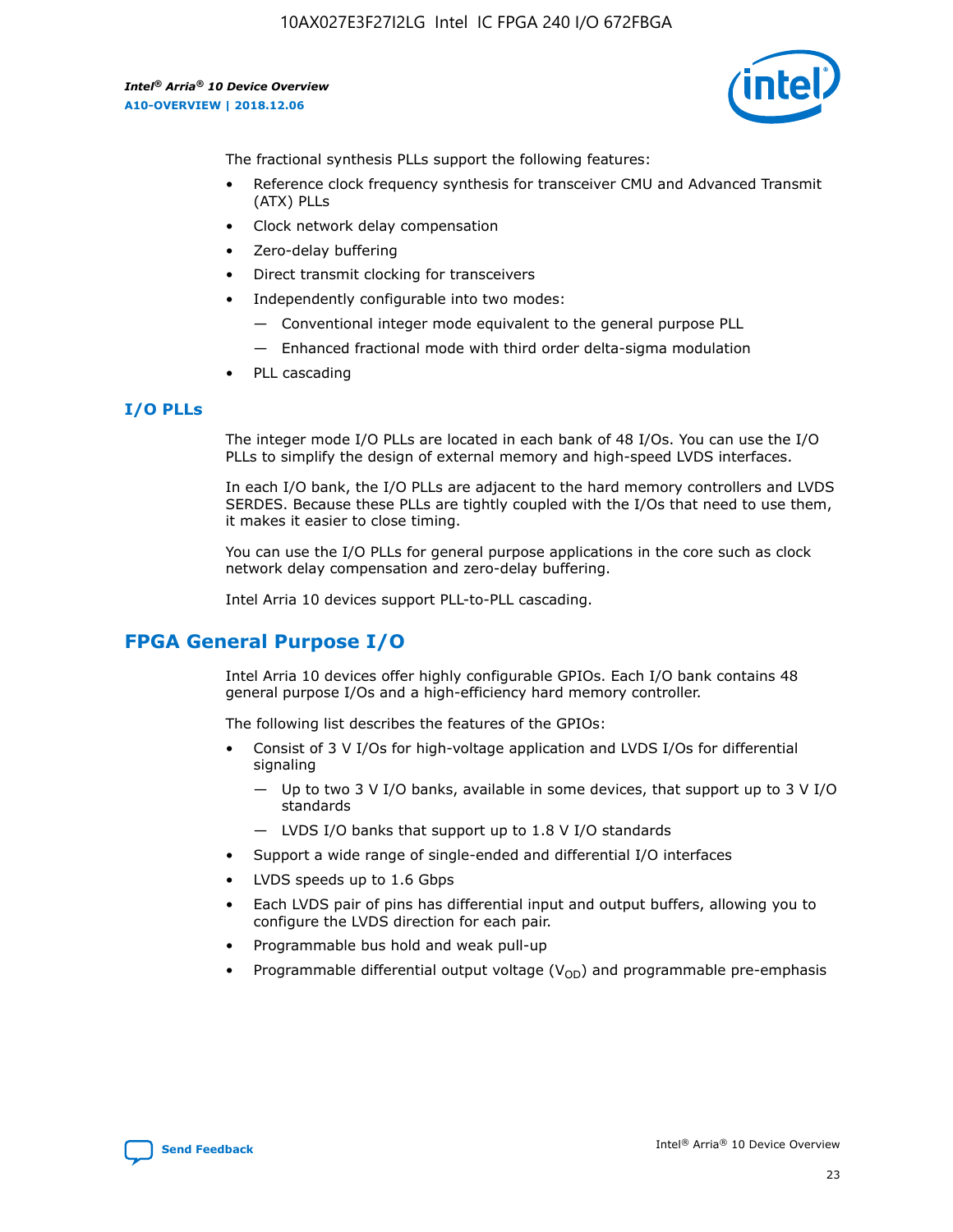

- Series (R<sub>S</sub>) and parallel (R<sub>T</sub>) on-chip termination (OCT) for all I/O banks with OCT calibration to limit the termination impedance variation
- On-chip dynamic termination that has the ability to swap between series and parallel termination, depending on whether there is read or write on a common bus for signal integrity
- Easy timing closure support using the hard read FIFO in the input register path, and delay-locked loop (DLL) delay chain with fine and coarse architecture

## **External Memory Interface**

Intel Arria 10 devices offer massive external memory bandwidth, with up to seven 32 bit DDR4 memory interfaces running at up to 2,400 Mbps. This bandwidth provides additional ease of design, lower power, and resource efficiencies of hardened highperformance memory controllers.

The memory interface within Intel Arria 10 FPGAs and SoCs delivers the highest performance and ease of use. You can configure up to a maximum width of 144 bits when using the hard or soft memory controllers. If required, you can bypass the hard memory controller and use a soft controller implemented in the user logic.

Each I/O contains a hardened DDR read/write path (PHY) capable of performing key memory interface functionality such as read/write leveling, FIFO buffering to lower latency and improve margin, timing calibration, and on-chip termination.

The timing calibration is aided by the inclusion of hard microcontrollers based on Intel's Nios® II technology, specifically tailored to control the calibration of multiple memory interfaces. This calibration allows the Intel Arria 10 device to compensate for any changes in process, voltage, or temperature either within the Intel Arria 10 device itself, or within the external memory device. The advanced calibration algorithms ensure maximum bandwidth and robust timing margin across all operating conditions.

In addition to parallel memory interfaces, Intel Arria 10 devices support serial memory technologies such as the Hybrid Memory Cube (HMC). The HMC is supported by the Intel Arria 10 high-speed serial transceivers which connect up to four HMC links, with each link running at data rates up to 15 Gbps.

#### **Related Information**

#### [External Memory Interface Spec Estimator](http://www.altera.com/technology/memory/estimator/mem-emif-index.html)

Provides a parametric tool that allows you to find and compare the performance of the supported external memory interfaces in IntelFPGAs.

## **Memory Standards Supported by Intel Arria 10 Devices**

The I/Os are designed to provide high performance support for existing and emerging external memory standards.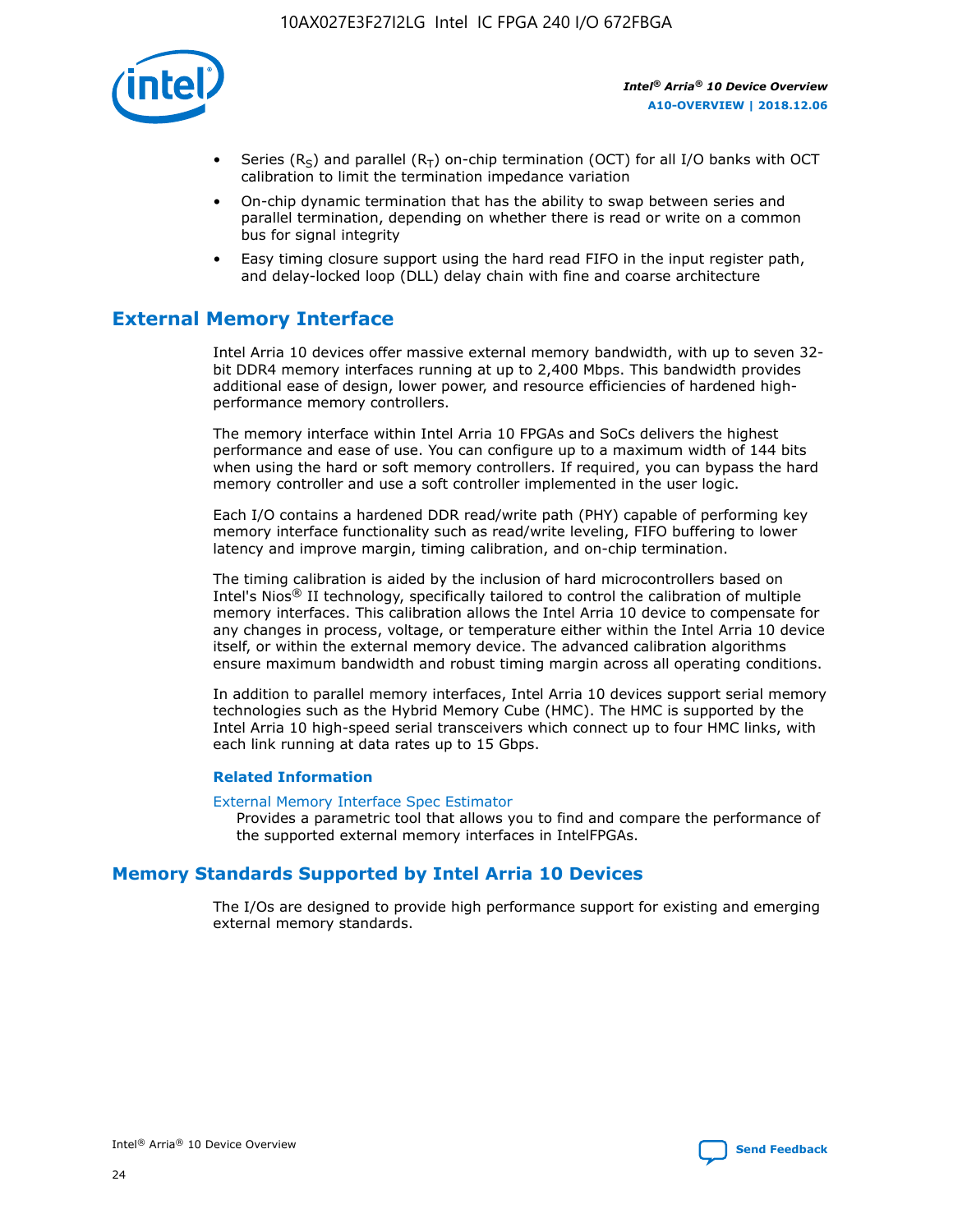

#### **Table 20. Memory Standards Supported by the Hard Memory Controller**

This table lists the overall capability of the hard memory controller. For specific details, refer to the External Memory Interface Spec Estimator and Intel Arria 10 Device Datasheet.

| <b>Memory Standard</b> | <b>Rate Support</b> | <b>Ping Pong PHY Support</b> | <b>Maximum Frequency</b><br>(MHz) |
|------------------------|---------------------|------------------------------|-----------------------------------|
| <b>DDR4 SDRAM</b>      | Quarter rate        | Yes                          | 1,067                             |
|                        |                     |                              | 1,200                             |
| DDR3 SDRAM             | Half rate           | Yes                          | 533                               |
|                        |                     |                              | 667                               |
|                        | Quarter rate        | Yes                          | 1,067                             |
|                        |                     |                              | 1,067                             |
| <b>DDR3L SDRAM</b>     | Half rate           | Yes                          | 533                               |
|                        |                     |                              | 667                               |
|                        | Quarter rate        | Yes                          | 933                               |
|                        |                     |                              | 933                               |
| LPDDR3 SDRAM           | Half rate           |                              | 533                               |
|                        | Quarter rate        |                              | 800                               |

#### **Table 21. Memory Standards Supported by the Soft Memory Controller**

| <b>Memory Standard</b>      | <b>Rate Support</b> | <b>Maximum Frequency</b><br>(MHz) |
|-----------------------------|---------------------|-----------------------------------|
| <b>RLDRAM 3 (11)</b>        | Quarter rate        | 1,200                             |
| ODR IV SRAM <sup>(11)</sup> | Quarter rate        | 1,067                             |
| <b>ODR II SRAM</b>          | Full rate           | 333                               |
|                             | Half rate           | 633                               |
| <b>ODR II+ SRAM</b>         | Full rate           | 333                               |
|                             | Half rate           | 633                               |
| <b>ODR II+ Xtreme SRAM</b>  | Full rate           | 333                               |
|                             | Half rate           | 633                               |

#### **Table 22. Memory Standards Supported by the HPS Hard Memory Controller**

The hard processor system (HPS) is available in Intel Arria 10 SoC devices only.

| <b>Memory Standard</b> | <b>Rate Support</b> | <b>Maximum Frequency</b><br>(MHz) |
|------------------------|---------------------|-----------------------------------|
| <b>DDR4 SDRAM</b>      | Half rate           | 1,200                             |
| DDR3 SDRAM             | Half rate           | 1,067                             |
| <b>DDR3L SDRAM</b>     | Half rate           | 933                               |

<sup>(11)</sup> Intel Arria 10 devices support this external memory interface using hard PHY with soft memory controller.

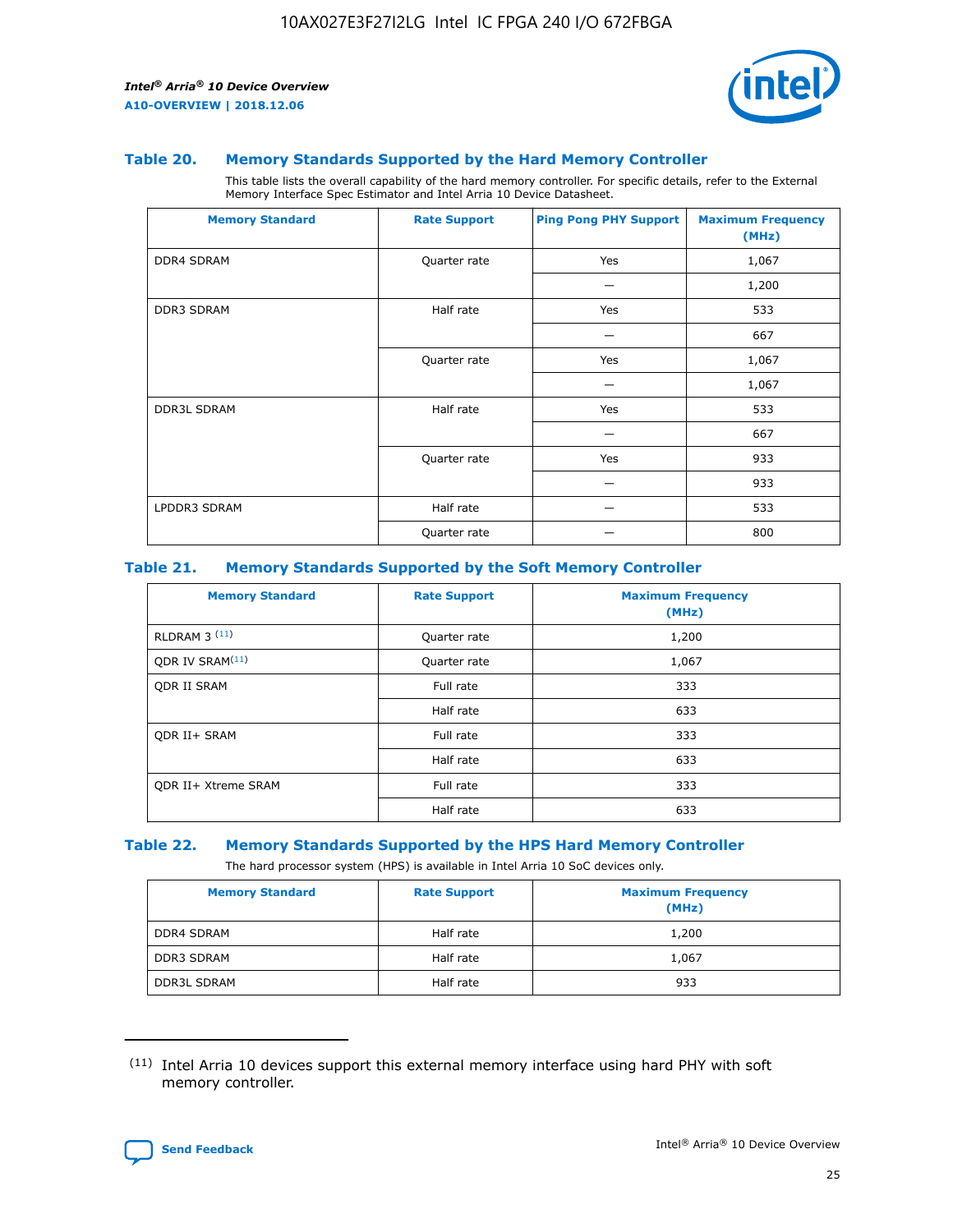

#### **Related Information**

#### [Intel Arria 10 Device Datasheet](https://www.intel.com/content/www/us/en/programmable/documentation/mcn1413182292568.html#mcn1413182153340)

Lists the memory interface performance according to memory interface standards, rank or chip select configurations, and Intel Arria 10 device speed grades.

## **PCIe Gen1, Gen2, and Gen3 Hard IP**

Intel Arria 10 devices contain PCIe hard IP that is designed for performance and ease-of-use:

- Includes all layers of the PCIe stack—transaction, data link and physical layers.
- Supports PCIe Gen3, Gen2, and Gen1 Endpoint and Root Port in x1, x2, x4, or x8 lane configuration.
- Operates independently from the core logic—optional configuration via protocol (CvP) allows the PCIe link to power up and complete link training in less than 100 ms while the Intel Arria 10 device completes loading the programming file for the rest of the FPGA.
- Provides added functionality that makes it easier to support emerging features such as Single Root I/O Virtualization (SR-IOV) and optional protocol extensions.
- Provides improved end-to-end datapath protection using ECC.
- Supports FPGA configuration via protocol (CvP) using PCIe at Gen3, Gen2, or Gen1 speed.

#### **Related Information**

PCS Features on page 30

## **Enhanced PCS Hard IP for Interlaken and 10 Gbps Ethernet**

## **Interlaken Support**

The Intel Arria 10 enhanced PCS hard IP provides integrated Interlaken PCS supporting rates up to 25.8 Gbps per lane.

The Interlaken PCS is based on the proven functionality of the PCS developed for Intel's previous generation FPGAs, which demonstrated interoperability with Interlaken ASSP vendors and third-party IP suppliers. The Interlaken PCS is present in every transceiver channel in Intel Arria 10 devices.

#### **Related Information**

PCS Features on page 30

#### **10 Gbps Ethernet Support**

The Intel Arria 10 enhanced PCS hard IP supports 10GBASE-R PCS compliant with IEEE 802.3 10 Gbps Ethernet (10GbE). The integrated hard IP support for 10GbE and the 10 Gbps transceivers save external PHY cost, board space, and system power.

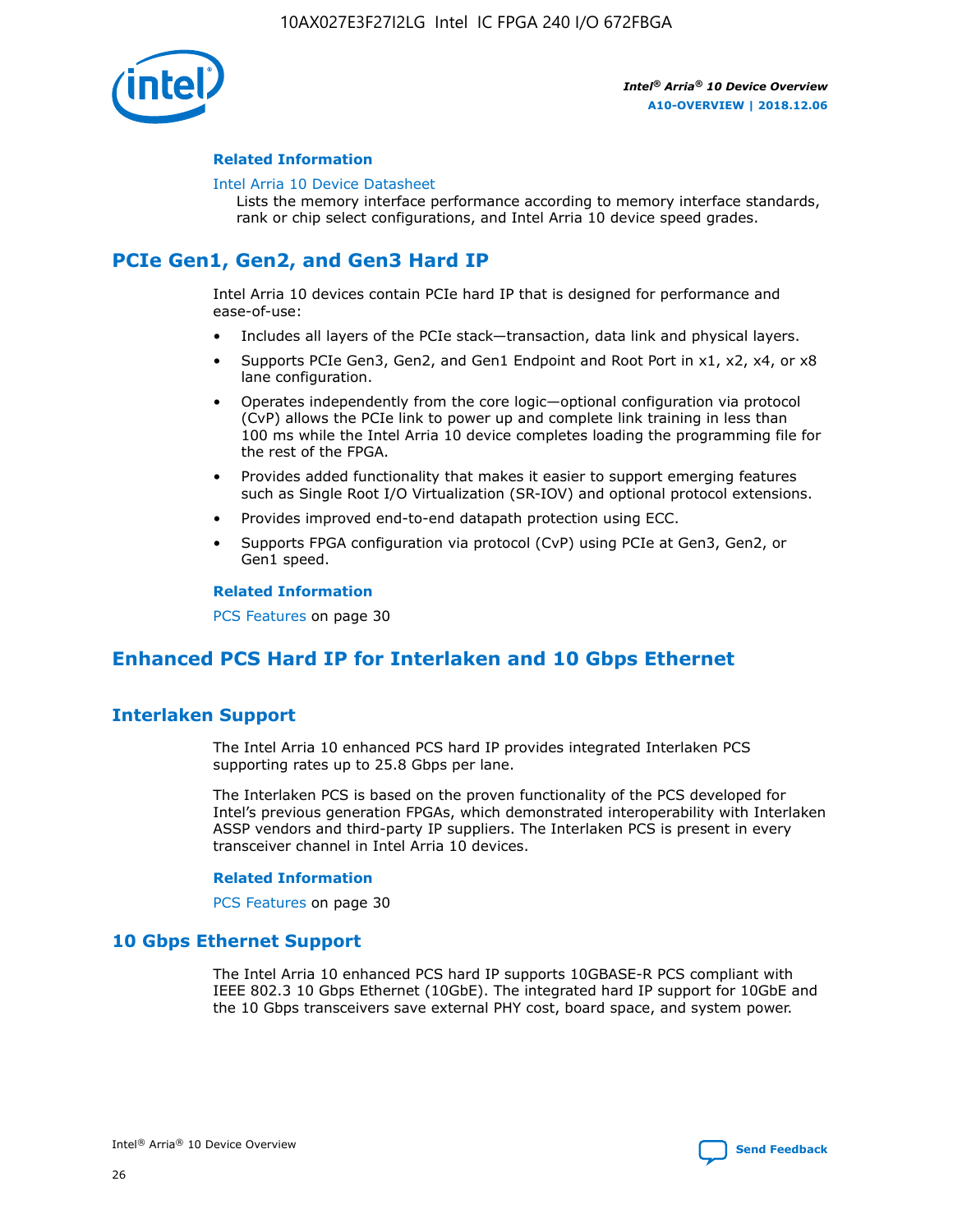

The scalable hard IP supports multiple independent 10GbE ports while using a single PLL for all the 10GBASE-R PCS instantiations, which saves on core logic resources and clock networks:

- Simplifies multiport 10GbE systems compared to XAUI interfaces that require an external XAUI-to-10G PHY.
- Incorporates Electronic Dispersion Compensation (EDC), which enables direct connection to standard 10 Gbps XFP and SFP+ pluggable optical modules.
- Supports backplane Ethernet applications and includes a hard 10GBASE-KR Forward Error Correction (FEC) circuit that you can use for 10 Gbps and 40 Gbps applications.

The 10 Gbps Ethernet PCS hard IP and 10GBASE-KR FEC are present in every transceiver channel.

#### **Related Information**

PCS Features on page 30

## **Low Power Serial Transceivers**

Intel Arria 10 FPGAs and SoCs include lowest power transceivers that deliver high bandwidth, throughput and low latency.

Intel Arria 10 devices deliver the industry's lowest power consumption per transceiver channel:

- 12.5 Gbps transceivers at as low as 242 mW
- 10 Gbps transceivers at as low as 168 mW
- 6 Gbps transceivers at as low as 117 mW

Intel Arria 10 transceivers support various data rates according to application:

- Chip-to-chip and chip-to-module applications—from 1 Gbps up to 25.8 Gbps
- Long reach and backplane applications—from 1 Gbps up to 12.5 with advanced adaptive equalization
- Critical power sensitive applications—from 1 Gbps up to 11.3 Gbps using lower power modes

The combination of 20 nm process technology and architectural advances provide the following benefits:

- Significant reduction in die area and power consumption
- Increase of up to two times in transceiver I/O density compared to previous generation devices while maintaining optimal signal integrity
- Up to 72 total transceiver channels—you can configure up to 6 of these channels to run as fast as 25.8 Gbps
- All channels feature continuous data rate support up to the maximum rated speed

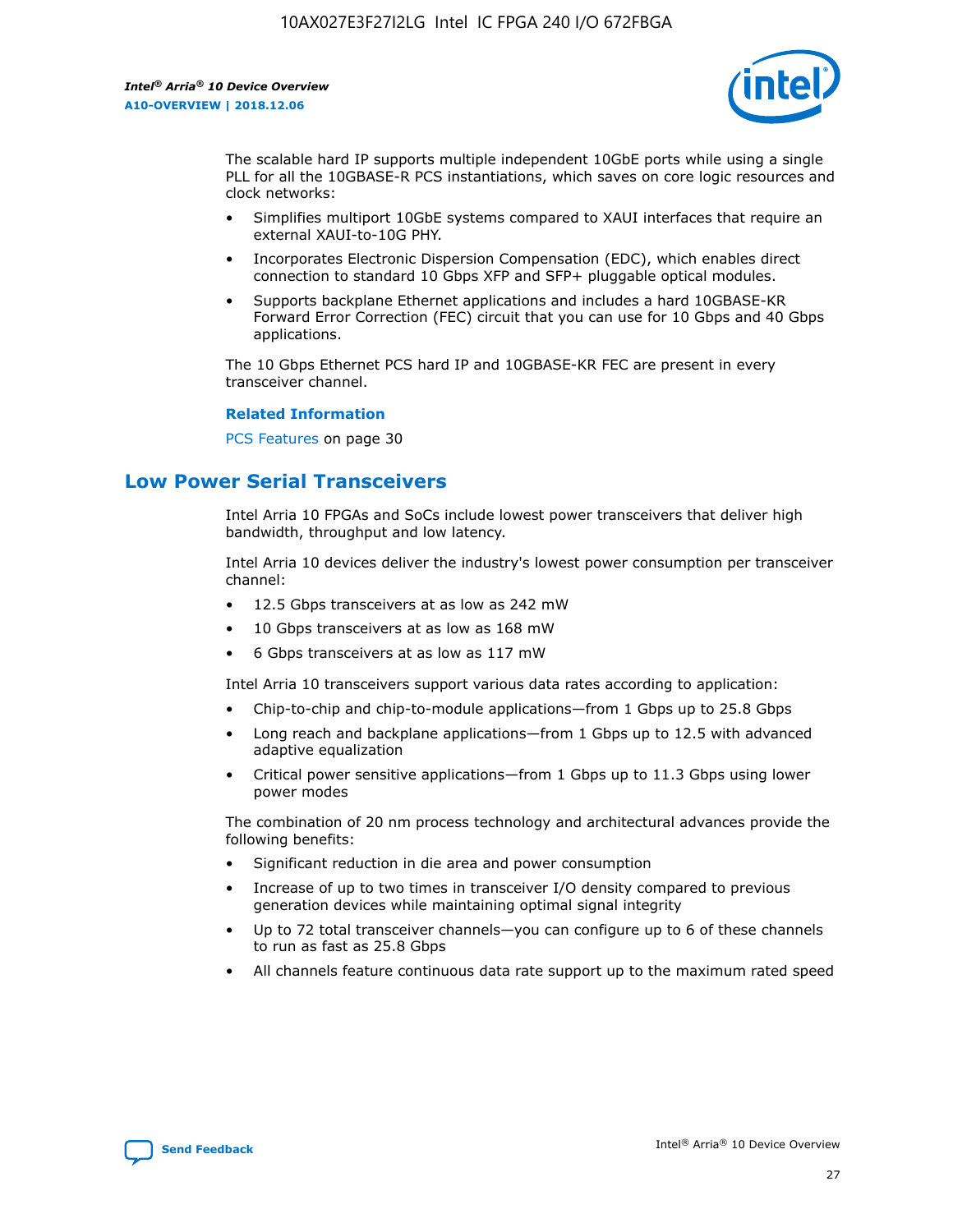



#### **Figure 6. Intel Arria 10 Transceiver Block Architecture**

#### **Transceiver Channels**

All transceiver channels feature a dedicated Physical Medium Attachment (PMA) and a hardened Physical Coding Sublayer (PCS).

- The PMA provides primary interfacing capabilities to physical channels.
- The PCS typically handles encoding/decoding, word alignment, and other preprocessing functions before transferring data to the FPGA core fabric.

A transceiver channel consists of a PMA and a PCS block. Most transceiver banks have 6 channels. There are some transceiver banks that contain only 3 channels.

A wide variety of bonded and non-bonded data rate configurations is possible using a highly configurable clock distribution network. Up to 80 independent transceiver data rates can be configured.

The following figures are graphical representations of top views of the silicon die, which correspond to reverse views for flip chip packages. Different Intel Arria 10 devices may have different floorplans than the ones shown in the figures.

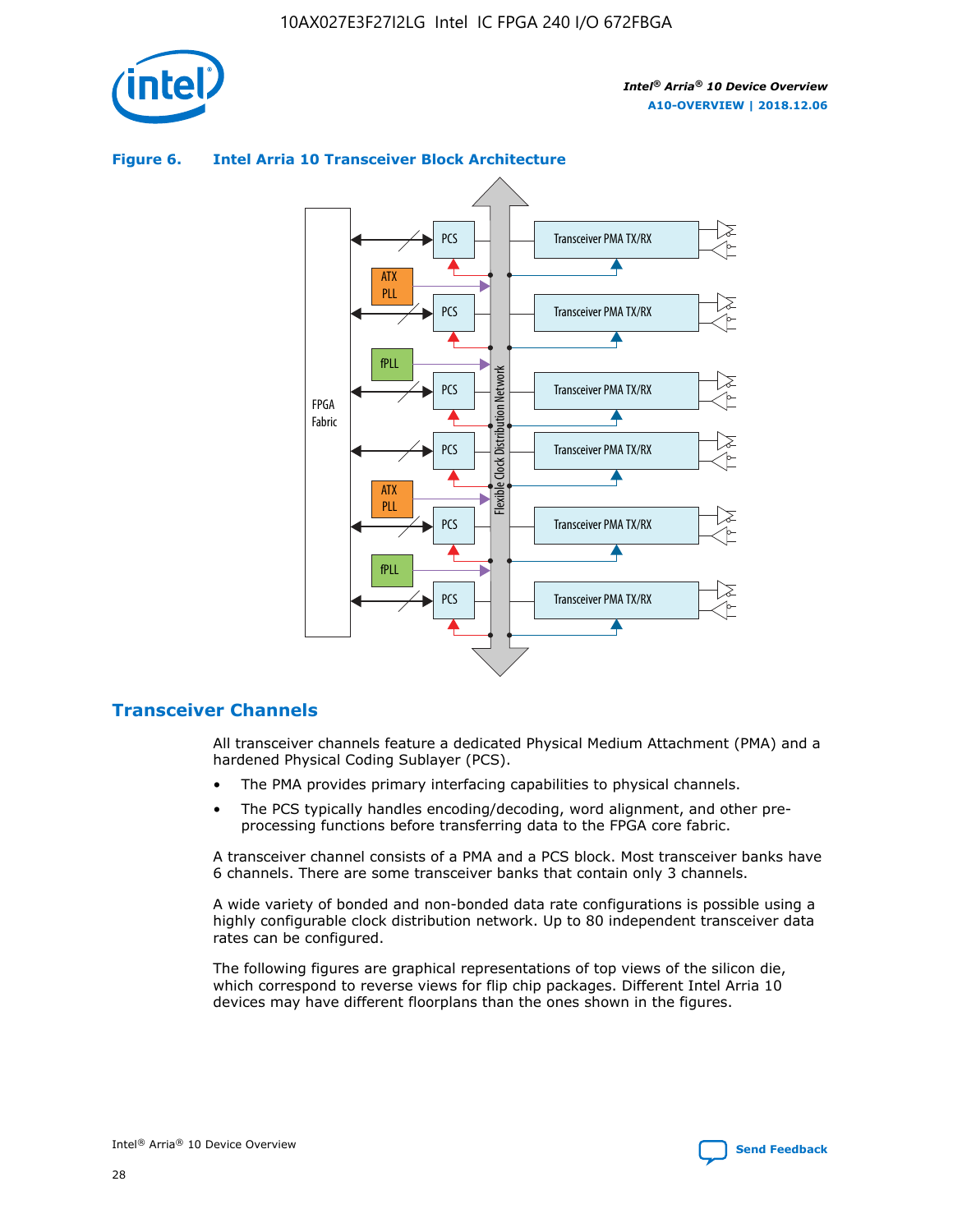

#### **Figure 7. Device Chip Overview for Intel Arria 10 GX and GT Devices**



#### M20K Internal Memory Blocks Core Logic Fabric Transceiver Channels Hard IP Per Transceiver: Standard PCS and Enhanced PCS Hard IPs PCI Express Gen3 Hard IP Fractional PLLs M20K Internal Memory Blocks PCI Express Gen3 Hard IP Variable Precision DSP Blocks I/O PLLs Hard Memory Controllers, General-Purpose I/O Cells, LVDS Hard Processor Subsystem, Dual-Core ARM Cortex A9 M20K Internal Memory Blocks Variable Precision DSP Blocks M20K Internal Memory Blocks Core Logic Fabric I/O PLLs Hard Memory Controllers, General-Purpose I/O Cells, LVDS M20K Internal Memory Blocks Variable Precision DSP Blocks M20K Internal Memory Blocks Transceiver Channels Hard IP Per Transceiver: Standard PCS and Enhanced PCS Hard IPs PCI Express Gen3 Hard IP Fractional PLLs PCI Express Gen3 Hard IP Hard PCS Hard PCS Hard PCS Hard PCS Hard PCS Hard PCS Transceiver PMA Transceiver PMA Transceiver PMA Transceiver PMA Unused transceiver chann can be used as additional transceiver transmit PLLs Transceiver PMA Transceiver PMA Transceiver Clock Networks PLL fPLL ATX (LC) Transmi PLL fPLL ATX (LC) **Transmit** PLL

#### **PMA Features**

Intel Arria 10 transceivers provide exceptional signal integrity at data rates up to 25.8 Gbps. Clocking options include ultra-low jitter ATX PLLs (LC tank based), clock multiplier unit (CMU) PLLs, and fractional PLLs.

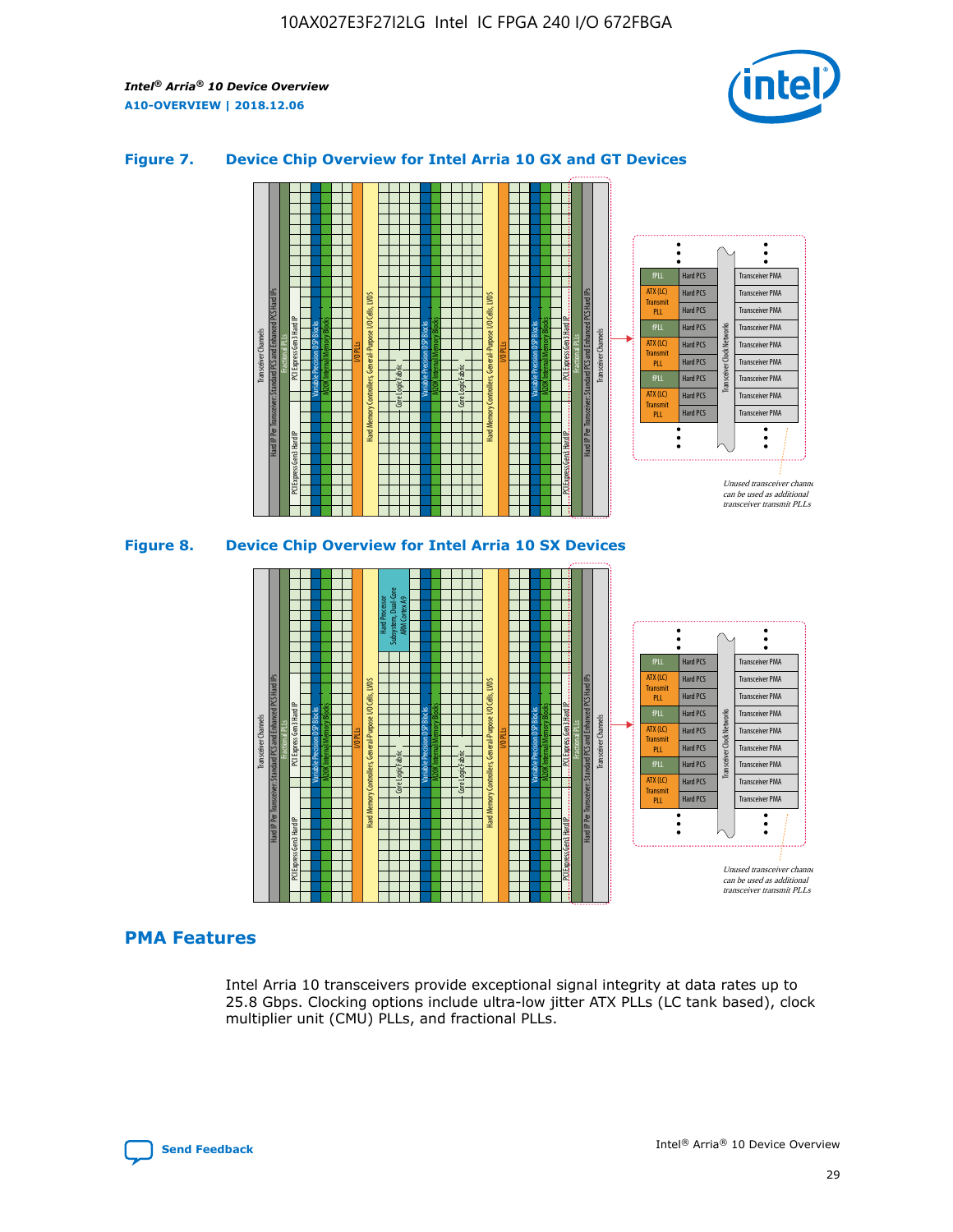

Each transceiver channel contains a channel PLL that can be used as the CMU PLL or clock data recovery (CDR) PLL. In CDR mode, the channel PLL recovers the receiver clock and data in the transceiver channel. Up to 80 independent data rates can be configured on a single Intel Arria 10 device.

#### **Table 23. PMA Features of the Transceivers in Intel Arria 10 Devices**

| <b>Feature</b>                                             | <b>Capability</b>                                                                                                                                                                                                             |
|------------------------------------------------------------|-------------------------------------------------------------------------------------------------------------------------------------------------------------------------------------------------------------------------------|
| Chip-to-Chip Data Rates                                    | 1 Gbps to 17.4 Gbps (Intel Arria 10 GX devices)<br>1 Gbps to 25.8 Gbps (Intel Arria 10 GT devices)                                                                                                                            |
| Backplane Support                                          | Drive backplanes at data rates up to 12.5 Gbps                                                                                                                                                                                |
| <b>Optical Module Support</b>                              | SFP+/SFP, XFP, CXP, QSFP/QSFP28, CFP/CFP2/CFP4                                                                                                                                                                                |
| Cable Driving Support                                      | SFP+ Direct Attach, PCI Express over cable, eSATA                                                                                                                                                                             |
| Transmit Pre-Emphasis                                      | 4-tap transmit pre-emphasis and de-emphasis to compensate for system channel loss                                                                                                                                             |
| Continuous Time Linear<br>Equalizer (CTLE)                 | Dual mode, high-gain, and high-data rate, linear receive equalization to compensate for<br>system channel loss                                                                                                                |
| Decision Feedback Equalizer<br>(DFE)                       | 7-fixed and 4-floating tap DFE to equalize backplane channel loss in the presence of<br>crosstalk and noisy environments                                                                                                      |
| Variable Gain Amplifier                                    | Optimizes the signal amplitude prior to the CDR sampling and operates in fixed and<br>adaptive modes                                                                                                                          |
| Altera Digital Adaptive<br>Parametric Tuning (ADAPT)       | Fully digital adaptation engine to automatically adjust all link equalization parameters-<br>including CTLE, DFE, and variable gain amplifier blocks—that provide optimal link margin<br>without intervention from user logic |
| Precision Signal Integrity<br>Calibration Engine (PreSICE) | Hardened calibration controller to quickly calibrate all transceiver control parameters on<br>power-up, which provides the optimal signal integrity and jitter performance                                                    |
| Advanced Transmit (ATX)<br>PLL                             | Low jitter ATX (LC tank based) PLLs with continuous tuning range to cover a wide range of<br>standard and proprietary protocols                                                                                               |
| <b>Fractional PLLs</b>                                     | On-chip fractional frequency synthesizers to replace on-board crystal oscillators and reduce<br>system cost                                                                                                                   |
| Digitally Assisted Analog<br><b>CDR</b>                    | Superior jitter tolerance with fast lock time                                                                                                                                                                                 |
| Dynamic Partial<br>Reconfiguration                         | Allows independent control of the Avalon memory-mapped interface of each transceiver<br>channel for the highest transceiver flexibility                                                                                       |
| Multiple PCS-PMA and PCS-<br>PLD interface widths          | 8-, 10-, 16-, 20-, 32-, 40-, or 64-bit interface widths for flexibility of deserialization width,<br>encoding, and reduced latency                                                                                            |

## **PCS Features**

This table summarizes the Intel Arria 10 transceiver PCS features. You can use the transceiver PCS to support a wide range of protocols ranging from 1 Gbps to 25.8 Gbps.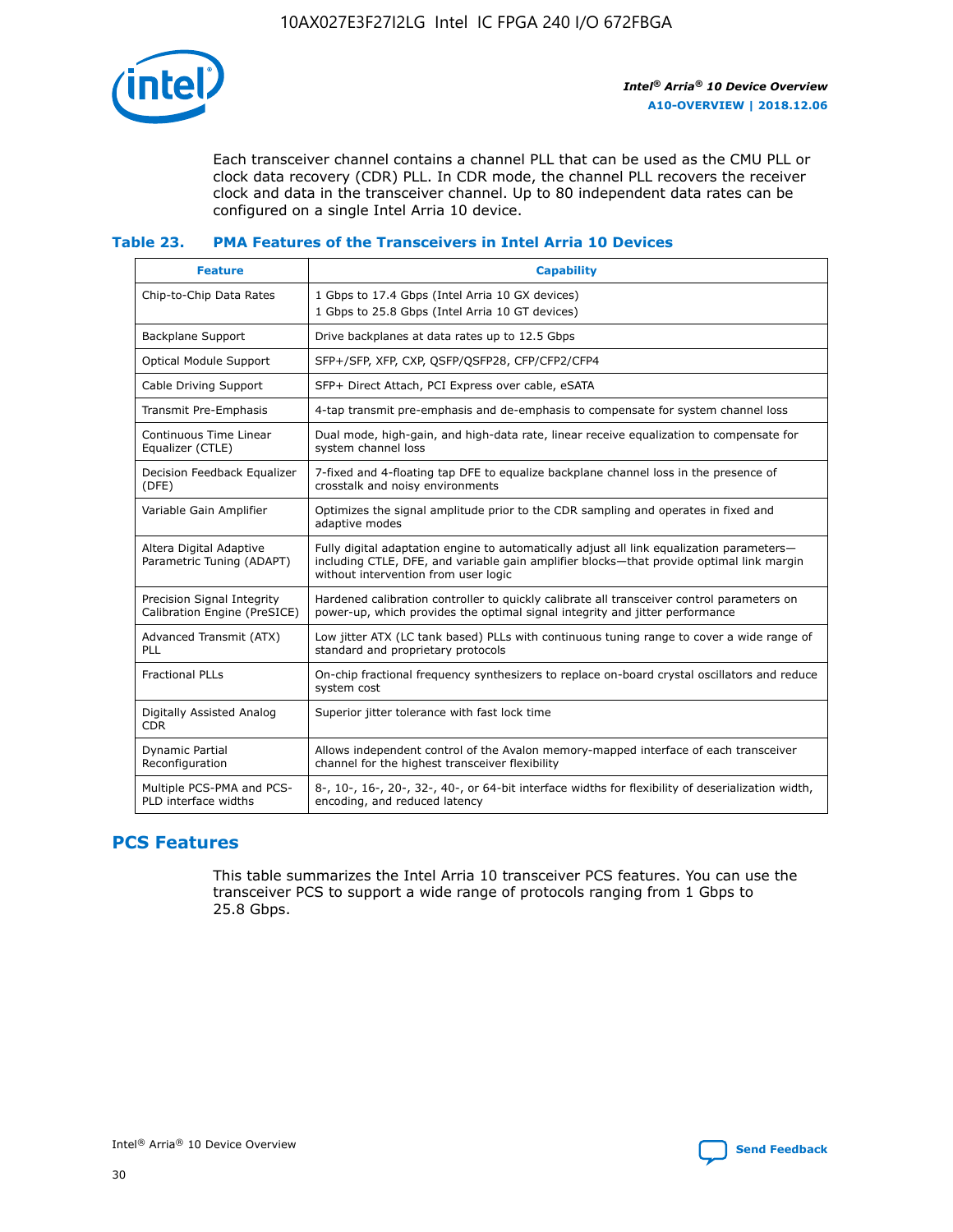

| <b>PCS</b>          | <b>Description</b>                                                                                                                                                                                                                                                                                                                                                                                             |
|---------------------|----------------------------------------------------------------------------------------------------------------------------------------------------------------------------------------------------------------------------------------------------------------------------------------------------------------------------------------------------------------------------------------------------------------|
| Standard PCS        | Operates at a data rate up to 12 Gbps<br>Supports protocols such as PCI-Express, CPRI 4.2+, GigE, IEEE 1588 in Hard PCS<br>Implements other protocols using Basic/Custom (Standard PCS) transceiver<br>configuration rules.                                                                                                                                                                                    |
| <b>Enhanced PCS</b> | Performs functions common to most serial data industry standards, such as word<br>alignment, encoding/decoding, and framing, before data is sent or received off-chip<br>through the PMA<br>• Handles data transfer to and from the FPGA fabric<br>Handles data transfer internally to and from the PMA<br>Provides frequency compensation<br>Performs channel bonding for multi-channel low skew applications |
| PCIe Gen3 PCS       | Supports the seamless switching of Data and Clock between the Gen1, Gen2, and Gen3<br>data rates<br>Provides support for PIPE 3.0 features<br>Supports the PIPE interface with the Hard IP enabled, as well as with the Hard IP<br>bypassed                                                                                                                                                                    |

#### **Related Information**

- PCIe Gen1, Gen2, and Gen3 Hard IP on page 26
- Interlaken Support on page 26
- 10 Gbps Ethernet Support on page 26

#### **PCS Protocol Support**

This table lists some of the protocols supported by the Intel Arria 10 transceiver PCS. For more information about the blocks in the transmitter and receiver data paths, refer to the related information.

| <b>Protocol</b>                                 | <b>Data Rate</b><br>(Gbps) | <b>Transceiver IP</b>       | <b>PCS Support</b>                      |
|-------------------------------------------------|----------------------------|-----------------------------|-----------------------------------------|
| PCIe Gen3 x1, x2, x4, x8                        | 8.0                        | Native PHY (PIPE)           | Standard PCS and PCIe<br>Gen3 PCS       |
| PCIe Gen2 x1, x2, x4, x8                        | 5.0                        | Native PHY (PIPE)           | <b>Standard PCS</b>                     |
| PCIe Gen1 x1, x2, x4, x8                        | 2.5                        | Native PHY (PIPE)           | Standard PCS                            |
| 1000BASE-X Gigabit Ethernet                     | 1.25                       | Native PHY                  | <b>Standard PCS</b>                     |
| 1000BASE-X Gigabit Ethernet with<br>IEEE 1588v2 | 1.25                       | Native PHY                  | Standard PCS                            |
| 10GBASE-R                                       | 10.3125                    | Native PHY                  | <b>Enhanced PCS</b>                     |
| 10GBASE-R with IEEE 1588v2                      | 10.3125                    | Native PHY                  | <b>Enhanced PCS</b>                     |
| 10GBASE-R with KR FEC                           | 10.3125                    | Native PHY                  | <b>Enhanced PCS</b>                     |
| 10GBASE-KR and 1000BASE-X                       | 10.3125                    | 1G/10GbE and 10GBASE-KR PHY | Standard PCS and<br><b>Enhanced PCS</b> |
| Interlaken (CEI-6G/11G)                         | 3.125 to 17.4              | Native PHY                  | <b>Enhanced PCS</b>                     |
| SFI-S/SFI-5.2                                   | 11.2                       | Native PHY                  | <b>Enhanced PCS</b>                     |
| $10G$ SDI                                       | 10.692                     | Native PHY                  | <b>Enhanced PCS</b>                     |
|                                                 |                            |                             | continued                               |

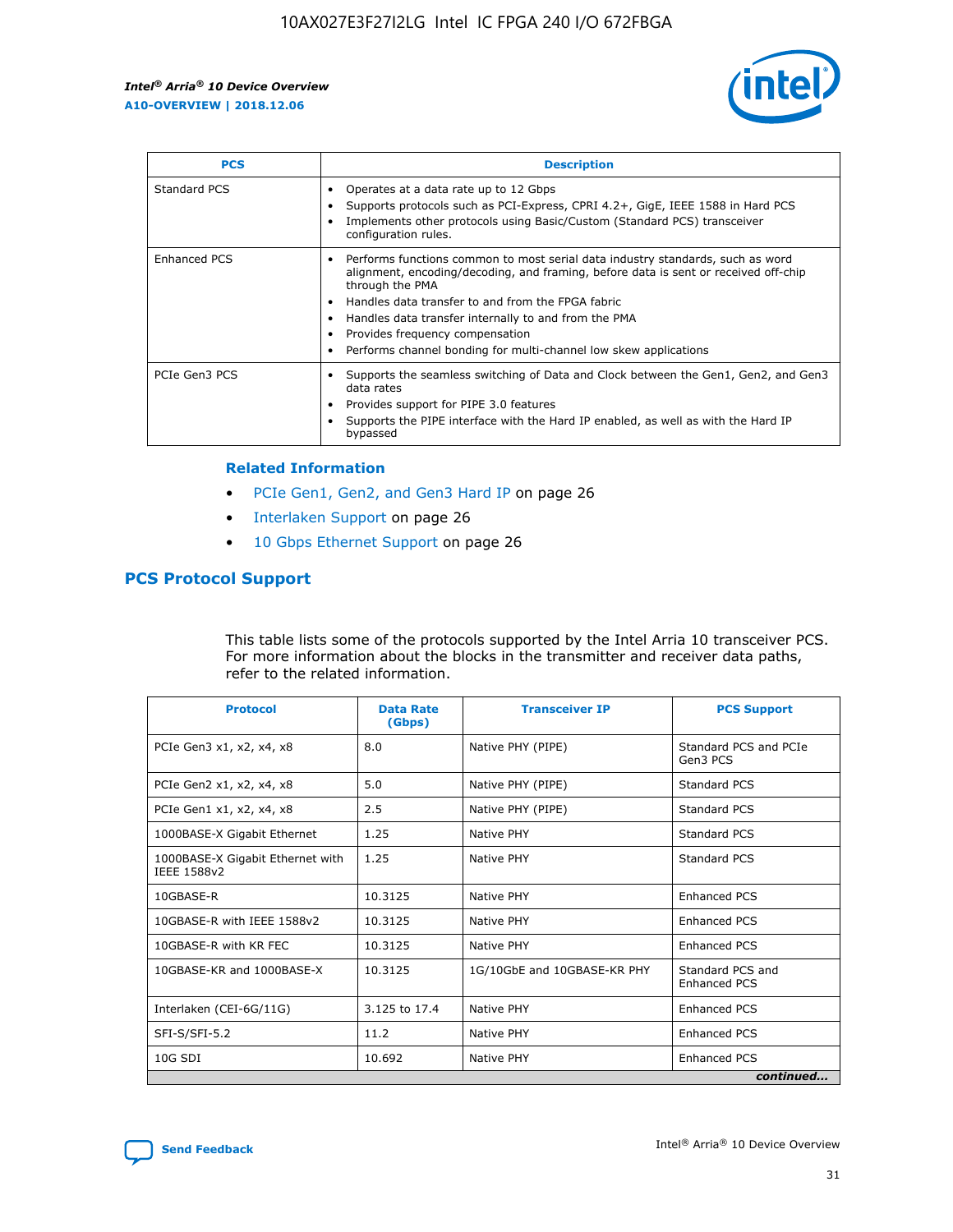

| <b>Protocol</b>      | <b>Data Rate</b><br>(Gbps) | <b>Transceiver IP</b> | <b>PCS Support</b> |
|----------------------|----------------------------|-----------------------|--------------------|
| CPRI 6.0 (64B/66B)   | 0.6144 to<br>10.1376       | Native PHY            | Enhanced PCS       |
| CPRI 4.2 (8B/10B)    | 0.6144 to<br>9.8304        | Native PHY            | Standard PCS       |
| OBSAI RP3 v4.2       | 0.6144 to 6.144            | Native PHY            | Standard PCS       |
| SD-SDI/HD-SDI/3G-SDI | $0.143(12)$ to<br>2.97     | Native PHY            | Standard PCS       |

#### **Related Information**

#### [Intel Arria 10 Transceiver PHY User Guide](https://www.intel.com/content/www/us/en/programmable/documentation/nik1398707230472.html#nik1398707091164)

Provides more information about the supported transceiver protocols and PHY IP, the PMA architecture, and the standard, enhanced, and PCIe Gen3 PCS architecture.

## **SoC with Hard Processor System**

Each SoC device combines an FPGA fabric and a hard processor system (HPS) in a single device. This combination delivers the flexibility of programmable logic with the power and cost savings of hard IP in these ways:

- Reduces board space, system power, and bill of materials cost by eliminating a discrete embedded processor
- Allows you to differentiate the end product in both hardware and software, and to support virtually any interface standard
- Extends the product life and revenue through in-field hardware and software updates

<sup>(12)</sup> The 0.143 Gbps data rate is supported using oversampling of user logic that you must implement in the FPGA fabric.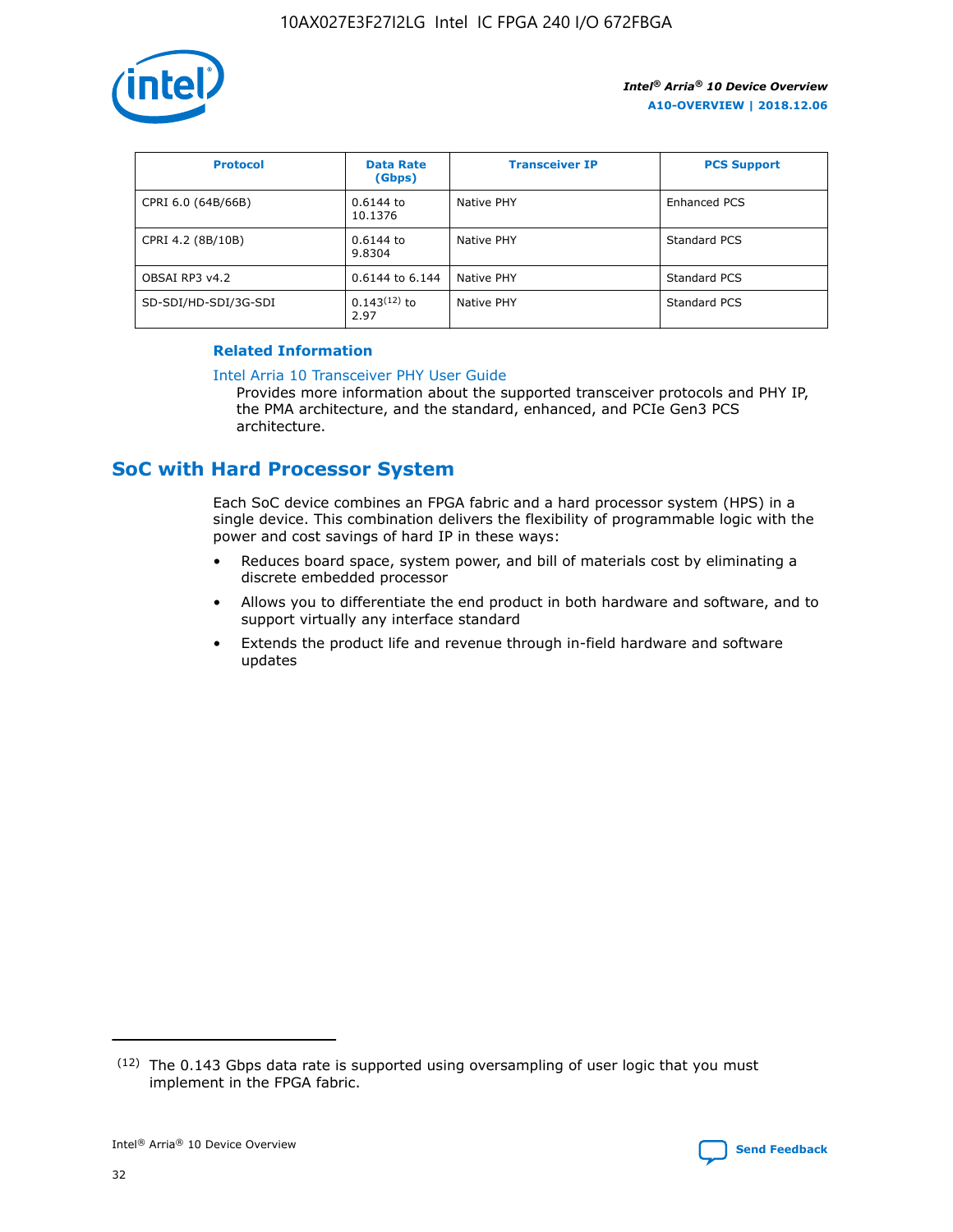

#### **Figure 9. HPS Block Diagram**

This figure shows a block diagram of the HPS with the dual ARM Cortex-A9 MPCore processor.



## **Key Advantages of 20-nm HPS**

The 20-nm HPS strikes a balance between enabling maximum software compatibility with 28-nm SoCs while still improving upon the 28-nm HPS architecture. These improvements address the requirements of the next generation target markets such as wireless and wireline communications, compute and storage equipment, broadcast and military in terms of performance, memory bandwidth, connectivity via backplane and security.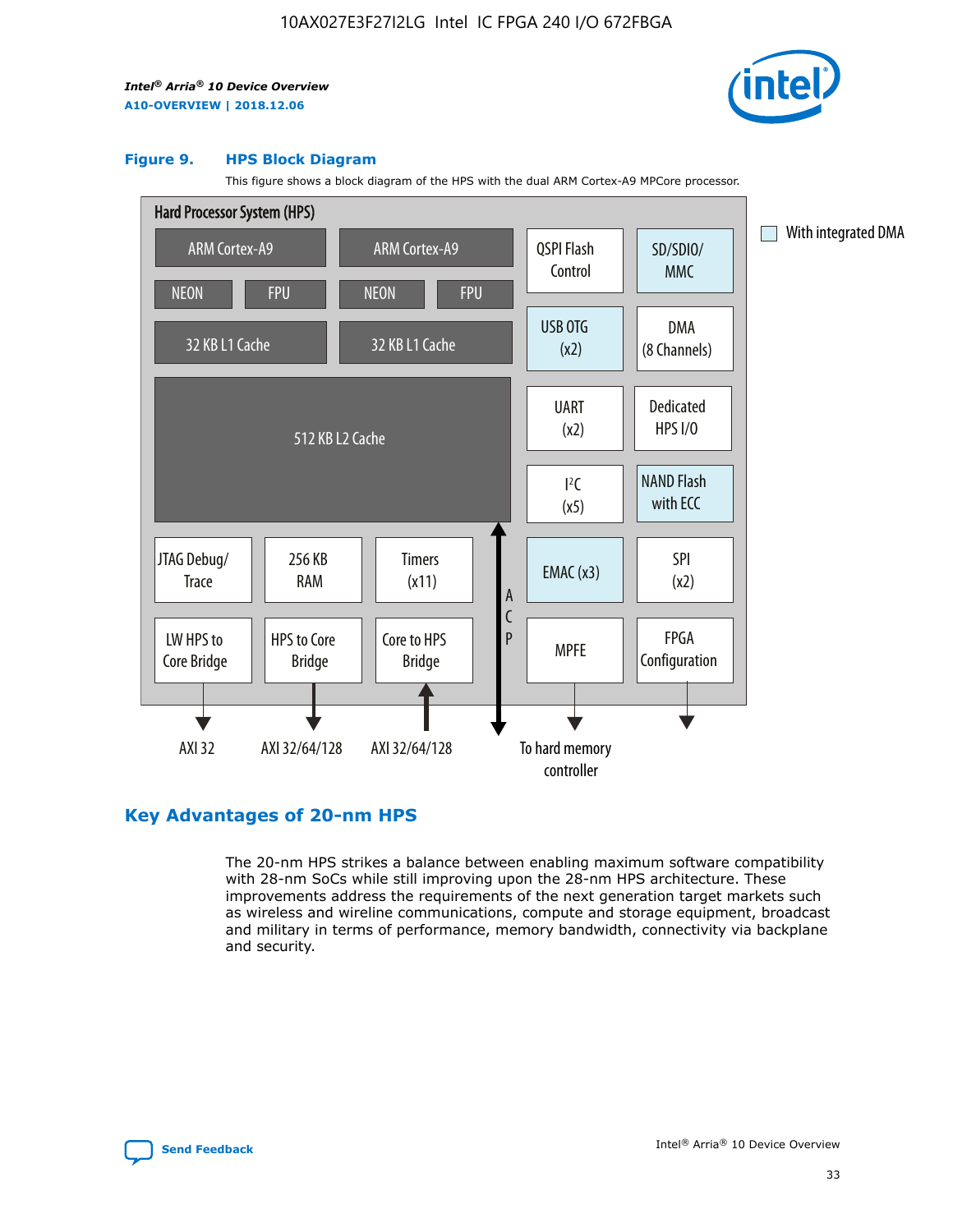

#### **Table 24. Improvements in 20 nm HPS**

This table lists the key improvements of the 20 nm HPS compared to the 28 nm HPS.

| Advantages/<br><b>Improvements</b>                          | <b>Description</b>                                                                                                                                                                                                                                                                                                                                                                                                                                                                                                                                                                                                                                                                                                                                                                                                                                                                                                      |
|-------------------------------------------------------------|-------------------------------------------------------------------------------------------------------------------------------------------------------------------------------------------------------------------------------------------------------------------------------------------------------------------------------------------------------------------------------------------------------------------------------------------------------------------------------------------------------------------------------------------------------------------------------------------------------------------------------------------------------------------------------------------------------------------------------------------------------------------------------------------------------------------------------------------------------------------------------------------------------------------------|
| Increased performance and<br>overdrive capability           | While the nominal processor frequency is 1.2 GHz, the 20 nm HPS offers an "overdrive"<br>feature which enables a higher processor operating frequency. This requires a higher supply<br>voltage value that is unique to the HPS and may require a separate regulator.                                                                                                                                                                                                                                                                                                                                                                                                                                                                                                                                                                                                                                                   |
| Increased processor memory<br>bandwidth and DDR4<br>support | Up to 64-bit DDR4 memory at 2,400 Mbps support is available for the processor. The hard<br>memory controller for the HPS comprises a multi-port front end that manages connections<br>to a single port memory controller. The multi-port front end allows logic core and the HPS<br>to share ports and thereby the available bandwidth of the memory controller.                                                                                                                                                                                                                                                                                                                                                                                                                                                                                                                                                        |
| Flexible I/O sharing                                        | An advanced I/O pin muxing scheme allows improved sharing of I/O between the HPS and<br>the core logic. The following types of I/O are available for SoC:<br>17 dedicated I/Os-physically located inside the HPS block and are not accessible to<br>logic within the core. The 17 dedicated I/Os are used for HPS clock, resets, and<br>interfacing with boot devices, QSPI, and SD/MMC.<br>48 direct shared I/O-located closest to the HPS block and are ideal for high speed HPS<br>peripherals such as EMAC, USB, and others. There is one bank of 48 I/Os that supports<br>direct sharing where the 48 I/Os can be shared 12 I/Os at a time.<br>Standard (shared) I/O-all standard I/Os can be shared by the HPS peripherals and any<br>logic within the core. For designs where more than 48 I/Os are reguired to fully use all<br>the peripherals in the HPS, these I/Os can be connected through the core logic. |
| <b>EMAC</b> core                                            | Three EMAC cores are available in the HPS. The EMAC cores enable an application to<br>support two redundant Ethernet connections; for example, backplane, or two EMAC cores<br>for managing IEEE 1588 time stamp information while allowing a third EMAC core for debug<br>and configuration. All three EMACs can potentially share the same time stamps, simplifying<br>the 1588 time stamping implementation. A new serial time stamp interface allows core<br>logic to access and read the time stamp values. The integrated EMAC controllers can be<br>connected to external Ethernet PHY through the provided MDIO or I <sup>2</sup> C interface.                                                                                                                                                                                                                                                                  |
| On-chip memory                                              | The on-chip memory is updated to 256 KB support and can support larger data sets and<br>real time algorithms.                                                                                                                                                                                                                                                                                                                                                                                                                                                                                                                                                                                                                                                                                                                                                                                                           |
| <b>ECC</b> enhancements                                     | Improvements in L2 Cache ECC management allow identification of errors down to the<br>address level. ECC enhancements also enable improved error injection and status reporting<br>via the introduction of new memory mapped access to syndrome and data signals.                                                                                                                                                                                                                                                                                                                                                                                                                                                                                                                                                                                                                                                       |
| HPS to FPGA Interconnect<br>Backbone                        | Although the HPS and the Logic Core can operate independently, they are tightly coupled<br>via a high-bandwidth system interconnect built from high-performance ARM AMBA AXI bus<br>bridges. IP bus masters in the FPGA fabric have access to HPS bus slaves via the FPGA-to-<br>HPS interconnect. Similarly, HPS bus masters have access to bus slaves in the core fabric<br>via the HPS-to-FPGA bridge. Both bridges are AMBA AXI-3 compliant and support<br>simultaneous read and write transactions. Up to three masters within the core fabric can<br>share the HPS SDRAM controller with the processor. Additionally, the processor can be used<br>to configure the core fabric under program control via a dedicated 32-bit configuration port.                                                                                                                                                                  |
| FPGA configuration and HPS<br>booting                       | The FPGA fabric and HPS in the SoCs are powered independently. You can reduce the clock<br>frequencies or gate the clocks to reduce dynamic power.<br>You can configure the FPGA fabric and boot the HPS independently, in any order, providing<br>you with more design flexibility.                                                                                                                                                                                                                                                                                                                                                                                                                                                                                                                                                                                                                                    |
| Security                                                    | New security features have been introduced for anti-tamper management, secure boot,<br>encryption (AES), and authentication (SHA).                                                                                                                                                                                                                                                                                                                                                                                                                                                                                                                                                                                                                                                                                                                                                                                      |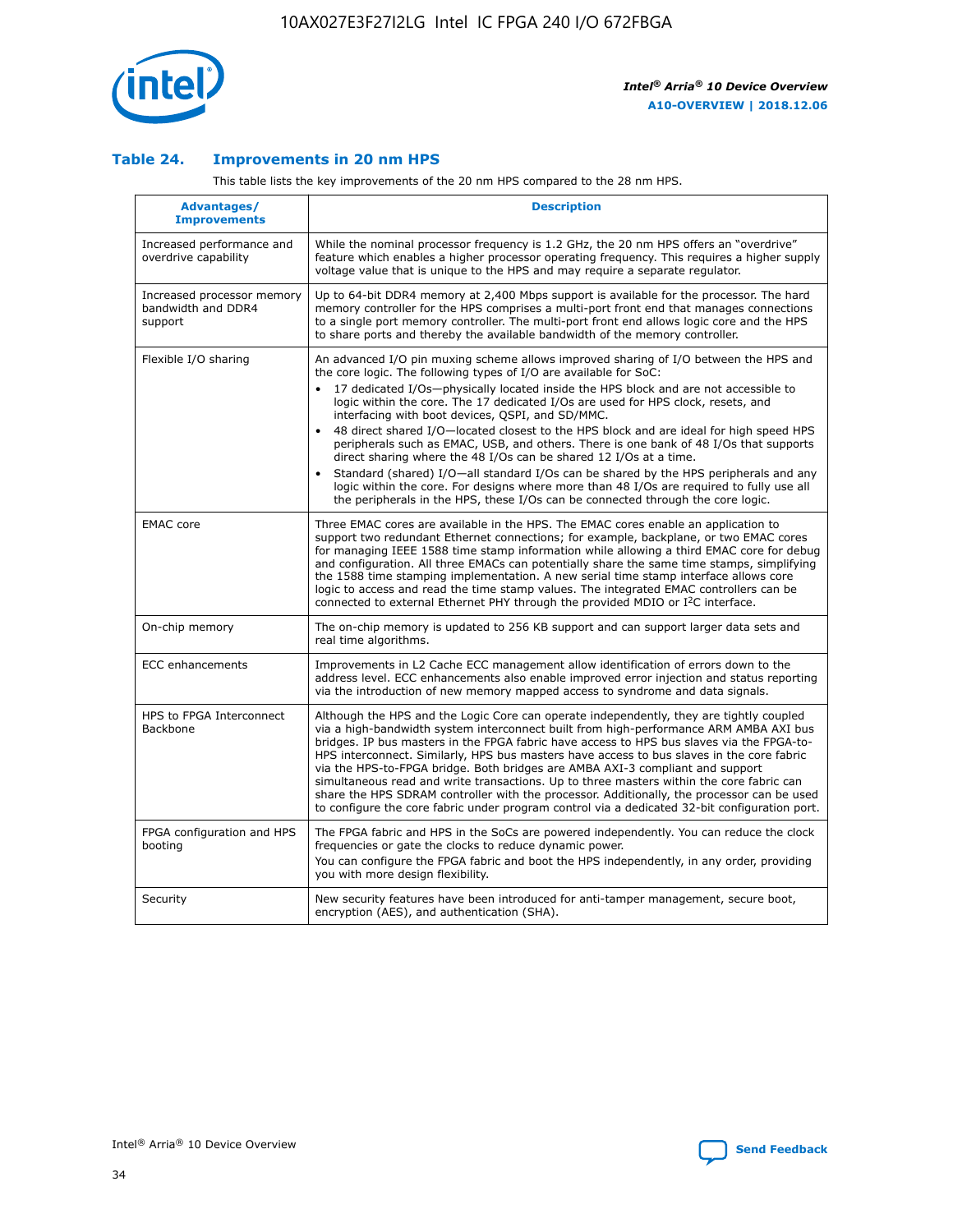

## **Features of the HPS**

The HPS has the following features:

- 1.2-GHz, dual-core ARM Cortex-A9 MPCore processor with up to 1.5-GHz via overdrive
	- ARMv7-A architecture that runs 32-bit ARM instructions, 16-bit and 32-bit Thumb instructions, and 8-bit Java byte codes in Jazelle style
	- Superscalar, variable length, out-of-order pipeline with dynamic branch prediction
	- Instruction Efficiency 2.5 MIPS/MHz, which provides total performance of 7500 MIPS at 1.5 GHz
- Each processor core includes:
	- 32 KB of L1 instruction cache, 32 KB of L1 data cache
	- Single- and double-precision floating-point unit and NEON media engine
	- CoreSight debug and trace technology
	- Snoop Control Unit (SCU) and Acceleration Coherency Port (ACP)
- 512 KB of shared L2 cache
- 256 KB of scratch RAM
- Hard memory controller with support for DDR3, DDR4 and optional error correction code (ECC) support
- Multiport Front End (MPFE) Scheduler interface to the hard memory controller
- 8-channel direct memory access (DMA) controller
- QSPI flash controller with SIO, DIO, QIO SPI Flash support
- NAND flash controller (ONFI 1.0 or later) with DMA and ECC support, updated to support 8 and 16-bit Flash devices and new command DMA to offload CPU for fast power down recovery
- Updated SD/SDIO/MMC controller to eMMC 4.5 with DMA with CE-ATA digital command support
- 3 10/100/1000 Ethernet media access control (MAC) with DMA
- 2 USB On-the-Go (OTG) controllers with DMA
- $\bullet$  5 I<sup>2</sup>C controllers (3 can be used by EMAC for MIO to external PHY)
- 2 UART 16550 Compatible controllers
- 4 serial peripheral interfaces (SPI) (2 Master, 2 Slaves)
- 62 programmable general-purpose I/Os, which includes 48 direct share I/Os that allows the HPS peripherals to connect directly to the FPGA I/Os
- 7 general-purpose timers
- 4 watchdog timers
- Anti-tamper, Secure Boot, Encryption (AES) and Authentication (SHA)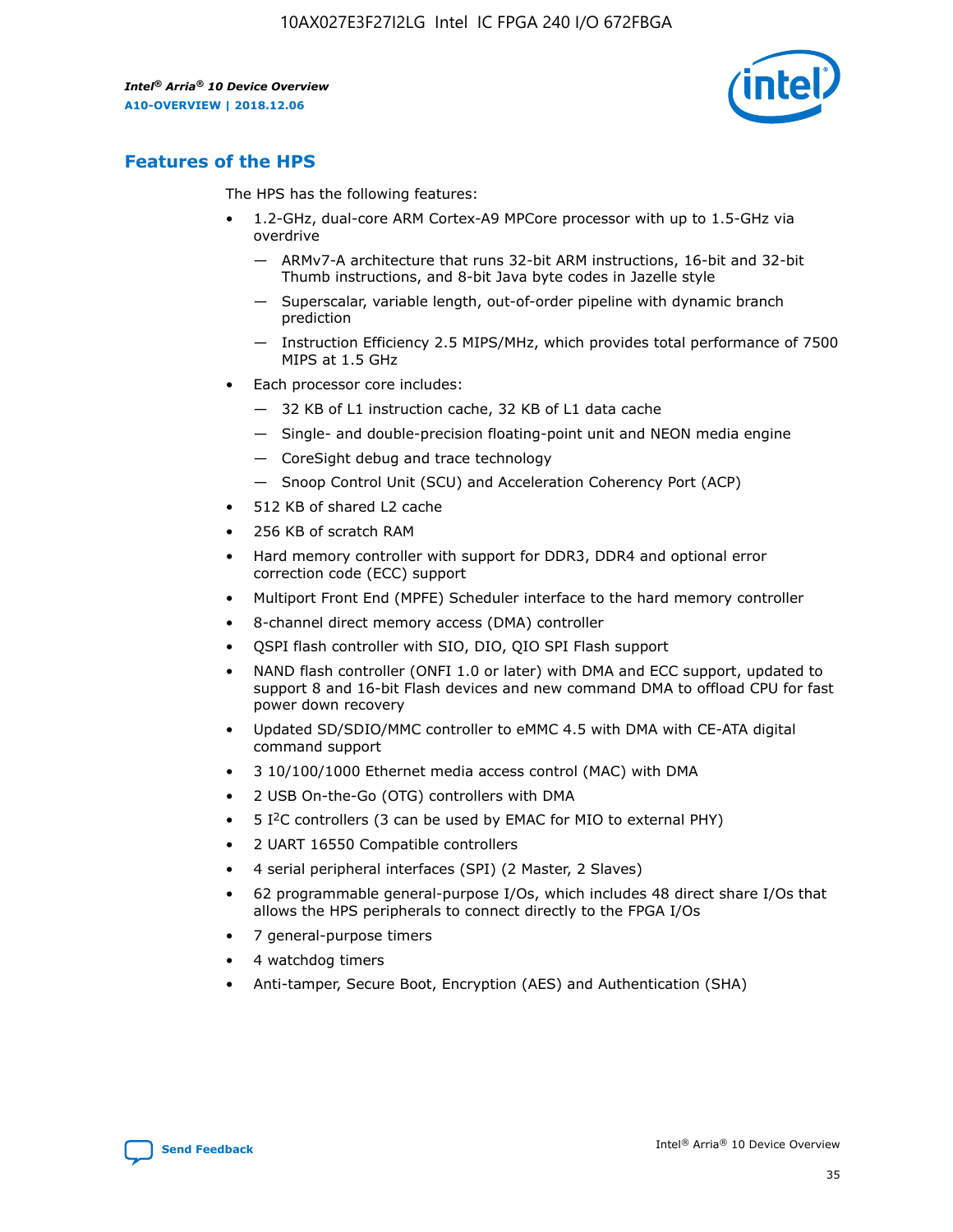

#### **System Peripherals and Debug Access Port**

Each Ethernet MAC, USB OTG, NAND flash controller, and SD/MMC controller module has an integrated DMA controller. For modules without an integrated DMA controller, an additional DMA controller module provides up to eight channels of high-bandwidth data transfers. Peripherals that communicate off-chip are multiplexed with other peripherals at the HPS pin level. This allows you to choose which peripherals interface with other devices on your PCB.

The debug access port provides interfaces to industry standard JTAG debug probes and supports ARM CoreSight debug and core traces to facilitate software development.

#### **HPS–FPGA AXI Bridges**

The HPS–FPGA bridges, which support the Advanced Microcontroller Bus Architecture (AMBA) Advanced eXtensible Interface (AXI™) specifications, consist of the following bridges:

- FPGA-to-HPS AMBA AXI bridge—a high-performance bus supporting 32, 64, and 128 bit data widths that allows the FPGA fabric to issue transactions to slaves in the HPS.
- HPS-to-FPGA Avalon/AMBA AXI bridge—a high-performance bus supporting 32, 64, and 128 bit data widths that allows the HPS to issue transactions to slaves in the FPGA fabric.
- Lightweight HPS-to-FPGA AXI bridge—a lower latency 32 bit width bus that allows the HPS to issue transactions to soft peripherals in the FPGA fabric. This bridge is primarily used for control and status register (CSR) accesses to peripherals in the FPGA fabric.

The HPS–FPGA AXI bridges allow masters in the FPGA fabric to communicate with slaves in the HPS logic, and vice versa. For example, the HPS-to-FPGA AXI bridge allows you to share memories instantiated in the FPGA fabric with one or both microprocessors in the HPS, while the FPGA-to-HPS AXI bridge allows logic in the FPGA fabric to access the memory and peripherals in the HPS.

Each HPS–FPGA bridge also provides asynchronous clock crossing for data transferred between the FPGA fabric and the HPS.

#### **HPS SDRAM Controller Subsystem**

The HPS SDRAM controller subsystem contains a multiport SDRAM controller and DDR PHY that are shared between the FPGA fabric (through the FPGA-to-HPS SDRAM interface), the level 2 (L2) cache, and the level 3 (L3) system interconnect. The FPGA-to-HPS SDRAM interface supports AMBA AXI and Avalon® Memory-Mapped (Avalon-MM) interface standards, and provides up to six individual ports for access by masters implemented in the FPGA fabric.

The HPS SDRAM controller supports up to 3 masters (command ports), 3x 64-bit read data ports and 3x 64-bit write data ports.

To maximize memory performance, the SDRAM controller subsystem supports command and data reordering, deficit round-robin arbitration with aging, and high-priority bypass features.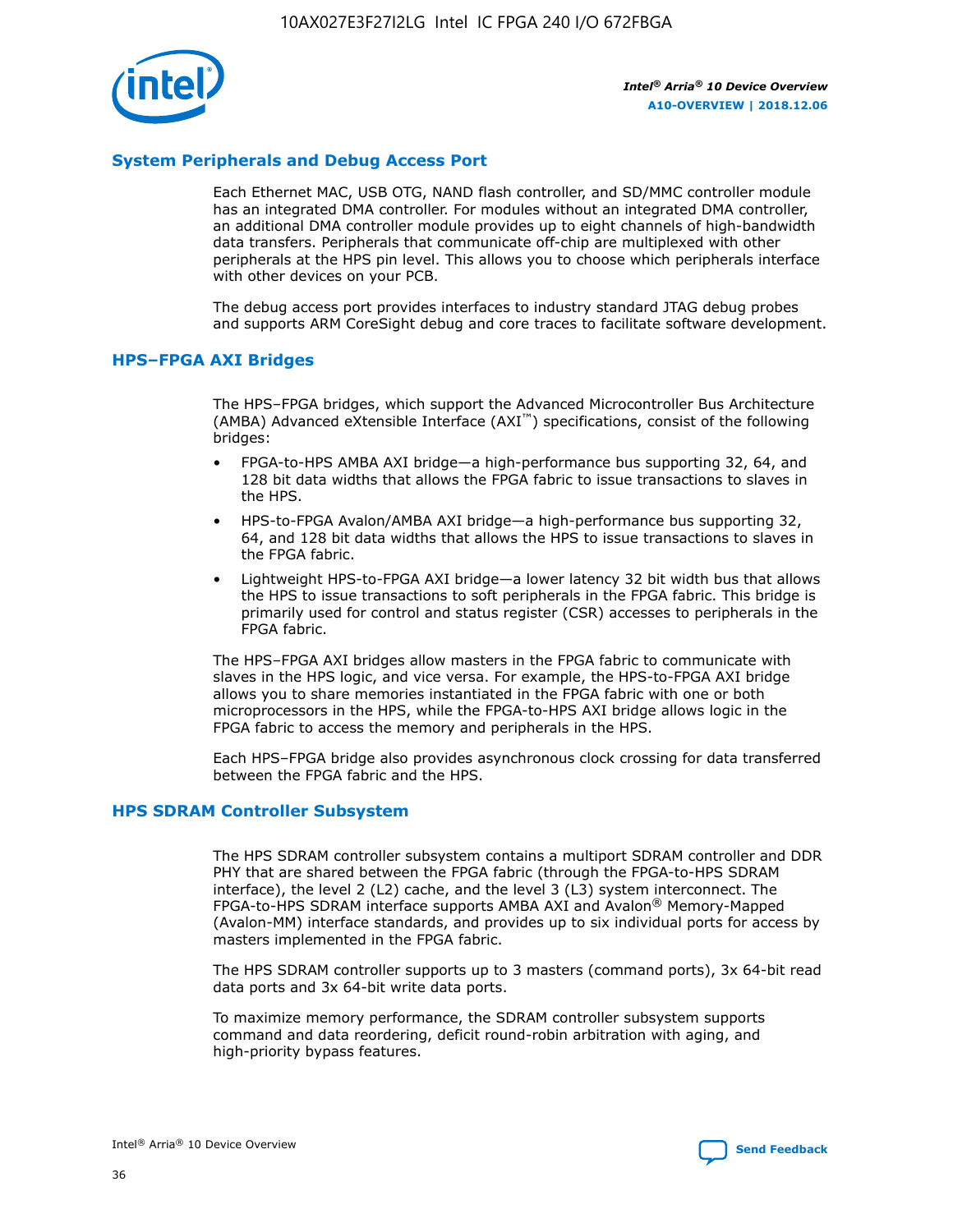

## **FPGA Configuration and HPS Booting**

The FPGA fabric and HPS in the SoC FPGA must be powered at the same time. You can reduce the clock frequencies or gate the clocks to reduce dynamic power.

Once powered, the FPGA fabric and HPS can be configured independently thus providing you with more design flexibility:

- You can boot the HPS independently. After the HPS is running, the HPS can fully or partially reconfigure the FPGA fabric at any time under software control. The HPS can also configure other FPGAs on the board through the FPGA configuration controller.
- Configure the FPGA fabric first, and then boot the HPS from memory accessible to the FPGA fabric.

#### **Hardware and Software Development**

For hardware development, you can configure the HPS and connect your soft logic in the FPGA fabric to the HPS interfaces using the Platform Designer system integration tool in the Intel Quartus Prime software.

For software development, the ARM-based SoC FPGA devices inherit the rich software development ecosystem available for the ARM Cortex-A9 MPCore processor. The software development process for Intel SoC FPGAs follows the same steps as those for other SoC devices from other manufacturers. Support for Linux\*, VxWorks\*, and other operating systems are available for the SoC FPGAs. For more information on the operating systems support availability, contact the Intel FPGA sales team.

You can begin device-specific firmware and software development on the Intel SoC FPGA Virtual Target. The Virtual Target is a fast PC-based functional simulation of a target development system—a model of a complete development board. The Virtual Target enables the development of device-specific production software that can run unmodified on actual hardware.

## **Dynamic and Partial Reconfiguration**

The Intel Arria 10 devices support dynamic and partial reconfiguration. You can use dynamic and partial reconfiguration simultaneously to enable seamless reconfiguration of both the device core and transceivers.

#### **Dynamic Reconfiguration**

You can reconfigure the PMA and PCS blocks while the device continues to operate. This feature allows you to change the data rates, protocol, and analog settings of a channel in a transceiver bank without affecting on-going data transfer in other transceiver banks. This feature is ideal for applications that require dynamic multiprotocol or multirate support.

## **Partial Reconfiguration**

Using partial reconfiguration, you can reconfigure some parts of the device while keeping the device in operation.

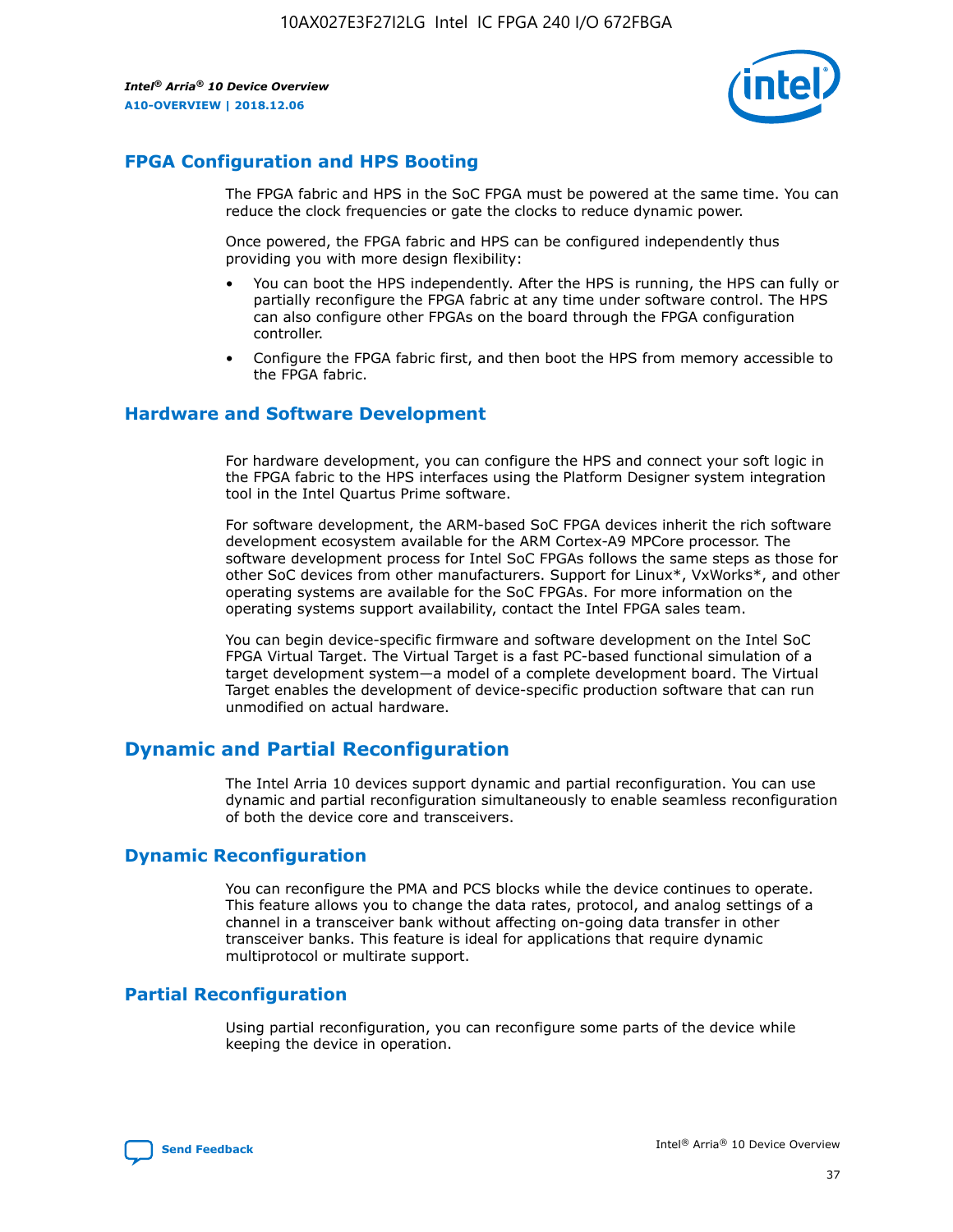

Instead of placing all device functions in the FPGA fabric, you can store some functions that do not run simultaneously in external memory and load them only when required. This capability increases the effective logic density of the device, and lowers cost and power consumption.

In the Intel solution, you do not have to worry about intricate device architecture to perform a partial reconfiguration. The partial reconfiguration capability is built into the Intel Quartus Prime design software, making such time-intensive task simple.

Intel Arria 10 devices support partial reconfiguration in the following configuration options:

- Using an internal host:
	- All supported configuration modes where the FPGA has access to external memory devices such as serial and parallel flash memory.
	- Configuration via Protocol [CvP (PCIe)]
- Using an external host—passive serial (PS), fast passive parallel (FPP) x8, FPP x16, and FPP x32 I/O interface.

## **Enhanced Configuration and Configuration via Protocol**

#### **Table 25. Configuration Schemes and Features of Intel Arria 10 Devices**

Intel Arria 10 devices support 1.8 V programming voltage and several configuration schemes.

| <b>Scheme</b>                                                          | <b>Data</b><br><b>Width</b> | <b>Max Clock</b><br>Rate<br>(MHz) | <b>Max Data</b><br>Rate<br>(Mbps)<br>(13) | <b>Decompression</b> | <b>Design</b><br>Security <sup>(1</sup><br>4) | <b>Partial</b><br>Reconfiguration<br>(15) | <b>Remote</b><br><b>System</b><br><b>Update</b> |
|------------------------------------------------------------------------|-----------------------------|-----------------------------------|-------------------------------------------|----------------------|-----------------------------------------------|-------------------------------------------|-------------------------------------------------|
| <b>JTAG</b>                                                            | 1 bit                       | 33                                | 33                                        |                      |                                               | Yes(16)                                   |                                                 |
| Active Serial (AS)<br>through the<br>EPCO-L<br>configuration<br>device | 1 bit,<br>4 bits            | 100                               | 400                                       | Yes                  | Yes                                           | Yes(16)                                   | Yes                                             |
| Passive serial (PS)<br>through CPLD or<br>external<br>microcontroller  | 1 bit                       | 100                               | 100                                       | Yes                  | Yes                                           | Yes <sup>(16)</sup>                       | Parallel<br>Flash<br>Loader<br>(PFL) IP<br>core |
|                                                                        |                             |                                   |                                           |                      |                                               |                                           | continued                                       |

<sup>(13)</sup> Enabling either compression or design security features affects the maximum data rate. Refer to the Intel Arria 10 Device Datasheet for more information.

<sup>(14)</sup> Encryption and compression cannot be used simultaneously.

 $(15)$  Partial reconfiguration is an advanced feature of the device family. If you are interested in using partial reconfiguration, contact Intel for support.

 $(16)$  Partial configuration can be performed only when it is configured as internal host.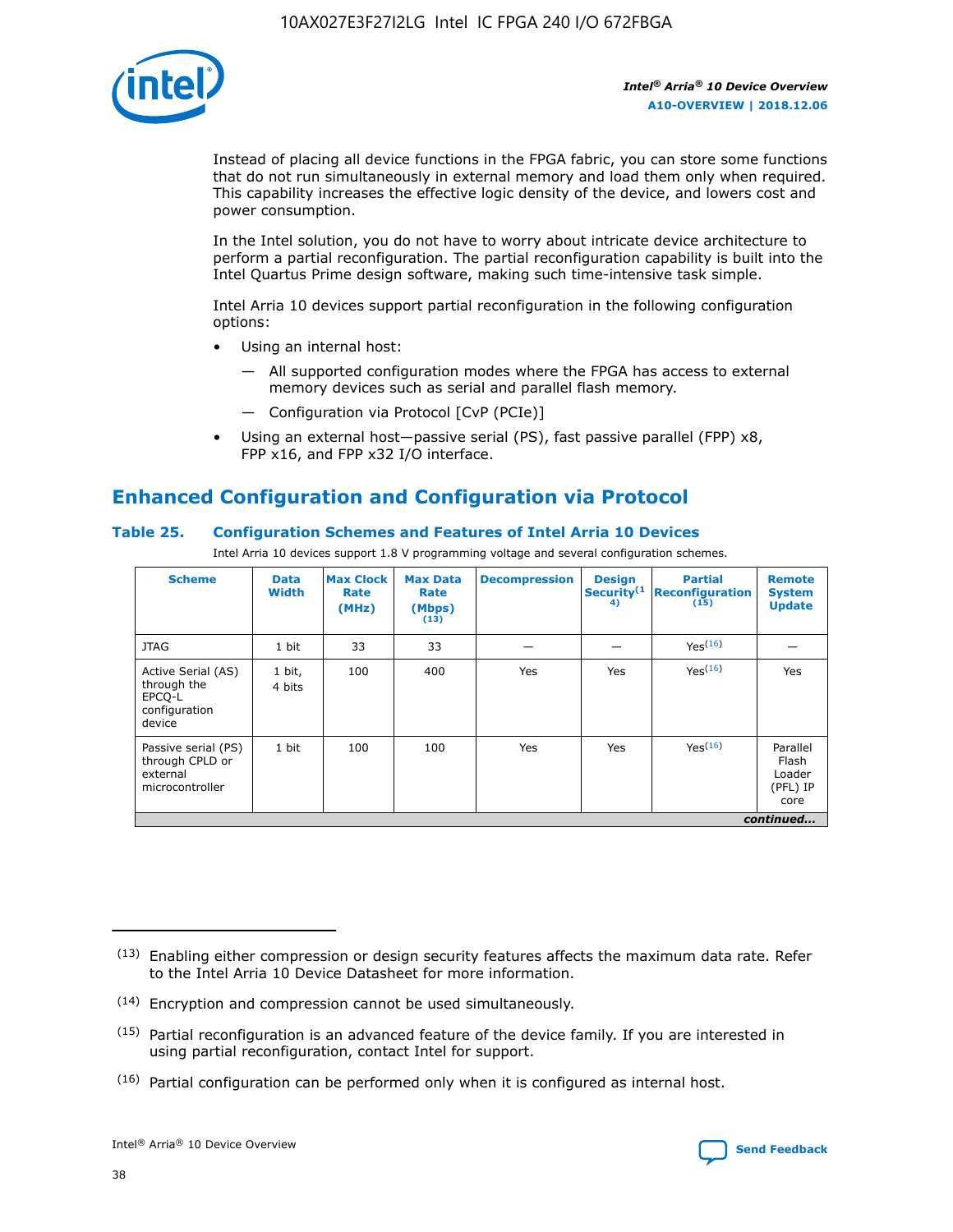

| <b>Scheme</b>                                   | <b>Data</b><br><b>Width</b> | <b>Max Clock</b><br>Rate<br>(MHz) | <b>Max Data</b><br>Rate<br>(Mbps)<br>(13) | <b>Decompression</b> | <b>Design</b><br>Security <sup>(1</sup><br>4) | <b>Partial</b><br><b>Reconfiguration</b><br>(15) | <b>Remote</b><br><b>System</b><br><b>Update</b> |
|-------------------------------------------------|-----------------------------|-----------------------------------|-------------------------------------------|----------------------|-----------------------------------------------|--------------------------------------------------|-------------------------------------------------|
| Fast passive                                    | 8 bits                      | 100                               | 3200                                      | Yes                  | Yes                                           | Yes(17)                                          | PFL IP                                          |
| parallel (FPP)<br>through CPLD or               | 16 bits                     |                                   |                                           | Yes                  | Yes                                           |                                                  | core                                            |
| external<br>microcontroller                     | 32 bits                     |                                   |                                           | Yes                  | Yes                                           |                                                  |                                                 |
| Configuration via                               | 16 bits                     | 100                               | 3200                                      | Yes                  | Yes                                           | Yes <sup>(17)</sup>                              |                                                 |
| <b>HPS</b>                                      | 32 bits                     |                                   |                                           | Yes                  | Yes                                           |                                                  |                                                 |
| Configuration via<br>Protocol [CvP<br>$(PCIe*)$ | x1, x2,<br>x4, x8<br>lanes  |                                   | 8000                                      | Yes                  | Yes                                           | Yes <sup>(16)</sup>                              |                                                 |

You can configure Intel Arria 10 devices through PCIe using Configuration via Protocol (CvP). The Intel Arria 10 CvP implementation conforms to the PCIe 100 ms power-up-to-active time requirement.

#### **Related Information**

[Configuration via Protocol \(CvP\) Implementation in Intel FPGAs User Guide](https://www.intel.com/content/www/us/en/programmable/documentation/dsu1441819344145.html#dsu1442269728522) Provides more information about the CvP configuration scheme.

## **SEU Error Detection and Correction**

Intel Arria 10 devices offer robust and easy-to-use single-event upset (SEU) error detection and correction circuitry.

The detection and correction circuitry includes protection for Configuration RAM (CRAM) programming bits and user memories. The CRAM is protected by a continuously running CRC error detection circuit with integrated ECC that automatically corrects one or two errors and detects higher order multi-bit errors. When more than two errors occur, correction is available through reloading of the core programming file, providing a complete design refresh while the FPGA continues to operate.

The physical layout of the Intel Arria 10 CRAM array is optimized to make the majority of multi-bit upsets appear as independent single-bit or double-bit errors which are automatically corrected by the integrated CRAM ECC circuitry. In addition to the CRAM protection, the M20K memory blocks also include integrated ECC circuitry and are layout-optimized for error detection and correction. The MLAB does not have ECC.

(14) Encryption and compression cannot be used simultaneously.

<sup>(17)</sup> Supported at a maximum clock rate of 100 MHz.



 $(13)$  Enabling either compression or design security features affects the maximum data rate. Refer to the Intel Arria 10 Device Datasheet for more information.

 $(15)$  Partial reconfiguration is an advanced feature of the device family. If you are interested in using partial reconfiguration, contact Intel for support.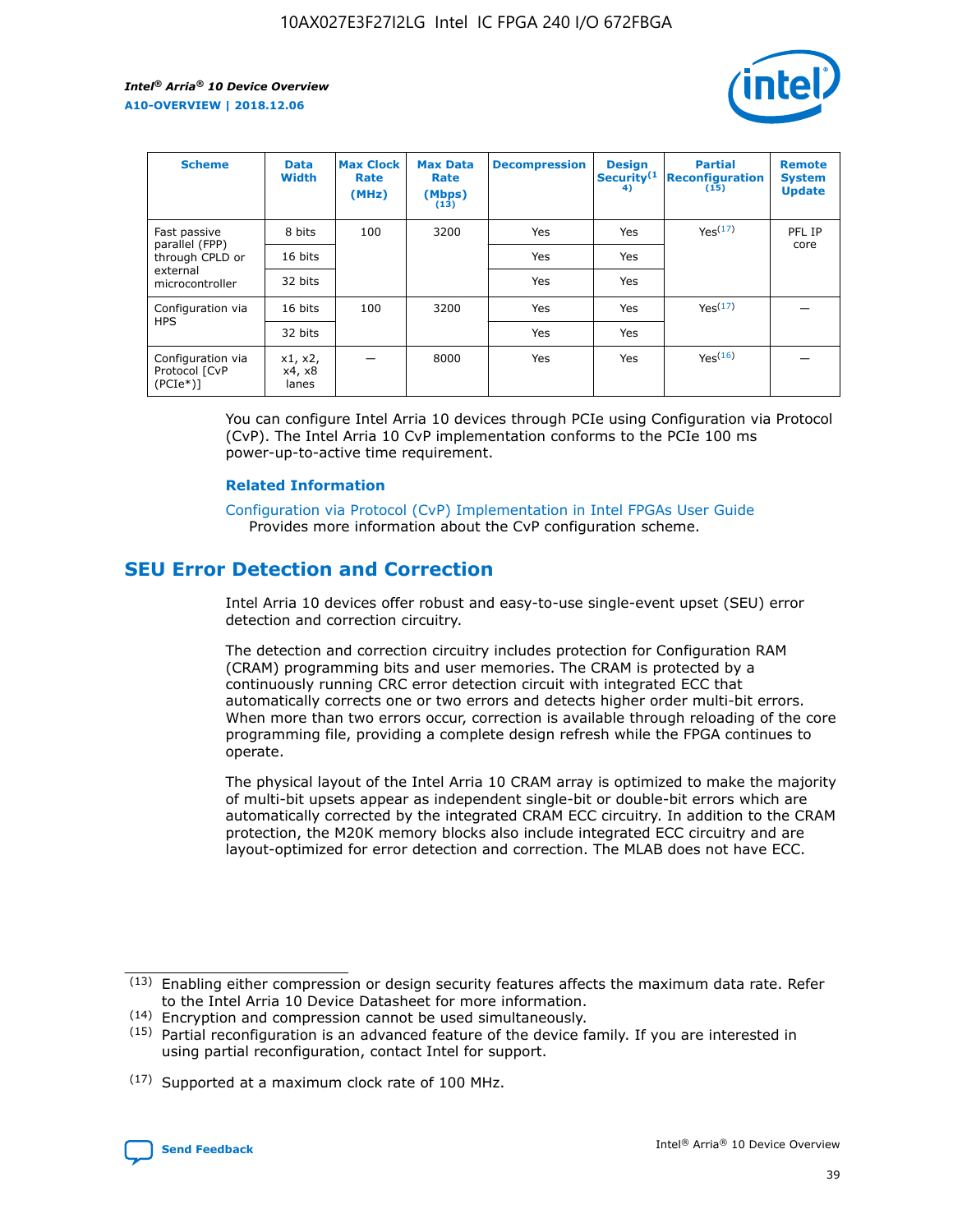

## **Power Management**

Intel Arria 10 devices leverage the advanced 20 nm process technology, a low 0.9 V core power supply, an enhanced core architecture, and several optional power reduction techniques to reduce total power consumption by as much as 40% compared to Arria V devices and as much as 60% compared to Stratix V devices.

The optional power reduction techniques in Intel Arria 10 devices include:

- **SmartVID**—a code is programmed into each device during manufacturing that allows a smart regulator to operate the device at lower core  $V_{CC}$  while maintaining performance
- **Programmable Power Technology**—non-critical timing paths are identified by the Intel Quartus Prime software and the logic in these paths is biased for low power instead of high performance
- **Low Static Power Options**—devices are available with either standard static power or low static power while maintaining performance

Furthermore, Intel Arria 10 devices feature Intel's industry-leading low power transceivers and include a number of hard IP blocks that not only reduce logic resources but also deliver substantial power savings compared to soft implementations. In general, hard IP blocks consume up to 90% less power than the equivalent soft logic implementations.

## **Incremental Compilation**

The Intel Quartus Prime software incremental compilation feature reduces compilation time and helps preserve performance to ease timing closure. The incremental compilation feature enables the partial reconfiguration flow for Intel Arria 10 devices.

Incremental compilation supports top-down, bottom-up, and team-based design flows. This feature facilitates modular, hierarchical, and team-based design flows where different designers compile their respective design sections in parallel. Furthermore, different designers or IP providers can develop and optimize different blocks of the design independently. These blocks can then be imported into the top level project.

## **Document Revision History for Intel Arria 10 Device Overview**

| <b>Document</b><br><b>Version</b> | <b>Changes</b>                                                                                                                                                                                                                                                              |
|-----------------------------------|-----------------------------------------------------------------------------------------------------------------------------------------------------------------------------------------------------------------------------------------------------------------------------|
| 2018.12.06                        | Added links to Intel Arria 10 device errata documents.<br>Removed automotive temperature option from the Intel Arria 10 GX devices.<br>Removed -3 fabric speed grade from the Intel Arria 10 GT devices.<br>Updated power options for the Intel Arria 10 GX and GT devices. |
| 2018.04.09                        | Updated the lowest $V_{CC}$ from 0.83 V to 0.82 V in the topic listing a summary of the device features.                                                                                                                                                                    |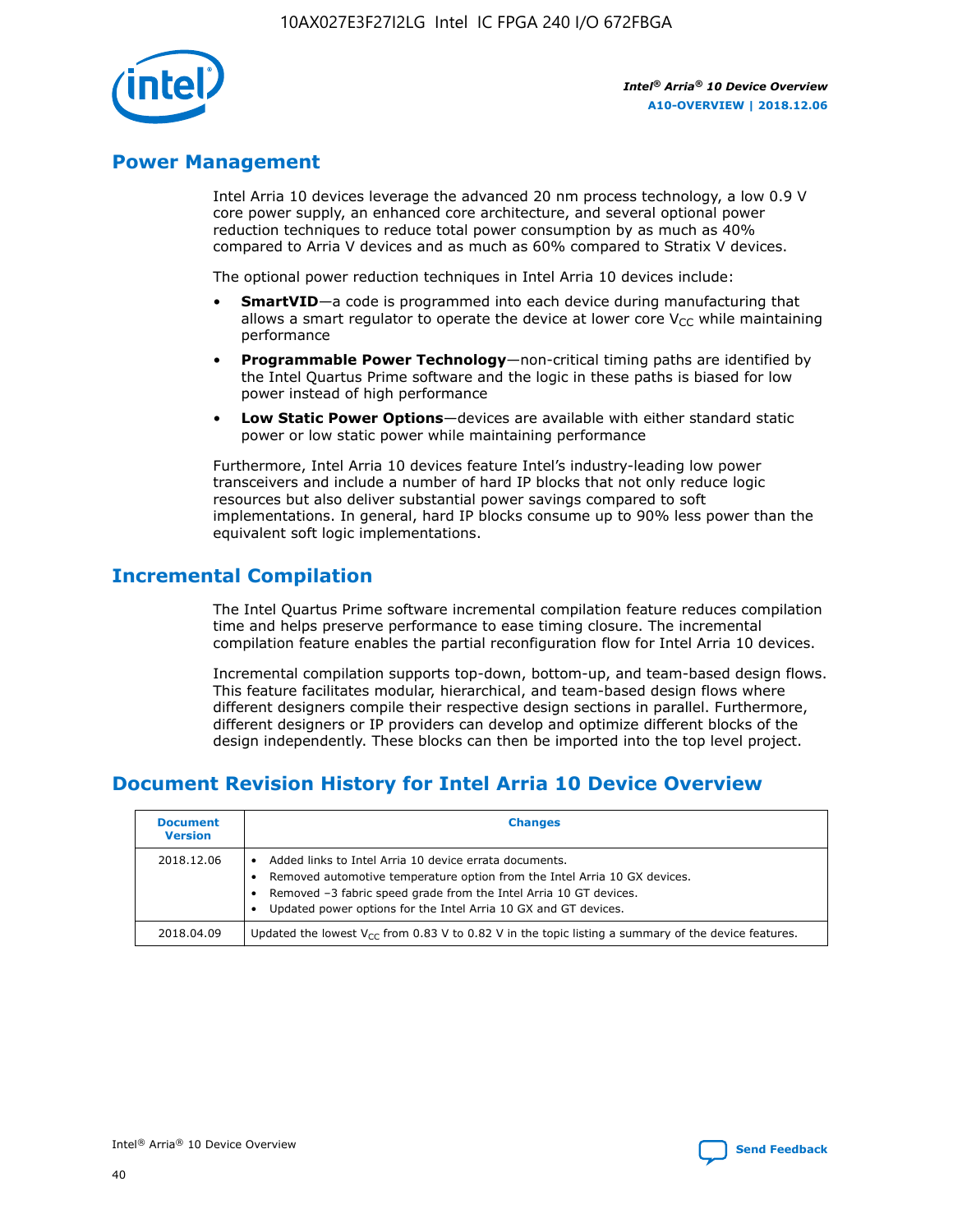F

 $\mathsf{r}$ 



| January 2018<br>Updated the maximum data rate for HPS (Intel Arria 10 SX devices<br>2018.01.17<br>external memory interface DDR3 controller from 2,166 Mbps to 2,133<br>Mbps.<br>$\bullet$<br>+ SRAM to 633 MHz in Memory Standards Supported by the Soft<br>Memory Controller table.<br>Updated transceiver backplane capability to 12.5 Gbps.<br>$\bullet$<br>Removed transceiver speed grade 5 in Sample Ordering Core and<br>Available Options for Intel Arria 10 GX Devices figure.<br>Available Options for Intel Arria 10 GT Devices figure.<br>Updated short reach transceiver rate for Intel Arria 10 GT devices to<br>$\bullet$<br>25.8 Gbps.<br>Removed On-Die Instrumentation - EyeQ and Jitter Margin Tool<br>table.<br>2017.09.20<br>September 2017<br>1,333 MHz/2,666 Mbps to 1,200 MHz/2,400 Mbps.<br>July 2017<br>2017.07.13<br>Corrected the automotive temperature range in the figure showing the<br>available options for the Intel Arria 10 GX devices from "-40°C to 100°C"<br>to "-40°C to 125°C".<br>July 2017<br>2017.07.06<br>Added automotive temperature option to Intel Arria 10 GX device family.<br>2017.05.08<br>Corrected protocol names with "1588" to "IEEE 1588v2".<br>May 2017<br>$\bullet$<br>Updated the vertical migration table to remove vertical migration<br>$\bullet$<br>between Intel Arria 10 GX and Intel Arria 10 SX device variants.<br>Removed all "Preliminary" marks.<br>2017.03.15<br>March 2017<br>Removed the topic about migration from Intel Arria 10 to Intel Stratix<br>10 devices.<br>Rebranded as Intel.<br>$\bullet$<br>October 2016<br>2016.10.31<br>Removed package F36 from Intel Arria 10 GX devices.<br>$\bullet$<br>Updated Intel Arria 10 GT sample ordering code and maximum GX<br>$\bullet$<br>transceiver count. Intel Arria 10 GT devices are available only in the<br>SF45 package option with a maximum of 72 transceivers.<br>May 2016<br>2016.05.02<br>Updated the FPGA Configuration and HPS Booting topic.<br>Remove $V_{CC}$ PowerManager from the Summary of Features, Power<br>Management and Arria 10 Device Variants and packages topics. This<br>feature is no longer supported in Arria 10 devices.<br>Removed LPDDR3 from the Memory Standards Supported by the HPS<br>Hard Memory Controller table in the Memory Standards Supported by<br>Intel Arria 10 Devices topic. This standard is only supported by the<br>FPGA.<br>Removed transceiver speed grade 5 from the Device Variants and<br>Packages topic for Arria 10 GX and SX devices.<br>Changed the maximum Arria 10 GT datarate to 25.8 Gbps and the<br>February 2016<br>2016.02.11<br>minimum datarate to 1 Gbps globally.<br>Revised the state for Core clock networks in the Summary of Features<br>$\bullet$<br>topic.<br>• Changed the transceiver parameters in the "Summary of Features for<br>Arria 10 Devices" table.<br>for Arria 10 GT Devices" table.<br>• Changed the package availability for GT devices in the "Package Plan<br>for Arria 10 GT Devices" table.<br>Changed the package configurations for GT devices in the "Migration"<br>Capability Across Arria 10 Product Lines" figure. | <b>Date</b> | <b>Version</b> | <b>Changes</b>                                                                                                                                                                                                                                                                               |
|----------------------------------------------------------------------------------------------------------------------------------------------------------------------------------------------------------------------------------------------------------------------------------------------------------------------------------------------------------------------------------------------------------------------------------------------------------------------------------------------------------------------------------------------------------------------------------------------------------------------------------------------------------------------------------------------------------------------------------------------------------------------------------------------------------------------------------------------------------------------------------------------------------------------------------------------------------------------------------------------------------------------------------------------------------------------------------------------------------------------------------------------------------------------------------------------------------------------------------------------------------------------------------------------------------------------------------------------------------------------------------------------------------------------------------------------------------------------------------------------------------------------------------------------------------------------------------------------------------------------------------------------------------------------------------------------------------------------------------------------------------------------------------------------------------------------------------------------------------------------------------------------------------------------------------------------------------------------------------------------------------------------------------------------------------------------------------------------------------------------------------------------------------------------------------------------------------------------------------------------------------------------------------------------------------------------------------------------------------------------------------------------------------------------------------------------------------------------------------------------------------------------------------------------------------------------------------------------------------------------------------------------------------------------------------------------------------------------------------------------------------------------------------------------------------------------------------------------------------------------------------------------------------------------------------------------------------------------------------------------------------------------------------------------------------------------------------------------------------------------------------------------------------------|-------------|----------------|----------------------------------------------------------------------------------------------------------------------------------------------------------------------------------------------------------------------------------------------------------------------------------------------|
|                                                                                                                                                                                                                                                                                                                                                                                                                                                                                                                                                                                                                                                                                                                                                                                                                                                                                                                                                                                                                                                                                                                                                                                                                                                                                                                                                                                                                                                                                                                                                                                                                                                                                                                                                                                                                                                                                                                                                                                                                                                                                                                                                                                                                                                                                                                                                                                                                                                                                                                                                                                                                                                                                                                                                                                                                                                                                                                                                                                                                                                                                                                                                                |             |                | Updated maximum frequency supported for half rate QDRII and QDRII<br>Removed package code 40, low static power, SmartVID, industrial, and<br>military operating temperature support from Sample Ordering Core and<br>support from PMA Features of the Transceivers in Intel Arria 10 Devices |
|                                                                                                                                                                                                                                                                                                                                                                                                                                                                                                                                                                                                                                                                                                                                                                                                                                                                                                                                                                                                                                                                                                                                                                                                                                                                                                                                                                                                                                                                                                                                                                                                                                                                                                                                                                                                                                                                                                                                                                                                                                                                                                                                                                                                                                                                                                                                                                                                                                                                                                                                                                                                                                                                                                                                                                                                                                                                                                                                                                                                                                                                                                                                                                |             |                | Updated the maximum speed of the DDR4 external memory interface from                                                                                                                                                                                                                         |
|                                                                                                                                                                                                                                                                                                                                                                                                                                                                                                                                                                                                                                                                                                                                                                                                                                                                                                                                                                                                                                                                                                                                                                                                                                                                                                                                                                                                                                                                                                                                                                                                                                                                                                                                                                                                                                                                                                                                                                                                                                                                                                                                                                                                                                                                                                                                                                                                                                                                                                                                                                                                                                                                                                                                                                                                                                                                                                                                                                                                                                                                                                                                                                |             |                |                                                                                                                                                                                                                                                                                              |
|                                                                                                                                                                                                                                                                                                                                                                                                                                                                                                                                                                                                                                                                                                                                                                                                                                                                                                                                                                                                                                                                                                                                                                                                                                                                                                                                                                                                                                                                                                                                                                                                                                                                                                                                                                                                                                                                                                                                                                                                                                                                                                                                                                                                                                                                                                                                                                                                                                                                                                                                                                                                                                                                                                                                                                                                                                                                                                                                                                                                                                                                                                                                                                |             |                |                                                                                                                                                                                                                                                                                              |
|                                                                                                                                                                                                                                                                                                                                                                                                                                                                                                                                                                                                                                                                                                                                                                                                                                                                                                                                                                                                                                                                                                                                                                                                                                                                                                                                                                                                                                                                                                                                                                                                                                                                                                                                                                                                                                                                                                                                                                                                                                                                                                                                                                                                                                                                                                                                                                                                                                                                                                                                                                                                                                                                                                                                                                                                                                                                                                                                                                                                                                                                                                                                                                |             |                |                                                                                                                                                                                                                                                                                              |
|                                                                                                                                                                                                                                                                                                                                                                                                                                                                                                                                                                                                                                                                                                                                                                                                                                                                                                                                                                                                                                                                                                                                                                                                                                                                                                                                                                                                                                                                                                                                                                                                                                                                                                                                                                                                                                                                                                                                                                                                                                                                                                                                                                                                                                                                                                                                                                                                                                                                                                                                                                                                                                                                                                                                                                                                                                                                                                                                                                                                                                                                                                                                                                |             |                |                                                                                                                                                                                                                                                                                              |
|                                                                                                                                                                                                                                                                                                                                                                                                                                                                                                                                                                                                                                                                                                                                                                                                                                                                                                                                                                                                                                                                                                                                                                                                                                                                                                                                                                                                                                                                                                                                                                                                                                                                                                                                                                                                                                                                                                                                                                                                                                                                                                                                                                                                                                                                                                                                                                                                                                                                                                                                                                                                                                                                                                                                                                                                                                                                                                                                                                                                                                                                                                                                                                |             |                |                                                                                                                                                                                                                                                                                              |
|                                                                                                                                                                                                                                                                                                                                                                                                                                                                                                                                                                                                                                                                                                                                                                                                                                                                                                                                                                                                                                                                                                                                                                                                                                                                                                                                                                                                                                                                                                                                                                                                                                                                                                                                                                                                                                                                                                                                                                                                                                                                                                                                                                                                                                                                                                                                                                                                                                                                                                                                                                                                                                                                                                                                                                                                                                                                                                                                                                                                                                                                                                                                                                |             |                |                                                                                                                                                                                                                                                                                              |
|                                                                                                                                                                                                                                                                                                                                                                                                                                                                                                                                                                                                                                                                                                                                                                                                                                                                                                                                                                                                                                                                                                                                                                                                                                                                                                                                                                                                                                                                                                                                                                                                                                                                                                                                                                                                                                                                                                                                                                                                                                                                                                                                                                                                                                                                                                                                                                                                                                                                                                                                                                                                                                                                                                                                                                                                                                                                                                                                                                                                                                                                                                                                                                |             |                | Changed the transceiver parameters in the "Maximum Resource Counts"<br>continued                                                                                                                                                                                                             |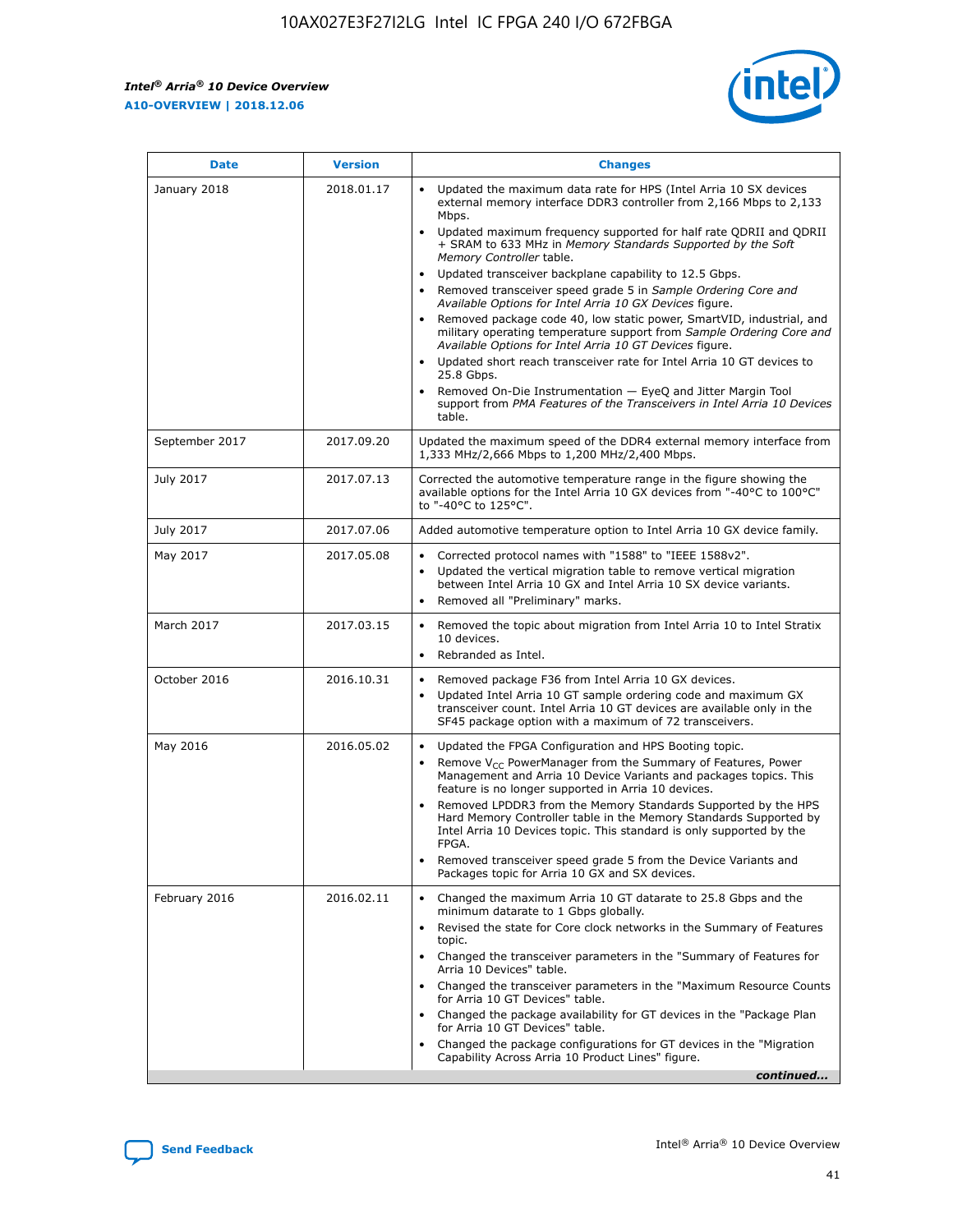

| <b>Date</b>   | <b>Version</b> | <b>Changes</b>                                                                                                                                                               |
|---------------|----------------|------------------------------------------------------------------------------------------------------------------------------------------------------------------------------|
|               |                | • Changed transceiver parameters in the "Low Power Serial Transceivers"<br>section.                                                                                          |
|               |                | Changed the transceiver descriptions in the "Device Variants for the<br>Arria 10 Device Family" table.                                                                       |
|               |                | Changed the "Sample Ordering Code and Available Options for Arria 10<br>GT Devices" figure.                                                                                  |
|               |                | Changed the datarates for GT devices in the "PMA Features" section.                                                                                                          |
|               |                | Changed the datarates for GT devices in the "PCS Features" section.                                                                                                          |
| December 2015 | 2015.12.14     | Updated the number of M20K memory blocks for Arria 10 GX 660 from<br>2133 to 2131 and corrected the total RAM bit from 48,448 Kb to<br>48,408 Kb.                            |
|               |                | Corrected the number of DSP blocks for Arria 10 GX 660 from 1688 to<br>$\bullet$<br>1687 in the table listing floating-point arithmetic resources.                           |
| November 2015 | 2015.11.02     | Updated the maximum resources for Arria 10 GX 220, GX 320, GX 480,<br>GX 660, SX 220, SX 320, SX 480, and SX 660.                                                            |
|               |                | • Updated resource count for Arria 10 GX 320, GX 480, GX 660, SX 320,<br>SX 480, a SX 660 devices in Number of Multipliers in Intel Arria 10<br><b>Devices</b> table.        |
|               |                | Updated the available options for Arria 10 GX, GT, and SX.                                                                                                                   |
|               |                | Changed instances of Quartus II to Quartus Prime.<br>$\bullet$                                                                                                               |
| June 2015     | 2015.06.15     | Corrected label for Intel Arria 10 GT product lines in the vertical migration<br>figure.                                                                                     |
| May 2015      | 2015.05.15     | Corrected the DDR3 half rate and quarter rate maximum frequencies in the<br>table that lists the memory standards supported by the Intel Arria 10 hard<br>memory controller. |
| May 2015      | 2015.05.04     | • Added support for 13.5G JESD204b in the Summary of Features table.<br>Added a link to Arria 10 GT Channel Usage in the Arria 10 GT Package<br>$\bullet$<br>Plan topic.     |
|               |                | • Added a note to the table, Maximum Resource Counts for Arria 10 GT<br>devices.                                                                                             |
|               |                | • Updated the power requirements of the transceivers in the Low Power<br>Serial Transceivers topic.                                                                          |
| January 2015  | 2015.01.23     | • Added floating point arithmetic features in the Summary of Features<br>table.                                                                                              |
|               |                | • Updated the total embedded memory from 38.38 megabits (Mb) to<br>65.6 Mb.                                                                                                  |
|               |                | • Updated the table that lists the memory standards supported by Intel<br>Arria 10 devices.                                                                                  |
|               |                | Removed support for DDR3U, LPDDR3 SDRAM, RLDRAM 2, and DDR2.                                                                                                                 |
|               |                | Moved RLDRAM 3 support from hard memory controller to soft memory<br>controller. RLDRAM 3 support uses hard PHY with soft memory<br>controller.                              |
|               |                | Added soft memory controller support for QDR IV.<br>$\bullet$                                                                                                                |
|               |                | Updated the maximum resource count table to include the number of<br>$\bullet$<br>hard memory controllers available in each device variant.                                  |
|               |                | Updated the transceiver PCS data rate from 12.5 Gbps to 12 Gbps.<br>$\bullet$                                                                                                |
|               |                | Updated the max clock rate of PS, FPP x8, FPP x16, and Configuration<br>via HPS from 125 MHz to 100 MHz.                                                                     |
|               |                | Added a feature for fractional synthesis PLLs: PLL cascading.<br>$\bullet$                                                                                                   |
|               |                | Updated the HPS programmable general-purpose I/Os from 54 to 62.                                                                                                             |
|               |                | continued                                                                                                                                                                    |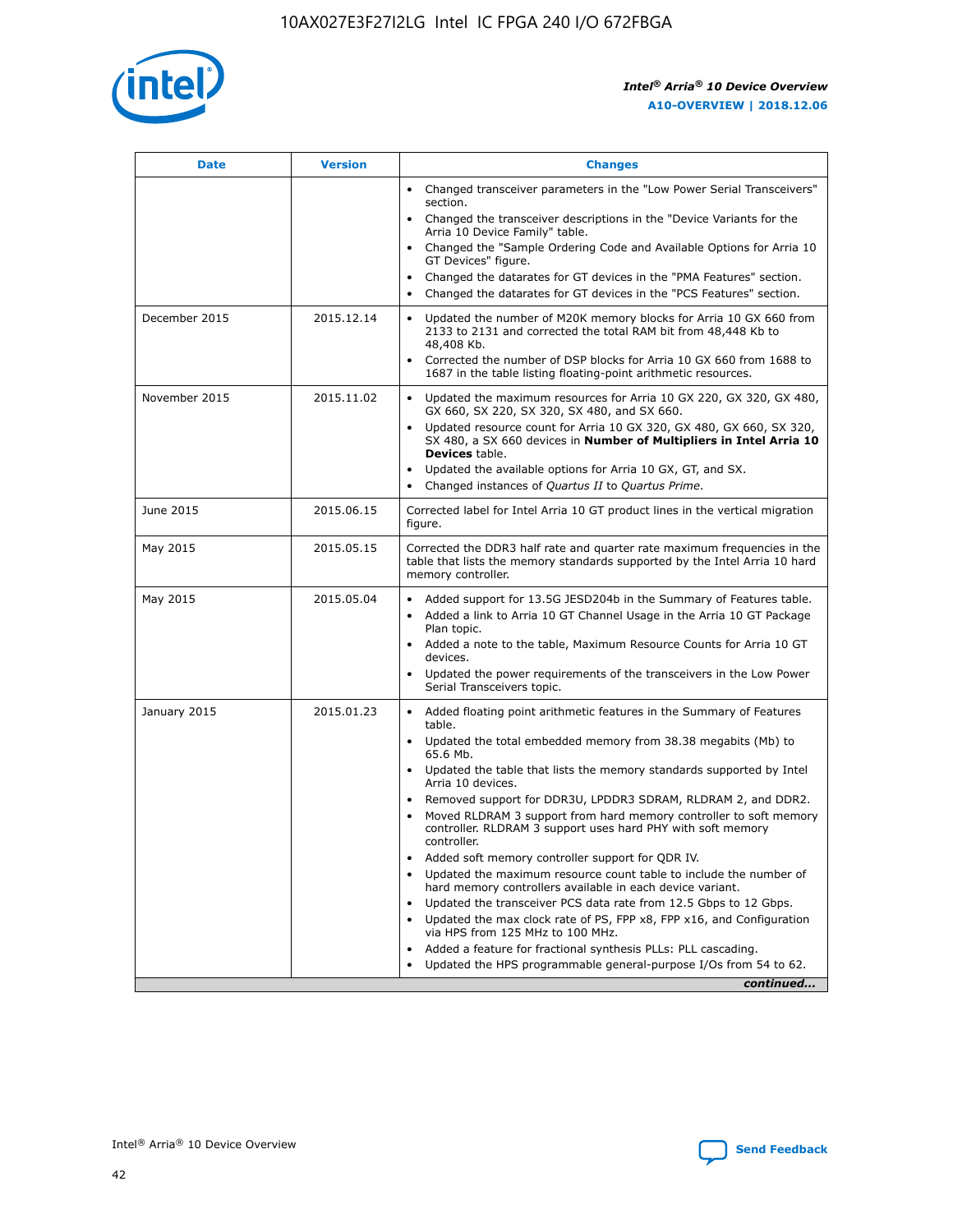

| <b>Date</b>    | <b>Version</b> | <b>Changes</b>                                                                                                                                                                                                                                                                                                                                                                                                                                                                                                                                                   |
|----------------|----------------|------------------------------------------------------------------------------------------------------------------------------------------------------------------------------------------------------------------------------------------------------------------------------------------------------------------------------------------------------------------------------------------------------------------------------------------------------------------------------------------------------------------------------------------------------------------|
| September 2014 | 2014.09.30     | Corrected the 3 V I/O and LVDS I/O counts for F35 and F36 packages<br>$\bullet$<br>of Arria 10 GX.<br>Corrected the 3 V I/O, LVDS I/O, and transceiver counts for the NF40<br>$\bullet$<br>package of the Arria GX 570 and 660.<br>Removed 3 V I/O, LVDS I/O, and transceiver counts for the NF40<br>$\bullet$<br>package of the Arria GX 900 and 1150. The NF40 package is not<br>available for Arria 10 GX 900 and 1150.                                                                                                                                       |
| August 2014    | 2014.08.18     | Updated Memory (Kb) M20K maximum resources for Arria 10 GX 660<br>$\bullet$<br>devices from 42,660 to 42,620.<br>Added GPIO columns consisting of LVDS I/O Bank and 3V I/O Bank in<br>$\bullet$<br>the Package Plan table.<br>Added how to use memory interface clock frequency higher than 533<br>$\bullet$<br>MHz in the I/O vertical migration.<br>Added information to clarify that RLDRAM3 support uses hard PHY with<br>$\bullet$<br>soft memory controller.<br>Added variable precision DSP blocks support for floating-point<br>$\bullet$<br>arithmetic. |
| June 2014      | 2014.06.19     | Updated number of dedicated I/Os in the HPS block to 17.                                                                                                                                                                                                                                                                                                                                                                                                                                                                                                         |
| February 2014  | 2014.02.21     | Updated transceiver speed grade options for GT devices in Figure 2.                                                                                                                                                                                                                                                                                                                                                                                                                                                                                              |
| February 2014  | 2014.02.06     | Updated data rate for Arria 10 GT devices from 28.1 Gbps to 28.3 Gbps.                                                                                                                                                                                                                                                                                                                                                                                                                                                                                           |
| December 2013  | 2013.12.10     | Updated the HPS memory standards support from LPDDR2 to LPDDR3.<br>٠<br>Updated HPS block diagram to include dedicated HPS I/O and FPGA<br>$\bullet$<br>Configuration blocks as well as repositioned SD/SDIO/MMC, DMA, SPI<br>and NAND Flash with ECC blocks.                                                                                                                                                                                                                                                                                                    |
| December 2013  | 2013.12.02     | Initial release.                                                                                                                                                                                                                                                                                                                                                                                                                                                                                                                                                 |